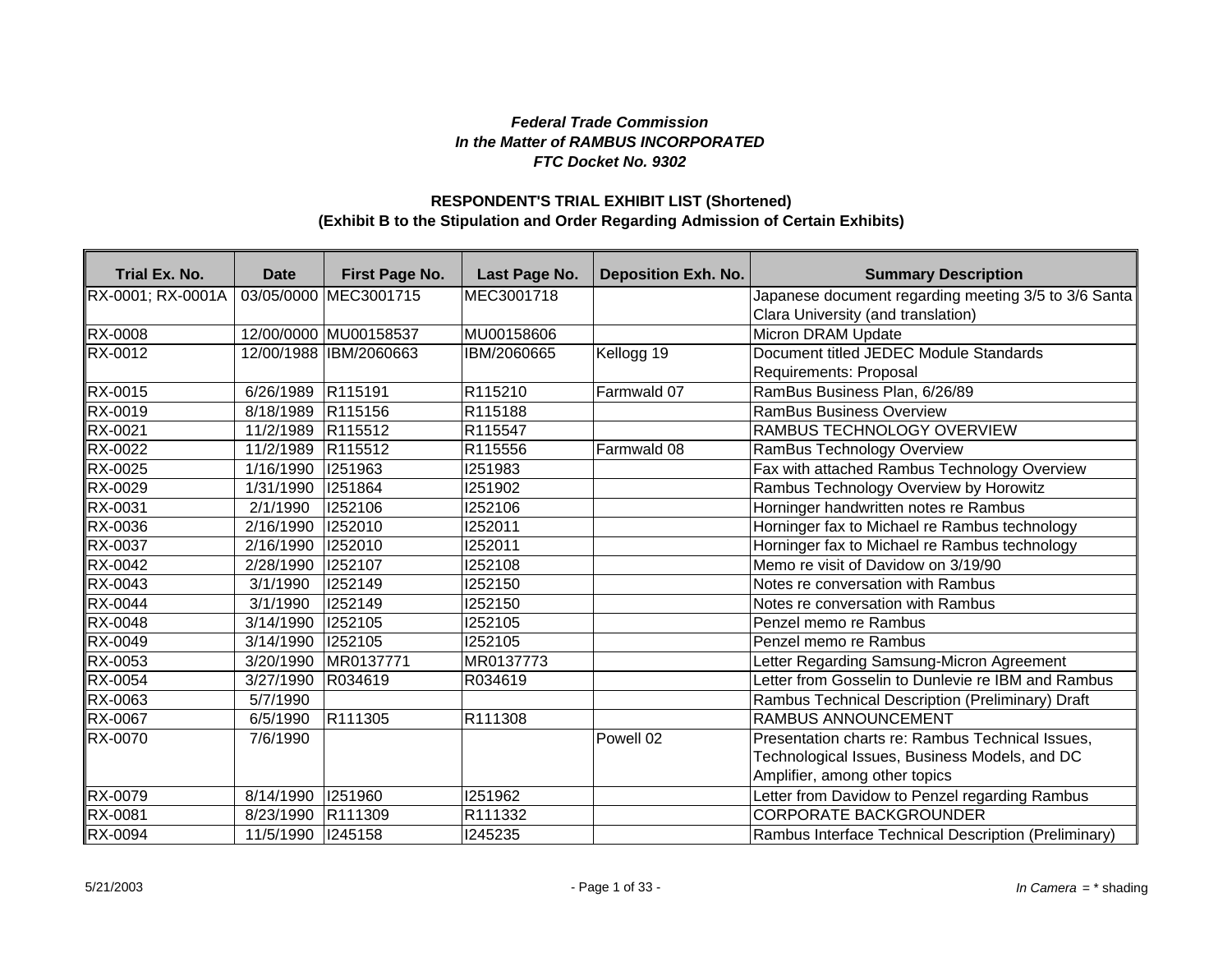| Trial Ex. No.     | <b>Date</b>        | First Page No.            | Last Page No.             | <b>Deposition Exh. No.</b> | <b>Summary Description</b>                                                                                      |
|-------------------|--------------------|---------------------------|---------------------------|----------------------------|-----------------------------------------------------------------------------------------------------------------|
| <b>RX-0099</b>    | 11/9/1990          | 1251914                   | 1251914                   |                            | Farmwald letter to Horninger enclosing new Rambus                                                               |
|                   |                    |                           |                           |                            | Technical Description v. 3.0                                                                                    |
| <b>RX-0108</b>    | 00/00/1991         |                           |                           | Vogley 36                  | 1991 Accomplishments                                                                                            |
| <b>RX-0111</b>    | 1/9/1991           | TAEC0032608               | TAEC0032610               |                            | Fax transmitting Toshiba comments on Sussman letter<br>regarding SDRAM                                          |
| RX-0113           | 1/18/1991          | 1252151                   | 1252155                   |                            | Horninger trip report                                                                                           |
| <b>RX-0114</b>    | 1/24/1991          | 1252158                   | 1252159                   |                            | Michael letter to Horninger regarding Status of<br>RAMBUS project                                               |
| RX-0130           | 4/1/1991           | 1245236                   | 1245377                   |                            | Rambus Interface Technical Description Version 4.0                                                              |
| RX-0138           | 5/4/1991           | 1251806                   | 1251851                   |                            | Rambus presentation titled Presentation to Siemens                                                              |
| RX-0139           | 5/4/1991           | 1251988                   | 1251989                   |                            | Mooring letter to Horninger re Rambus Technical<br>Description                                                  |
| RX-0154; RX-0154A | 7/24/1991          | 1252017                   | 1252017                   |                            | Siemens summary of Rambus technology                                                                            |
| RX-0163           | 8/9/1991           | SKJ0000149                | SKJ0000150                |                            | [LSI Rambus Disclosure Agreement]                                                                               |
| RX-0168; RX-0168A | 8/19/1991          | MEC4003408                | MEC4003417                |                            | Japanese document (and translation)                                                                             |
| RX-0172           | 8/24/1991          | TSB0004397                | TSB0004398                |                            | Toshiba memo re Synchronous DRAM meeting results                                                                |
| RX-0173           | 8/30/1991          | IBM/2031189               | IBM/2031193               |                            | Email from Kelley to Kalter re Special NEC Workshop -<br>Boxborough, MA, August 22 (setup by Howard<br>Sussman) |
| <b>RX-0180</b>    |                    | 10/24/1991 TAEC0006961    | TAEC0006963               | Powell 03                  | High Bandwidth DRAM meeting in Portland, Oregon,<br>Oct. 24, 1991                                               |
| RX-0181           |                    | 10/30/1991 SUS-FTC0000937 | SUS-FTC0000938 Sussman 10 |                            | Fax transmittal with attached memo from Kevin re<br><b>VRAM</b>                                                 |
| <b>RX-0182</b>    | 10/31/1991         |                           |                           | Karp 14                    | United States Patent Application dated 10/31/91, WO<br>91,16680                                                 |
| RX-0184           | 11/8/1991          | R111784                   | R111786                   | Bechtolsheim 03            | NDA beteween Sun Microsystems and Rambus                                                                        |
| RX-0190           | 11/26/1991         | IBM533752                 | IBM533752                 | Brown 07                   | IBM Policy: IBM WORDWIDE PATENT LICENSING<br>PRACTICES" faxed Nov. 26, 1991"                                    |
| RX-0195           | 12/2/1991          | R205152                   | R205152                   |                            | Letter regarding Patent Application                                                                             |
| RX-0199           |                    | 12/10/1991 TSB0005654     | TSB0005660                |                            | Toshiba memo re JEDEC DRAM meeting                                                                              |
| RX-0201           | 12/16/1991 R205153 |                           | R205153                   |                            | Letter regarding Notification of Published Patent<br>Application                                                |
| RX-0207           | 00/00/1992 R304172 |                           | R304184                   | Appleton 02                | Micron document titled Synchronous DRAMs vs.<br>Rambus, 1992 Annual Sales Meeting                               |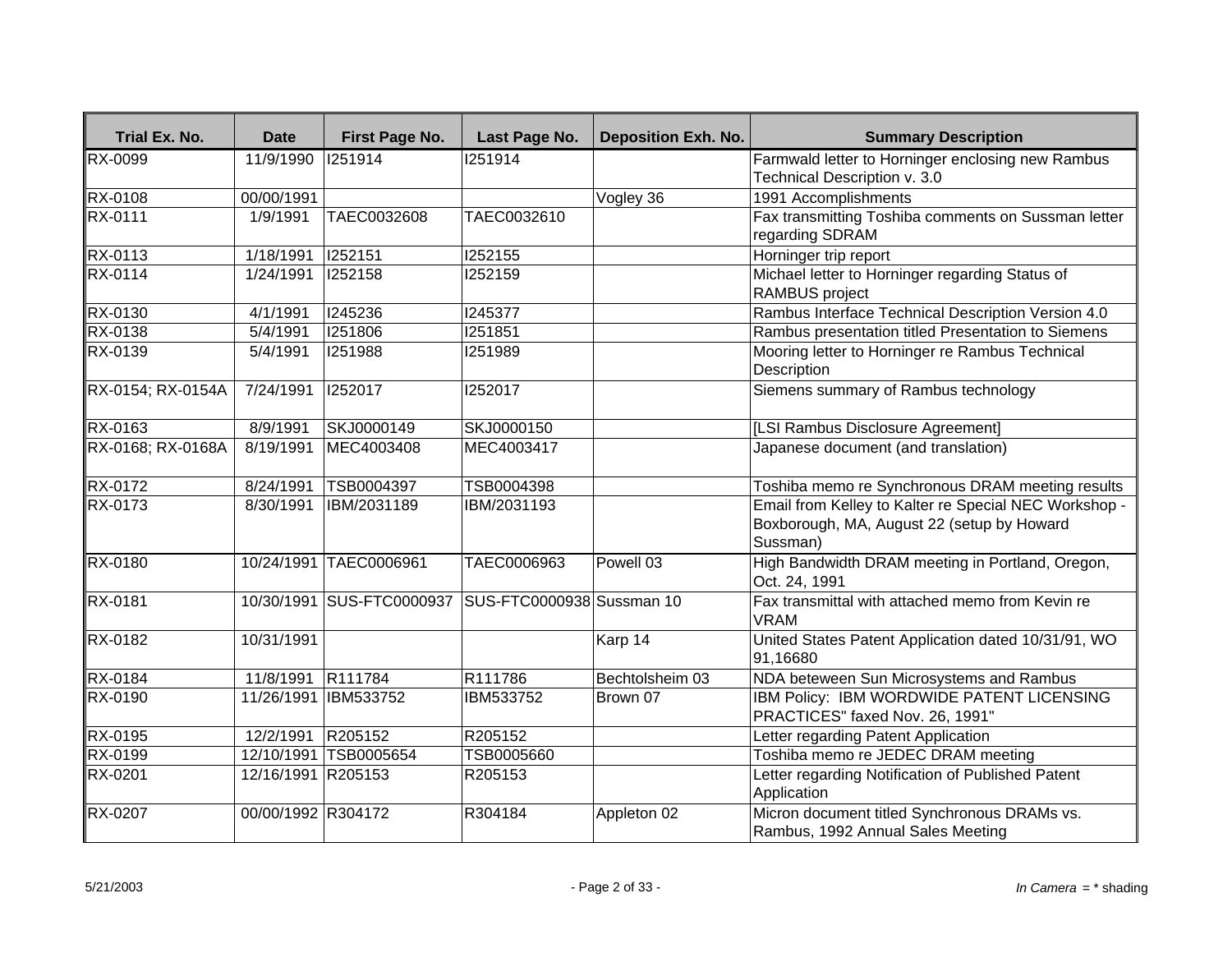| Trial Ex. No.     | <b>Date</b>       | First Page No.         | Last Page No.         | <b>Deposition Exh. No.</b> | <b>Summary Description</b>                                                                                                                                                                                                                                                 |
|-------------------|-------------------|------------------------|-----------------------|----------------------------|----------------------------------------------------------------------------------------------------------------------------------------------------------------------------------------------------------------------------------------------------------------------------|
| <b>RX-0217</b>    | 2/25/1992         | R000048                | R000049               | Karp 34                    | Handwritten notes titled JEDEC - JC-16 re dinner with                                                                                                                                                                                                                      |
|                   |                   |                        |                       |                            | Betty Prince 2/24                                                                                                                                                                                                                                                          |
| <b>RX-0220</b>    |                   | 03/00/1992 IBM/2028781 | IBM/2028789           |                            | High Bandwidth DRAM Meeting Minutes                                                                                                                                                                                                                                        |
| <b>RX-0222</b>    | $\sqrt{3}/4/1992$ | IBM/2031376            | IBM/2031380           |                            | Rambus Unveils Revolutionary Memory Interface                                                                                                                                                                                                                              |
| RX-0224           | 3/5/1992          | 1211195                | 1211209               |                            | JEDEC.014> JEDEC MOS - MEMORY - MEETING><br>02/24/1992 - 02/28/1992 (Seattle, WA, USA)                                                                                                                                                                                     |
| RX-0230           | 3/9/1992          | R038676                | R038680               |                            | RAMBUS ACHIEVES 500 MEGABYTES PER<br><b>SECOND - RAMBUS DRAM ARCHITECTURE AND</b><br>HIGH - SPEED CHANNEL BREAK BARRIER                                                                                                                                                    |
| RX-0234           | 3/16/1992         | R038488                | R038489               |                            | RAMBUS LETS LOOSE FAST DRAM CHANNEL                                                                                                                                                                                                                                        |
| RX-0238           | 3/19/1992         |                        |                       |                            | Electronic Design, Memory-CPU Interface speeds up<br>data transfers; data transfers of 500 MBYTES/S are<br>possible as a novel DRAM architecture and bus run at<br>250 MHZ with 600-MV logic levels. (Rambus Inc.'s<br>Rambus Channel Bus) (Product Innovation) (Central P |
| <b>RX-0258</b>    | 3/27/1992         | MR0129849              | MR0129850             | Appleton 01                | Email from G. Cloud to M. Alder and others re Rambus                                                                                                                                                                                                                       |
| RX-0261           | 4/1/1992          | IBM505938              | IBM505939             | Kellogg 03                 | IBM internal memo re Rambus meeting                                                                                                                                                                                                                                        |
| RX-0262           | 4/2/1992          | IBM/2031944            | IBM/2031950           |                            | [Involvement in Rambus for Over Two Years]                                                                                                                                                                                                                                 |
| RX-0263           | 4/2/1992          | IBM505386              | IBM505394             |                            | IBM memo re Rambus                                                                                                                                                                                                                                                         |
| RX-0269           | 4/14/1992         | 1247966                | 1247967               |                            | Meyer report of IBM/Siemens Conference re SDRAM                                                                                                                                                                                                                            |
| RX-0272           | 4/16/1992         | <b>IBM505929</b>       | IBM505931             | Kalter 01                  | Memo re Rambus/IBM meeting                                                                                                                                                                                                                                                 |
| RX-0279           | 4/24/1992         | <b>IBM/2014390</b>     | IBM/2014397           | Kelley 02                  | CMOS V Luna Development, Rambus Assessment,<br>Unique Rambus Features/Attributes                                                                                                                                                                                           |
| RX-0285; RX-0285A | 4/30/1992 1247924 |                        | 1247935               |                            | Meyer/Wirth report: SYNCHRONOUS DRAM -- Report<br>on Specification, Feasibility, Cost.                                                                                                                                                                                     |
| RX-0286; RX-0286A | 4/30/1992 1247961 |                        | 1247962               |                            | Meyer memo re Siemens/IBM telephone conference                                                                                                                                                                                                                             |
| RX-0289           | 5/6/1992          | 1252065                | 1252066               |                            | Meyer chart outlining the Pros and Cons of Sync<br>DRAM, Rambus DRAM, and Cached DRAM                                                                                                                                                                                      |
| <b>RX-0290</b>    | 5/7/1992          | IBM504263              | <b>IBM504277</b>      | Kellogg 07                 | Handwritten JEDEC JC-42.3 Meeting Minutes, New<br>Orleans, 5/7/92                                                                                                                                                                                                          |
| RX-0294           | 5/11/1992         | <b>FTC/SEC0046970</b>  | <b>FTC/SEC0046978</b> |                            | Memo to Joel Karp and others from Gil Russell re JC-<br>42.1/.2/.3/.5 & JC-16 Low Voltage Interface JEDEC<br>Committee Meeting, New Orleans                                                                                                                                |
| RX-0297; RX-0297A | 5/15/1992 1211400 |                        | 1211411               |                            | Meyer trip report and meeting summary from JEDEC's<br>New Orleans meetings on May and 5, 1992                                                                                                                                                                              |
| RX-0301           | 6/4/1992          | R201679                | R201810               |                            | 1992 Symposium on VLSI Circuits                                                                                                                                                                                                                                            |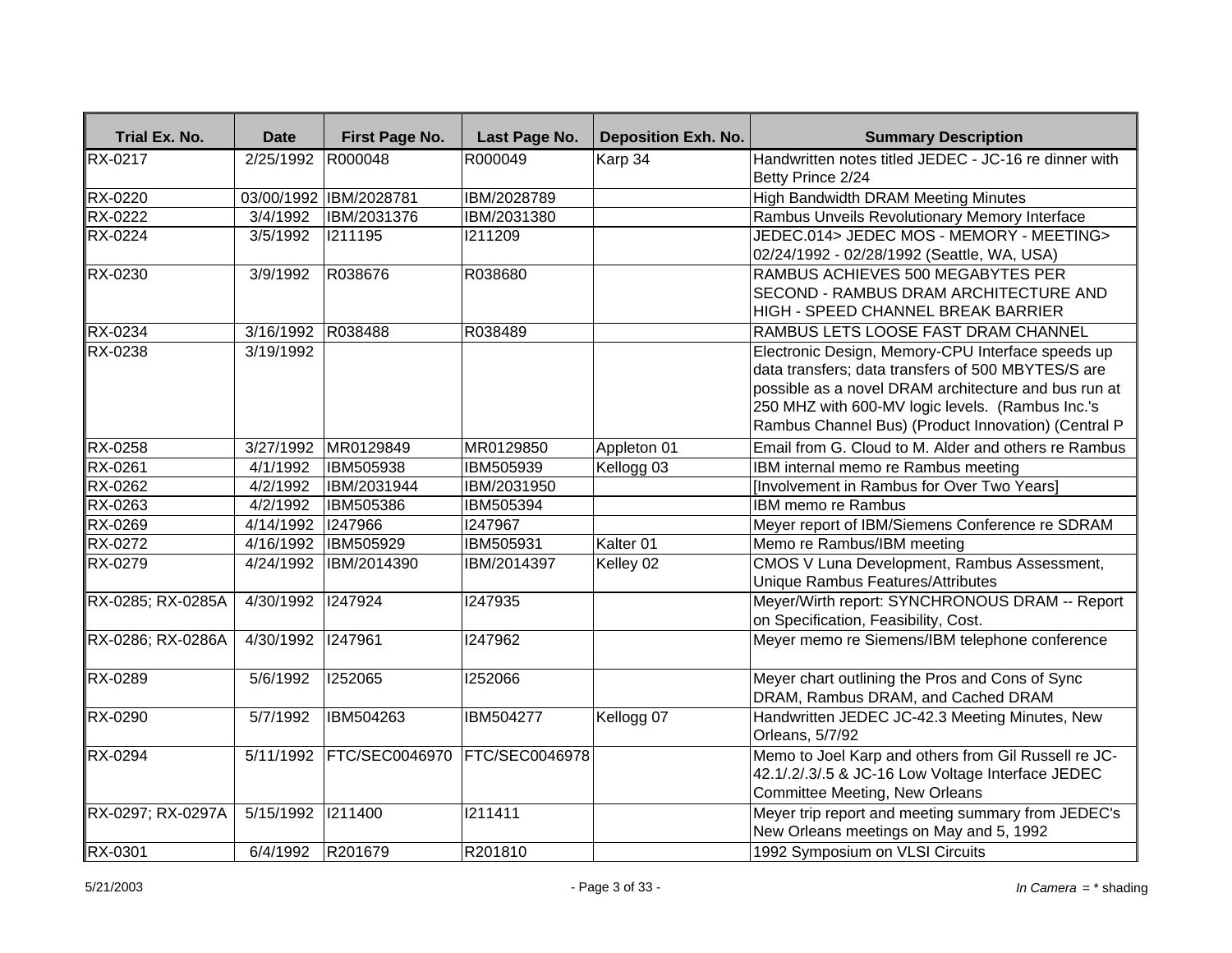| Trial Ex. No.     | <b>Date</b> | First Page No.              | Last Page No.              | <b>Deposition Exh. No.</b> | <b>Summary Description</b>                                                                                                  |
|-------------------|-------------|-----------------------------|----------------------------|----------------------------|-----------------------------------------------------------------------------------------------------------------------------|
| <b>RX-0303</b>    | 6/9/1992    |                             |                            | Brown 01                   | IBM/SIEMENS chart: Compare Alternatives for Future<br>High Performance, High Volume DRAM Designs""                          |
| <b>RX-0315</b>    | 7/24/1992   | FTC/SEC0040028              | FTC/SEC0040038             |                            | Memo to Joel Karp and others from Gil Russell re<br>JEDEC JD-16/42.3/42.5 Meeting, Denver, Colorado                         |
| RX-0316           |             | 08/00/1992 POWELL00276      | POWELL00282                | Powell 06                  | <b>SVPC Synchronous DRAMS Break The Memory</b><br>System Bandwidth Bottleneck," by Powell and Vogley"                       |
| RX-0320           | 8/15/1992   | R046361                     | R046393                    |                            | Business Plan (draft) for 92-97                                                                                             |
| RX-0321           | 9/1/1992    | 1247957                     | 1247960                    |                            | Meyer presentation to Schumacher and others titled<br>What is Rambus?                                                       |
| RX-0324           | 9/18/1992   | <b>FTC/SEC0044826</b>       | FTC/SEC0045116 Russell 04  |                            | JEDEC JC-42.X and JC-16 Low Voltage Meeting<br>Minutes DC 09/14/1992 to 09/18/1992                                          |
| <b>RX-0327</b>    | 9/22/1992   | R038586                     | R038591                    |                            | PLL DESIGN FOR A 500 MBYTES / SEC INTERFACE                                                                                 |
| RX-0331           | 10/00/1992  |                             |                            |                            | IEEE Spectrum October 1992, A new era of faxt<br>dynamic RAMs                                                               |
| RX-0340           | 11/1/1992   | MR0093865                   | MR0093882                  |                            | Micron presentation entitled SDRAMs v. Rambus                                                                               |
| RX-0347           | 12/1/1992   | R046566                     | R046572                    |                            | NEC Rambus update slide presentation                                                                                        |
| RX-0350           | 12/7/1992   |                             |                            |                            | Electronic Engineering Times, Design, Designers Try<br>Alternatives to Asynchronous DRAMS: New approach<br>to memory needed |
| RX-0373           | 2/23/1993   | IBM/2024956                 | IBM/2024992                | Kelley 05                  | Memorandum from Kolankowsky to Nohilly re Rambus                                                                            |
| RX-0374           |             | 03/00/1993 MR0093884        | MR0093894                  | Appleton 03                | Micron document titled Synchronous DRAMS vs.<br>Rambus, 3/93                                                                |
| <b>RX-0377</b>    | 3/3/1993    | <b>IFTC-</b><br>TAEC0027950 | <b>FTC-</b><br>TAEC0027954 |                            | Memo re: JEDEC DRAM/SDRAM Meeting Minutes -<br>March 1993                                                                   |
| RX-0379; RX-0379A | 3/3/1993    | MEC000375                   | MEC000375                  |                            | Japanese document (and translation)                                                                                         |
| RX-0382           | 3/8/1993    | MR0132428                   | MR0132431                  |                            | Article Regarding DRAMs For New Memory Systems<br>(Part 2) Rambus, Ramlink Offer Revolutionary New<br>Interfaces            |
| RX-0384           | 4/1/1993    | 1251290                     | 1251291                    |                            | Meyer memo to Woldan (Siemens)                                                                                              |
| RX-0385           | 4/1/1993    | R157680                     | R157688                    | Horowitz 12                | IEEE Journal of Solid-State Circuits article on A 500<br>Megabyte(s) Data-Rate 4.5 DRAM" by Rambus and<br>Toshiba"          |
| RX-0388           | 4/10/1993   | R000018                     | R000022                    | Karp 36                    | Handwritten Meeting Notes titled Rambus                                                                                     |
| RX-0390           | 4/20/1993   | JDC013503                   | JDC013507                  |                            | Fax from Ludlow to Townsend regarding patents                                                                               |
| RX-0391           | 4/20/1993   | JDC013503                   | JDC013507                  |                            | Fax re patents traced by JEDEC                                                                                              |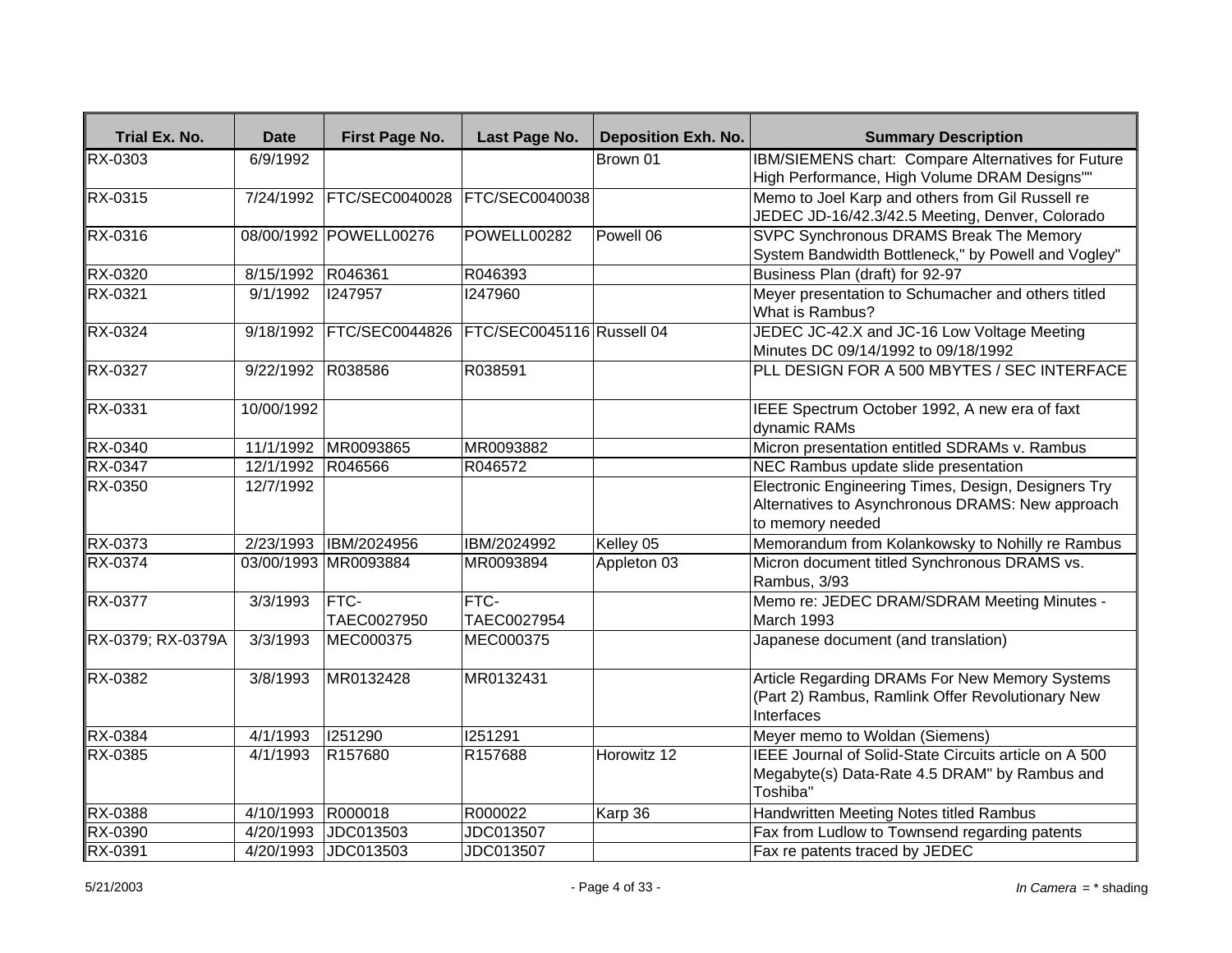| Trial Ex. No.     | <b>Date</b>        | First Page No.           | Last Page No.          | <b>Deposition Exh. No.</b>    | <b>Summary Description</b>                                                                                       |
|-------------------|--------------------|--------------------------|------------------------|-------------------------------|------------------------------------------------------------------------------------------------------------------|
| <b>RX-0392</b>    | 5/2/1993           | <b>NECEL004542</b>       | <b>NECEL004543</b>     | McGhee 07                     | Committe Survey Ballot - Mode Register Read                                                                      |
| <b>RX-0398</b>    | 5/21/1993          | ANSI0000163              | ANSI0000166            |                               | Minutes of the Meeting of the ANSI Ad Hoc Patent<br>Group Friday 05/21/1993 100 Maiden Lane New York<br>New York |
| RX-0403           | 6/2/1993           | RF0600467                | RF0600468              |                               | <b>Hitachi Visit Notes</b>                                                                                       |
| RX-0404           | 6/7/1993           | RF0600456                | RF0600457              |                               | licensing update                                                                                                 |
| RX-0416; RX-0416A | 7/27/1993          | MEC000311                | MEC000326              |                               | Japanese document (and translation)                                                                              |
| RX-0419; RX-0419A | 8/16/1993          | MEC000309                | MEC000309              |                               | Japanese document (and translation)                                                                              |
| RX-0420           | 8/31/1993          | JDC013782                | JDC013783              |                               | Fax re BGA Patent/License Rights                                                                                 |
| RX-0421           | 8/31/1993          | JDC013783                | JDC013783              | Kalter 07; Calvin 09          | Memo from Gordon Kelley to Jim Townsend and others<br>re BGA Patent/License Rights                               |
| <b>RX-0422</b>    | 9/1/1993           | HPW0000926               | HPW0000938             |                               | Email re August 1993 meeting in Asia of SRAM<br>suppliers                                                        |
| RX-0426           | 9/8/1993           | <b>VOGLEY001064</b>      | VOGLEY001066           |                               | Vogley nomination                                                                                                |
| RX-0429           | 9/16/1993          | MR0028097                | MR0028100              | Wiggers 07                    | Memo from Wiggers re Synchronous DRAM<br>Specifications                                                          |
| RX-0433           | 9/20/1993          | 1211444                  | 1211454                |                               | JEDEC MOS-Memory Meeting Summary with<br>translation                                                             |
| <b>RX-0437</b>    |                    | 9/27/1993 FTC/SEC0048177 | FTC/SEC0048186 Karp 38 |                               | Memo from Karp re Trip Report - USA, 7/19-7/26/93                                                                |
| <b>RX-0441</b>    |                    | 9/29/1993 CRAY0000074    | CRAY0000076            |                               | JEDEC Memory Standards Committee Meeting<br>09/21/1993 to 09/22/1993                                             |
| RX-0455           | 12/15/1993 1140065 |                          | 1140067                |                               | McGhee letter to Kelly                                                                                           |
| RX-0457; RX-0457A |                    | 12/25/1993 MEC000339     | <b>MEC000340</b>       |                               | Japanese document (and translation)                                                                              |
| RX-0484           | 3/23/1994          | <b>MEUS00031</b>         | <b>MEUS00031</b>       | Chen 06                       | Memo from MELA / C. Hart to Sys Kai / Matsumoto re<br><b>Rambus Activity</b>                                     |
| RX-0488; RX-0488A | 3/31/1994          | 1251805                  | 1251805                |                               | Meyer memo titled Rambus Seminar                                                                                 |
| RX-0499           | 6/1/1994           | R000085                  | R000085                | Karp 39                       | Karp notes re Betty Prince Rambus Seminar                                                                        |
| <b>RX-0503</b>    | 8/7/1994           |                          |                        | Kempfle Ex. 976<br>(Infineon) | Meyer memo to Kempfle entitled IP Rights VS-Memory-<br>Derivatives.                                              |
| RX-0504; RX-0504A | 8/18/1994          | MEC3000872               | MEC3000878             |                               | Japanese document (and translation)                                                                              |
| <b>RX-0506</b>    | 8/31/1994          |                          |                        |                               | Electronics Weekly, Memory at speed.                                                                             |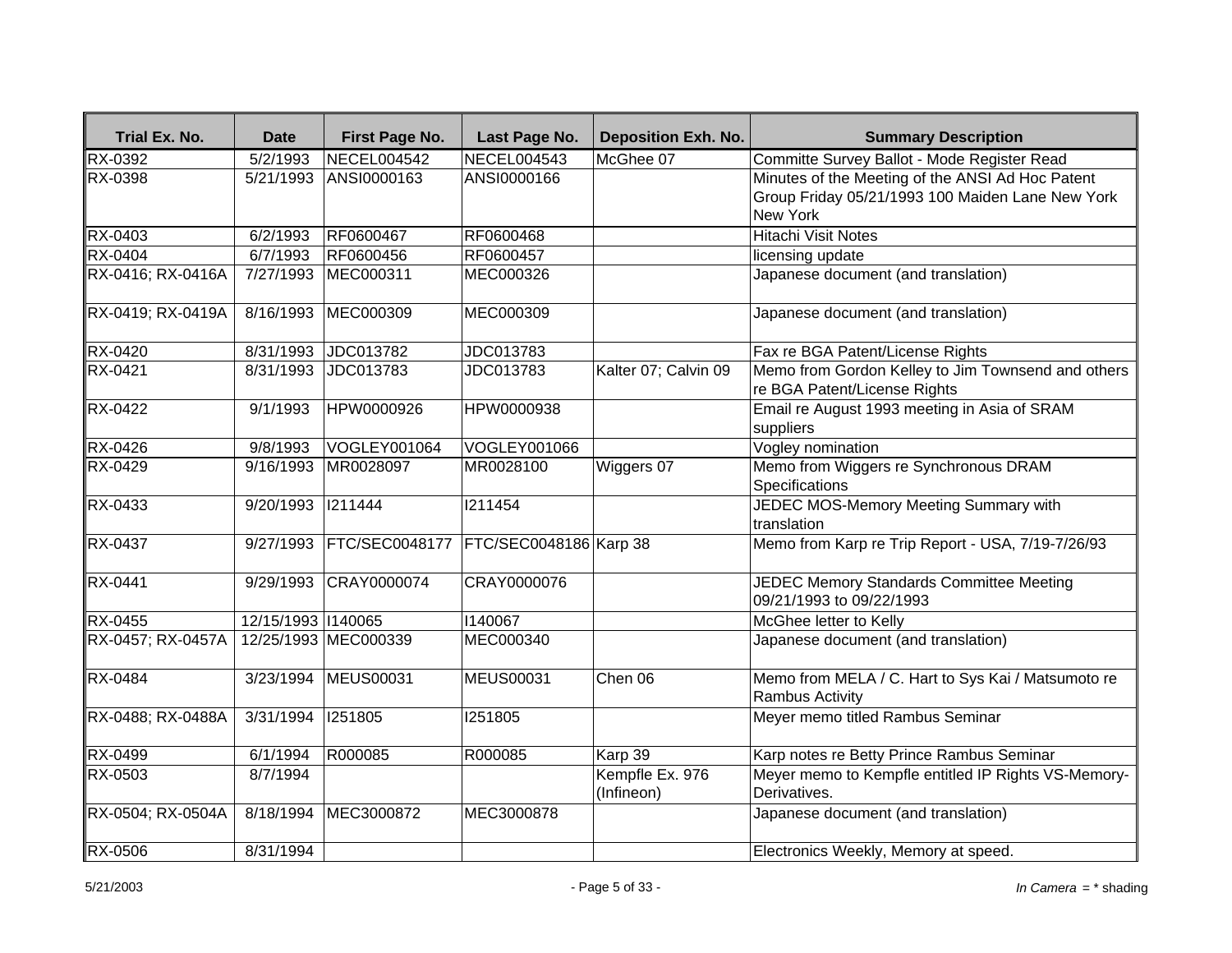| Trial Ex. No.     | <b>Date</b>        | First Page No.           | Last Page No.       | <b>Deposition Exh. No.</b> | <b>Summary Description</b>                                                                      |
|-------------------|--------------------|--------------------------|---------------------|----------------------------|-------------------------------------------------------------------------------------------------|
| <b>RX-0507</b>    | 09/00/1994 R156886 |                          | R156910             |                            | Calvin 11; Rhoden 15 JC42 Members' Manual, 9/94, J. Townsend, Toshiba                           |
| RX-0509           |                    | 9/12/1994 JDC007128      | JDC007139           |                            | JC 42 Executive Committee meeting minutes                                                       |
| RX-0514           |                    | 9/28/1994 VOGLEY001067   | VOGLEY001069        | Vogley 33                  | Nomination, Re-Evaluation for Vogley                                                            |
| RX-0518           | 11/1/1994 R160154  |                          | R <sub>160197</sub> |                            | Rambus - Samsung Semiconductor Technology<br>License Agreement                                  |
| RX-0528; RX-0528A |                    | 00/00/1995 MEC000035     | MEC000035           |                            | Japanese document (and translation)                                                             |
| RX-0535           |                    | 1/23/1995 MEUS02164      | <b>MEUS02168</b>    | Chen 05                    | Memo from Chen re Ramlink II Workgroup Meeting                                                  |
| RX-0538           | 02/00/1995 R108454 |                          | R <sub>108501</sub> |                            | SEMICONDUCTOR TECHNOLOGY LICENSE<br>AGREEMENT BETWEEN NEC CORPORATION AND<br><b>RAMBUS INC.</b> |
| <b>RX-0554</b>    | 4/11/1995          | <b>IBM504925</b>         | <b>IBM504928</b>    |                            | Report on presentation by Dave Mooring and Steve<br>Chen to Memory Group at Burlington.         |
| RX-0555           |                    | 4/12/1995   HR905_176331 | HR905 176336        |                            | [Business Planning Meeting]                                                                     |
| RX-0557           | 5/2/1995           | HPW0000736               | HPW0000752          |                            | Wiggers email re approach to supporting SyncLink<br>users and developers                        |
| RX-0558           | 5/9/1995           | MR0138416                | MR0138420           | Donohoe 03                 | Letter from Donohoe re Samsung-Micron Agreement                                                 |
| RX-0560           | 5/16/1995          | 40001DOC00205            | 40001DOC00220       | Lai 03                     | Email headed from Lai re Current DRAM Options                                                   |
| RX-0570           | 6/8/1995           | R108502                  | R108507             |                            | NONDISCLOSURE AGREEMENT                                                                         |
| RX-0572           | 6/9/1995           | R <sub>157053</sub>      | R <sub>157053</sub> |                            | IEEE MEMORY INTERFACE STANDARD                                                                  |
| RX-0575           | 6/12/1995          | <b>IBM500408</b>         | IBM500425           | Kelley 12                  | Memo from Kelley re JEDEC Memory/Interface<br>Committee Meetings, 5/22-24                       |
| RX-0576           |                    | 6/13/1995 HPW0000875     | HPW0000906          |                            | Crisp e-mail to Wiggers re patent issues                                                        |
| RX-0580           | 6/30/1995          | JEDEC0000430             | JEDEC0000431        |                            | Email to JC42 re patent office site on the WWW                                                  |
| RX-0581           | 7/10/1995          | JDC013759                | JDC013759           |                            | Memo from Kelly to Bart and others regarding Intel                                              |
| RX-0588           | 8/21/1995          |                          |                     | Vogley 08                  | Vogley notes re SyncLink meeting on 8/21/95                                                     |
| RX-0589           | 8/21/1995          | HR905_081903             | HR905_081905        | Davidow 33; Appleton<br>05 | IEEE p1596.7 SyncLink Meeting minutes                                                           |
| RX-0590           | 8/21/1995   141088 |                          | 1141090             | Powell 14                  | IEEE P1596.7 SyncLink Meeting minutes                                                           |
| RX-0591           |                    | 8/22/1995   HR905_081899 | HR905_081900        | Tabrizi 09; Vogley 09      | SyncLink Consortium Meeting, Santa Clara University                                             |
| RX-0593           |                    | 8/25/1995 HPW0001068     | HPW0001074          |                            | Email re RamLink and LVDS                                                                       |
| RX-0595           |                    | 09/00/1995 MR0138412     | MR0138412           |                            | Letter Regarding Samsung-Micron Agreement                                                       |
| RX-0597           | 9/9/1995           | 1212150                  | 1212159             |                            | JEDEC MOS-Memory-Meeting (GAP IN PRODUCTION)                                                    |
| RX-0602           |                    | 9/11/1995 MEUS02781      | MEUS02781           | Chen 07                    | Statement re SyncLink DRAM proposal                                                             |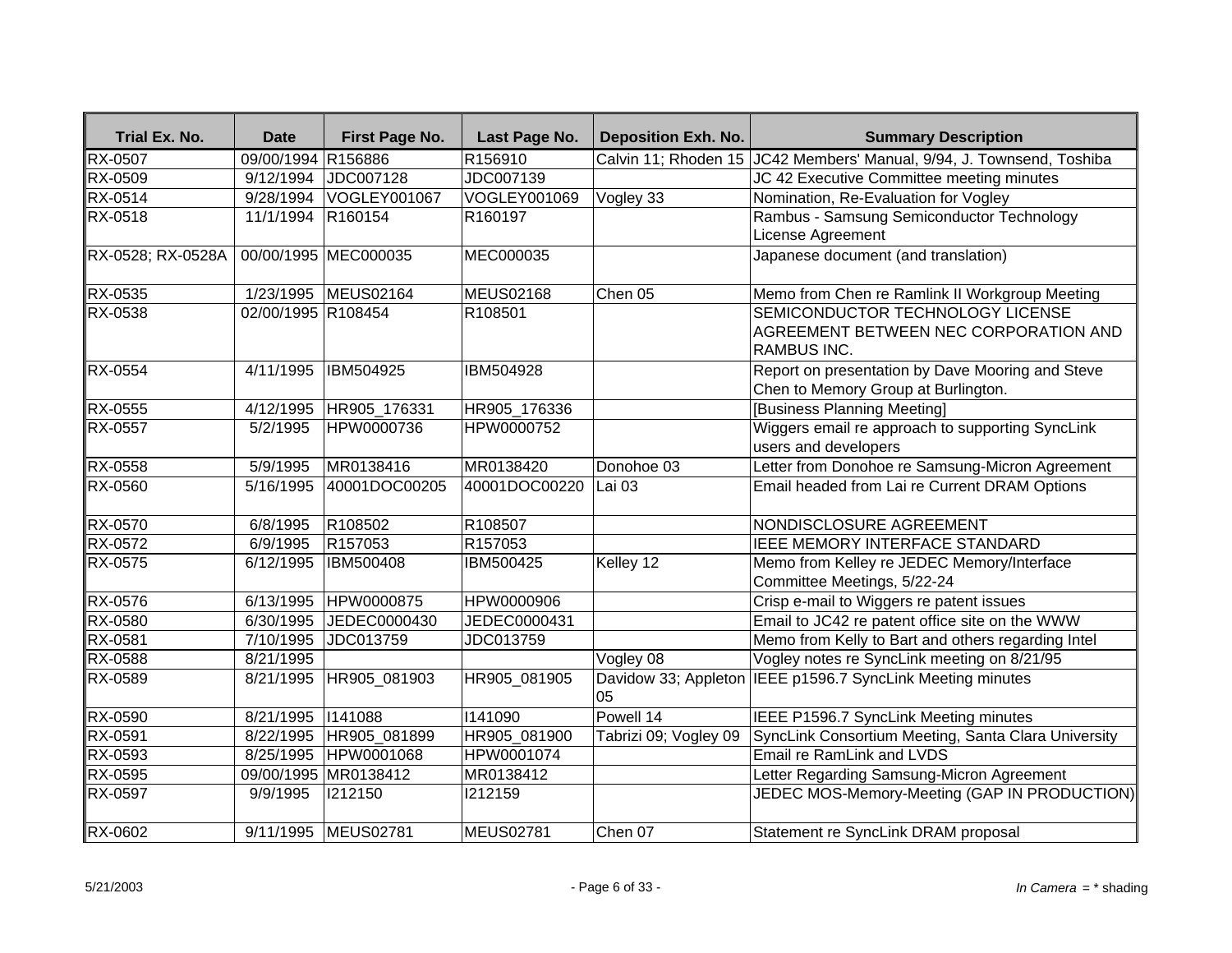| Trial Ex. No.     | <b>Date</b>          | First Page No.       | Last Page No.       | <b>Deposition Exh. No.</b> | <b>Summary Description</b>                                                                    |
|-------------------|----------------------|----------------------|---------------------|----------------------------|-----------------------------------------------------------------------------------------------|
| <b>RX-0605</b>    | 9/13/1995            | MR0138402            | MR0138406           | Donohoe 04                 | Fax letter from Donohoe re Samsung-Micron                                                     |
|                   |                      |                      |                     |                            | Agreement and letter to Appleton from Yoon Woo Lee                                            |
| RX-0608           | 9/19/1995            | <b>VOGLEY000672</b>  | <b>VOGLEY000675</b> | Vogley 11                  | SyncLink Consortium notes 9/19/95                                                             |
| RX-0610           | 9/22/1995            | HR905 081101         | HR905 081109        | Gustavson 01               | Email from Gustavson entitled Consortium Minutes""                                            |
| RX-0614           | $\frac{9}{26}$ /1995 | <b>MOLEX00428</b>    | MOLEX00431          | McGrath 13                 | Memo from McGrath re JEDEC JC-42 and JC-16                                                    |
| RX-0615           | 9/29/1995            | M0000038             | M0000042            | Chapman 08                 | Letter re JEDEC JC42.3 DRAM Meeting Report, Sept.<br>11-14, 1995                              |
| RX-0619           | 11/1/1995            | MR0093936            | MR0093946           |                            | Report Regarding 64-Megabit Rambus DRAM Product<br>Summary                                    |
| RX-0620; RX-0620A | 11/2/1995            | MEC000106            | MEC000106           |                            | Japanese document (and translation)                                                           |
| RX-0622           | 11/2/1995            | MR0129808            | MR0129811           |                            | Mailloux email to Cloud, Bedard, Kehne, Lowrey and<br>Walther                                 |
| RX-0625           | 11/3/1995            | VF0000049            | VF0000054           |                            | Agreement Containing Consent Order to Cease and<br>Desist In the Matter of Dell Computer Corp |
| RX-0630           |                      | 11/7/1995 MR0031911  | MR0031922           | Weinstock 03               | Memo re Rambus Inc. patents (w/ abstracts)                                                    |
| RX-0643           |                      | 12/13/1995 MR0146093 | MR0146093           | Weinstock 15               | Rambus Pre-Meeting Briefing Business and Marketing<br>Issues                                  |
| RX-0646           |                      | 12/19/1995 HP2002469 | HP2002469           | Wiggers 38                 | Single Page Handwritten Document titled Intel, PC-<br>SDRAM, 12/19/95                         |
| RX-0653           | 1/1/1996             |                      |                     |                            | Declaration of Gerald T. Lane (with attachment)                                               |
| RX-0655           | 1/3/1996             | HR905 081015         | HR905 081020        |                            | Gustavson e-mail with minutes of 12/12/95 Synclink<br>meeting.                                |
| <b>RX-0659</b>    | 1/5/1996             | MR0138408            | MR0138408           |                            | Letter Regarding Revised Agreement Reflecting Points<br>Raised                                |
| RX-0660; RX-0660A | 1/10/1996            | MEC000077            | MEC000079           |                            | Japanese document (and translation)                                                           |
| <b>RX-0664</b>    | 1/14/1996            | TAEC0033492          | TAEC0033493         | McGhee 12                  | Request for Intel's view of memory standardization.                                           |
| RX-0668           | 1/22/1996            |                      |                     |                            | IEEE Comments to FTC RE Dell consent decree                                                   |
| RX-0697           | 3/26/1996            | IBM/2152358          | IBM/2152361         |                            | IBM trip report re 03/26/1996 JEDEC meeting                                                   |
| RX-0700           | 3/27/1996            | R203868              | R203869             |                            | Letter regarding JEDEC Invoice                                                                |
| RX-0701           | 3/27/1996            | R203870              | R203870             |                            | Chart regarding Rambus US And Foreign Patents                                                 |
| RX-0710           | 4/25/1996            | HR905_136264         | HR905_136271        | Ryan 08; Tabrizi 13        | SyncLink Consortium Meeting Minutes at Santa Clara<br>University                              |
| RX-0720           | 5/24/1996            | HR905 145043         | HR905 145051        | Tabrizi 15                 | SyncLink Consortium Meeting minutes at Santa Clara<br><b>University</b>                       |
| RX-0731           |                      | 6/12/1996  TI0000776 | TI0000777           | Gidwani 06                 | Email string re SyncLink                                                                      |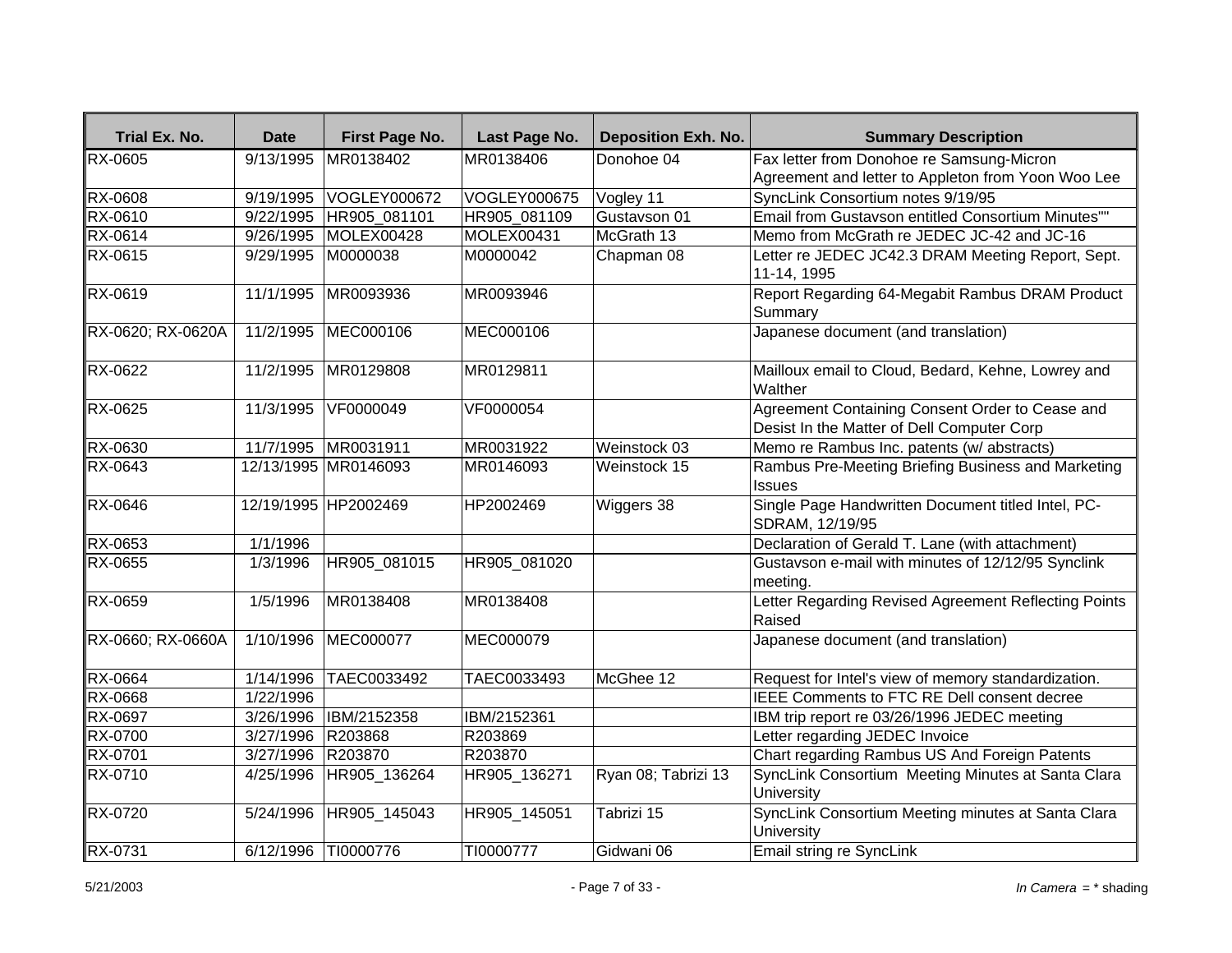| Trial Ex. No.     | <b>Date</b>        | First Page No.           | Last Page No.                | <b>Deposition Exh. No.</b> | <b>Summary Description</b>                                                                                     |
|-------------------|--------------------|--------------------------|------------------------------|----------------------------|----------------------------------------------------------------------------------------------------------------|
| RX-0735           | 6/21/1996          | TSB0006449               | TSB0006452                   |                            | Fax re Rambus withdrawal from JEDEC                                                                            |
| <b>RX-0736</b>    |                    | 6/26/1996 HR905_081787   | HR905_081815                 | Tabrizi 17                 | SyncLink Consortium Meeting, Santa Clara                                                                       |
| <b>RX-0742</b>    |                    | 7/10/1996 TAEC0035650    | TAEC0035650                  | McGhee 10                  | FTC Consent Order on Dell                                                                                      |
| <b>RX-0744</b>    | 7/17/1996 R110405  |                          | R110405                      |                            | <b>RAMBUS CASH ANALYSIS</b>                                                                                    |
| RX-0749           | 8/8/1996           | HR905 186780             | HR905 186790                 |                            | Patent Cross License Agreement Between Toshiba<br>Corp and Hyundai Electronics Industries Co Ltd               |
| RX-0756; RX-0756A | 8/23/1996          | MEC3001152               | MEC3001152                   |                            | Japanese document (and translation)                                                                            |
| RX-0777           | 9/26/1996          | HR905 080080             | HR905 080081                 | Tabrizi 24                 | Email dated September 26, 1996, Sogas to Tabrizi re<br>Emergency request for help                              |
| RX-0779           | 10/1/1996          |                          |                              | Vogley 21                  | Vogley Notes re SyncLink Consortium meeting 10/1/95                                                            |
| <b>RX-0780</b>    |                    | 10/1/1996 HR905_136650   | HR905_136657                 |                            | SyncLink minutes                                                                                               |
| RX-0781*          |                    | 10/4/1996 MR20005623     | MR20005624                   | Gidwani 08                 | Memo from Roberto Cartelli to Ramesh Gidwani re<br>Rambus                                                      |
| <b>RX-0782</b>    |                    | 10/9/1996 MR0134625      | MR0134634                    |                            | Micron document re: Rambus meeting                                                                             |
| <b>RX-0785</b>    |                    | 10/12/1996 MR0100455     | MR0100456                    |                            | Mosaid e-mail to Tabrizi re royalties due to Mosaid                                                            |
| <b>RX-0786</b>    | 10/14/1996 R169508 |                          | R169510                      |                            | MEETING ON SYNCHRONOUS DRAM                                                                                    |
| <b>RX-0787</b>    |                    | 10/15/1996 IBM/2152371   | IBM/2152372                  |                            | Memo re BGA packages                                                                                           |
| <b>RX-0788</b>    | 10/29/1996 1215566 |                          | 1215566                      |                            | Russell fax regarding SyncLink Consortium Package                                                              |
| RX-0789           |                    | 11/00/1996 HP0000002     | HP0000016                    | Lee 13                     | Micron PowerPoint presentation slides, Micron<br><b>DRDRAM Status</b>                                          |
| RX-0792; RX-0792A |                    | 11/5/1996 MEC4001014     | MEC4001014                   |                            | Email regarding Intel/Rambus meeting with DRAM<br>suppliers week of 11/18                                      |
| RX-0796; RX-0796A |                    | 11/11/1996 MEC3000078    | MEC3000079                   |                            | Japanese document (and translation)                                                                            |
| <b>RX-0801</b>    |                    | 11/27/1996 HPW0000915    | HPW0000925                   |                            | Tabrizi e-mail re Appleton e-mail                                                                              |
| <b>RX-0803</b>    |                    | 11/27/1996 IBM503894     | IBM504895                    | Appleton 08                | Email string from F. Tabrizi to Art Kilmer re SyncLink<br>efforts                                              |
| <b>RX-0805</b>    |                    | 12/00/1996 40131DOC00158 | 40131DOC00170 MacWilliams 03 |                            | Rambus document titled PC Platform DRAM<br>Technology Directions, Intel Corp. 12/96                            |
| RX-0807*          |                    | 12/2/1996 MR0149289      | MR0149290                    |                            | <b>Internal Micron documents</b>                                                                               |
| <b>RX-0808</b>    |                    | 12/3/1996 HR905 136814   | HR905 136829                 | Tabrizi 27                 | Minutes of December 3 and 4, 1996 SyncLink<br>Consortium meeting at Santa Clara University, Santa<br>Clara, CA |
| RX-0809; RX-0809A |                    | 12/3/1996 MEC3001892     | MEC3001892                   |                            | Email regarding letter from Mitsubishi executives on<br>SyncLink efforts                                       |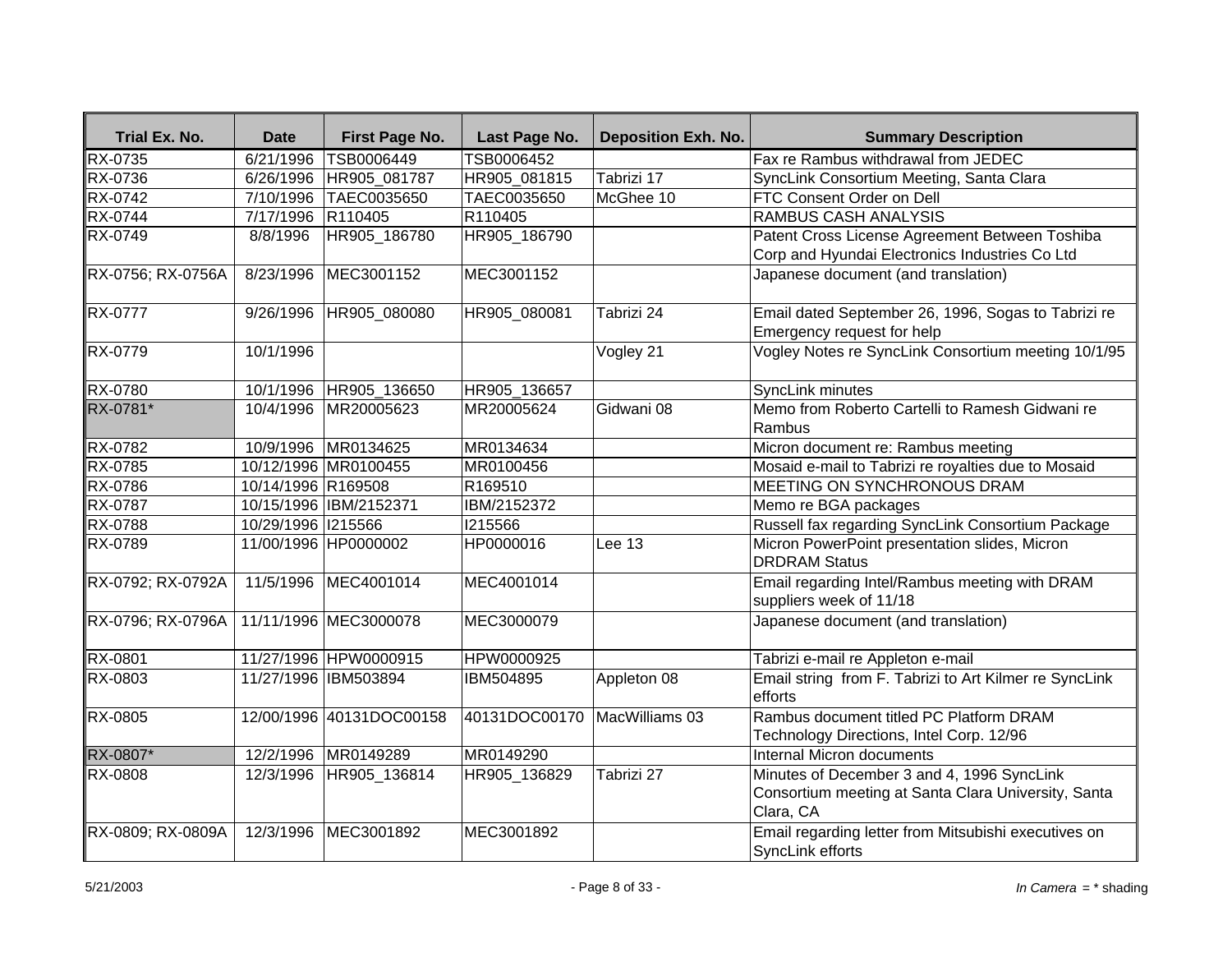| Trial Ex. No.     | Date                 | First Page No.           | Last Page No.    | <b>Deposition Exh. No.</b> | <b>Summary Description</b>                                                                |
|-------------------|----------------------|--------------------------|------------------|----------------------------|-------------------------------------------------------------------------------------------|
| RX-0812           | 12/4/1996            | <b>IBM504888</b>         | IBM504889        | Tabrizi 26                 | Email dated December 4, 1996 to Kilmer re letter from                                     |
|                   |                      |                          |                  |                            | Mitsubishi executives on SyncLink efforts                                                 |
| RX-0813; RX-0813A | 12/5/1996            | MEC2000036               | MEC2000038       |                            | Japanese document (and translation)                                                       |
| RX-0816; RX-0816A | 12/6/1996            | MEC2000043               | MEC2000045       |                            | Japanese document (and translation)                                                       |
| RX-0817           |                      | 12/6/1996 MEUS11512      | <b>MEUS11513</b> | Chen 08                    | Letter from K. Nagasawa to President Nishioka re<br>Rambus Issue                          |
| RX-0819           |                      | 12/8/1996 IBM/2106523    | IBM/2106524      |                            | IBMs License Policy Regarding Issues Related to<br><b>Standards</b>                       |
| RX-0824           |                      | 12/10/1996 IBM/2024609   | IBM/024617       | Grillo <sub>03</sub>       | Memorandum from Kenneth D. Grillo to Dr. M.J. Attardo<br>and others re Rambus             |
| RX-0825           |                      | 12/10/1996 IBM/2031327   | IBM/2031334      |                            | Rambus Future PC Board Memory Requirements<br>Preliminary                                 |
| RX-0829           |                      | 12/10/1996 MR0061998     | MR0061999        | Appleton 09                | Email from Jeff Mailoux to Steve Appleton and others re<br><b>Rambus Deal</b>             |
| RX-0832           |                      | 12/13/1996 IBM/2152407   | IBM/2152410      |                            | Email re Rambus                                                                           |
| RX-0833           | 12/14/1996 TI0000958 |                          | TI0000962        | Powell 17                  | <b>Email string</b>                                                                       |
| RX-0834           |                      | 12/16/1996 MR0129255     | MR0129256        |                            | Mailloux - Appleton e-mail                                                                |
| RX-0836           |                      | 12/17/1996 MR0130157     | MR0130160        | Weinstock 09               | Email string                                                                              |
| RX-0837*          |                      | 12/17/1996 MR20005597    | MR20005599       |                            | Email string                                                                              |
| RX-0839           |                      | 12/27/1996 IBM/2022568   | IBM/2022571      | Kelley 24                  | Email from Sri Divakaruni to Jim Comfort and others re<br><b>JEDEC Strategic Planning</b> |
| <b>RX-0841</b>    |                      | 00/00/1997 HR905_074755  | HR905_074757     |                            | 1997 HEA Sales Strategy                                                                   |
| RX-0844*          | 1/9/1997             | MR20006342               | MR20006343       | Gidwani 09; Appleton<br>10 | Email from Ramesh Gidwani to Pat Weber re Rambus                                          |
| RX-0845           |                      | 1/10/1997   HR905_081432 | HR905_081433     | Tabrizi 28                 | <b>SyncLink Consortium Executive Meeting</b>                                              |
| RX-0846           | 1/10/1997 159702     |                          | 1159824          |                            | Email re: Meeting reports (SLDRAM and other<br>companies)                                 |
| RX-0847           | 1/10/1997            | IBM/2152427              | IBM/2152431      |                            | Email re SyncLink Exec meeting in Yokohama                                                |
| RX-0848           | 1/10/1997            | <b>MEUS07615</b>         | <b>MEUS07617</b> | Chen 10                    | Document headed Intellectual Property Issues,<br>SyncLink Consortium Confidential         |
| RX-0849           |                      | 1/10/1997 MEUS08356      | <b>MEUS08400</b> | Lee 06; Chen 09            | SyncLink Consortium Executive Meeting, Yokohama,<br>Japan                                 |
| RX-0850           |                      | 1/13/1997 HPW0000928.1   | HPW0000928.7     |                            | E-mail regarding notes from Synclink meeting - Toyko,<br>Japan                            |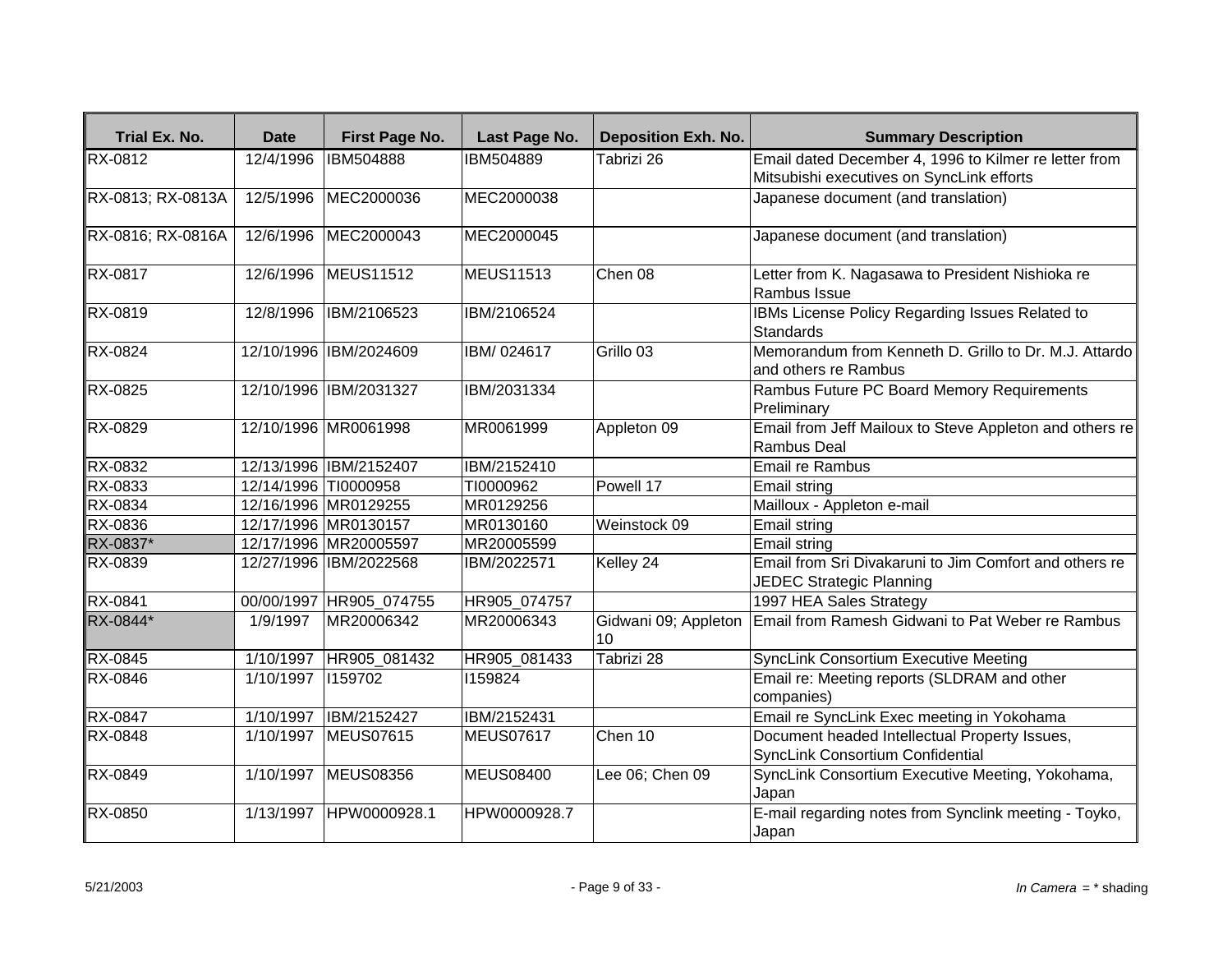| Trial Ex. No.     | <b>Date</b>       | <b>First Page No.</b>  | Last Page No. | <b>Deposition Exh. No.</b> | <b>Summary Description</b>                                                                                                                                                                    |
|-------------------|-------------------|------------------------|---------------|----------------------------|-----------------------------------------------------------------------------------------------------------------------------------------------------------------------------------------------|
| RX-0852; RX-0852A | 1/13/1997         | MEC4000802             | MEC4000803    |                            | Email from Terry Lee to Gene Cloud regarding supplier<br>Icomments                                                                                                                            |
| <b>RX-0855</b>    | 1/14/1997         | HR905_136982           | HR905_137001  | Tabrizi 29                 | Minutes of January 14 and 15, 1997 SyncLink<br>Consortium Meeting                                                                                                                             |
| RX-0856*          | 1/21/1997         | MR20006294             | MR20006295    | Gidwani 10                 | Email string from Greg Armstrong to Ramesh Gidwani<br>land others re Rambus                                                                                                                   |
| RX-0859           | 1/22/1997         | MR0038804              | MR0038811     |                            | Handouts from JEDEC Special RAM Meeting                                                                                                                                                       |
| RX-0863*          | 1/28/1997         | MR20006293             | MR20006293    | Gidwani 11                 | Email string from Ramesh Gidwani to Roberto Cartelli re<br>Rambus                                                                                                                             |
| RX-0864           | 2/1/1997          | HR905 084204           | HR905 084211  | Tabrizi 30                 | Article entitled Carpe DRAM -- Is Asis's dominance a<br>memory?" in Tech Search"                                                                                                              |
| RX-0866           | 2/3/1997          |                        |               |                            | Electronic News, Rambus, MoSys Bury The Hatchet                                                                                                                                               |
| <b>RX-0867</b>    | $\sqrt{2}/4/1997$ | IBM/2031600            | IBM/2031601   |                            | Rambus                                                                                                                                                                                        |
| RX-0868           | 2/6/1997          | 5058DOC00017           | 5058DOC00026  | MacWilliams 04             | Document titled ISSCC 07 Panel, What DRAM<br>Arthitecture will succeed the Synchronous DRAM?, by<br>Peter MacWilliams, Intel Corp.                                                            |
| RX-0869           | 2/10/1997         |                        |               |                            | Electronic Buyers' News, Technology Focus, The<br>Biggest Change in the DRAM Market's Memory?<br>Unrelenting bandwidth demands are driving PC makers<br>to revolutionary memory architectures |
| <b>RX-0870</b>    |                   | 2/11/1997 HR905_137061 | HR905_137074  | Tabrizi 31                 | Minutes of February 11 and 12, 1997 SyncLink<br>Consortium Meeting                                                                                                                            |
| RX-0871           | 2/11/1997         | MR0130133              | MR0130136     | Weinstock 10               | Email string from M.G. Rutherford to Keith Weinstock<br>and others re fwd: Next Generation DRAMs                                                                                              |
| RX-0872           | 2/12/1997         | IBM/2152442            | IBM/2152444   |                            | Email re Rambus                                                                                                                                                                               |
| <b>RX-0873</b>    | 2/13/1997         | IBM/2024013            | IBM/2024018   | Rogers 03                  | Memorandum from Art Kilmer to Jim Rogers and others<br>re SyncLink Consortium Meeting in February 1997                                                                                        |
| <b>RX-0874</b>    | 2/13/1997         | IBM/2024596            | IBM/2024608   | Grillo 06                  | Fax from Kenneth Grillo to Bill Cochran with attached<br>Rambus Overview                                                                                                                      |
| RX-0876           | 2/18/1997         | AMD0000186             | AMD0000220    |                            | <b>SL DRAM Presentation</b>                                                                                                                                                                   |
| RX-0877*          | 2/26/1997         | MR20007188             | MR20007190    | Gidwani 14                 | Email string from Greg Armstrong to Ramesh Gidwani<br>and others re Rambus for Networking ASIC's                                                                                              |
| RX-0878           | 2/27/1997         | 1075265                | 1075298       |                            | Future DRAM Generations SDRAM II" Rambus II"<br>SynchLink"                                                                                                                                    |
| RX-0880           |                   | 03/00/1997 ELP001411   | ELP001439     |                            | Memo from Charles Furnweger to Y. Asakura regarding<br>minutes for JEDEC March 1997 meetings                                                                                                  |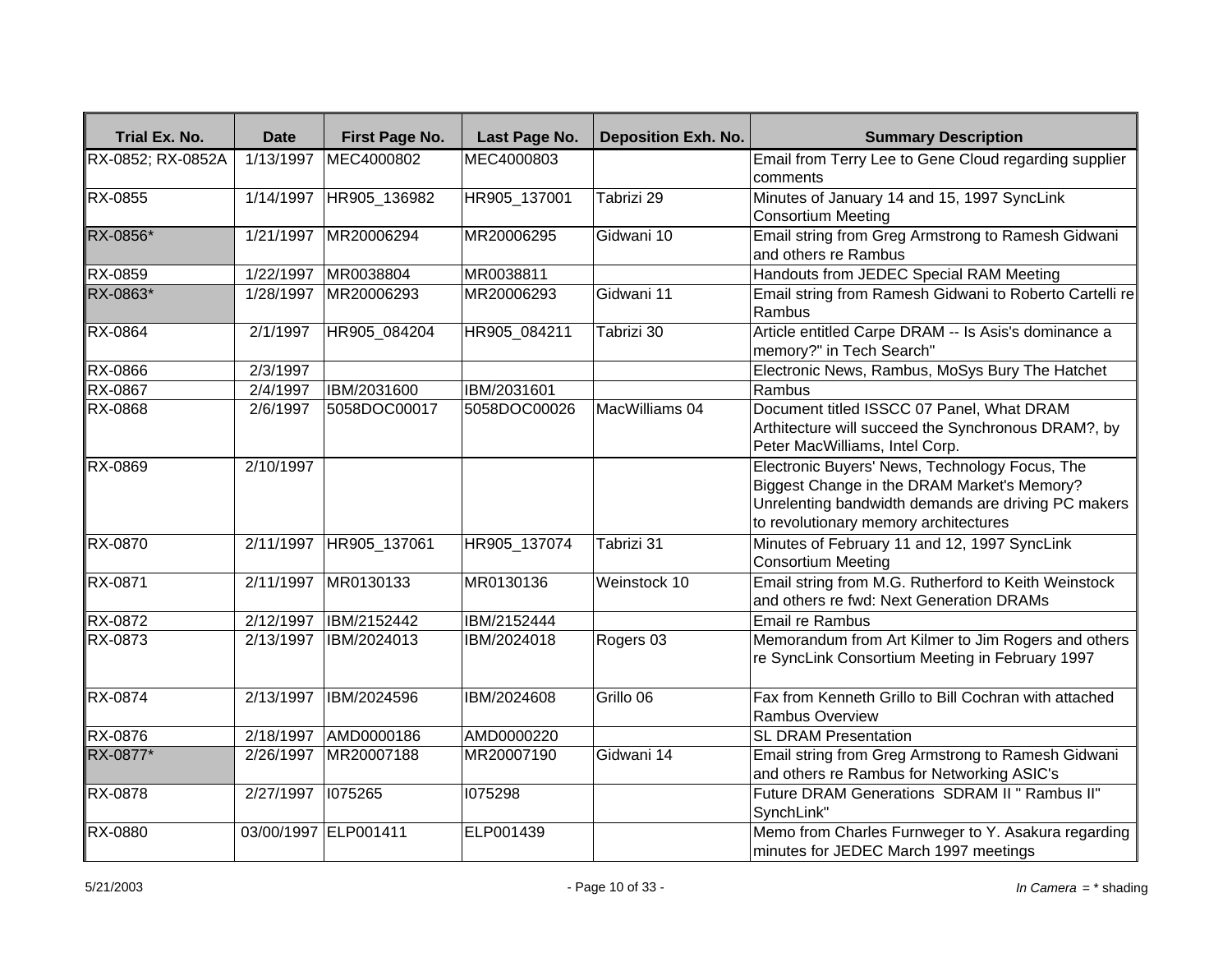| Trial Ex. No.     | <b>Date</b>       | First Page No.         | Last Page No.  | <b>Deposition Exh. No.</b>   | <b>Summary Description</b>                                                                                                     |
|-------------------|-------------------|------------------------|----------------|------------------------------|--------------------------------------------------------------------------------------------------------------------------------|
| <b>RX-0881</b>    | 3/3/1997          | IBM/2015710            | IBM/2015711    | Kelley 26                    | DDR SDRAM Forum 2/28/97 Summary by T. Sunaga<br>3/3/97                                                                         |
| RX-0882           | 3/5/1997          | HR905_137119           | HR905 137128   | Tabrizi 32                   | Minutes of March 5 and 6, 1997 SyncLink Consortium<br>meeting at Santa Clara University, Santa Clara, CA                       |
| RX-0885; RX-0885A | 3/10/1997         | MEC3000821             | MEC3000822     |                              | Japanese document (and translation)                                                                                            |
| RX-0890           | 3/17/1997         | <b>BP00074</b>         | <b>BP00074</b> | McGhee 13                    | Forward of message regarding Rambus.                                                                                           |
| <b>RX-0892</b>    | 3/17/1997         | <b>IBM/2015701</b>     | IBM/2015709    | Rogers 02                    | SDRAM II - DDR dated March 17, 1997                                                                                            |
| RX-0893           | 3/18/1997         | 1212183                | 1212196        |                              | JEDEC MOS Memory Meeting report (GAP IN<br><b>PRODUCTION)</b>                                                                  |
| RX-0902           | 3/31/1997         |                        |                |                              | Electronic Engineering Times, Op-Ed Speakout, Intel<br>gambles on a sure DRAM thing                                            |
| RX-0904           | 4/1/1997          | 5058DOC00133           | 5058DOC00183   | MacWilliams 09               | Intel Confidential document titled Rambus Program<br>Review, 4/1/97                                                            |
| <b>RX-0906</b>    | 4/2/1997          | 1231152                | 1231308        |                              | Business card of Oliver Kiehl of SIEMENS                                                                                       |
| RX-0908           | 4/9/1997          | R209857                | R209857        |                              | E-mail from Craig Hampel dated 4/9/97 re: DDR/JEDEC<br>G <sub>2</sub>                                                          |
| RX-0910; RX-0910A |                   | 4/11/1997 MEC5000456   | MEC5000459     |                              | Why SLDRAM? VLSI Technology, What Makes<br>SLDRAM Compelling? (MEC5000457 MISSING)                                             |
| RX-0913           | 4/15/1997 R209919 |                        | R209919        |                              | E-mail from Richard Crisp dated 4/15/97 re: Desi<br>Rhoden comment                                                             |
| <b>RX-0914</b>    |                   | 4/16/1997  IBM/2024391 | IBM/2024407    | Grillo 07                    | The Impact of Rambus on IBM Servers Briefing Paper<br>April 16, 1997                                                           |
| RX-0915           |                   | 4/16/1997 MR0082175    | MR0082177      |                              | E-mail chain between various Micron employees and e-<br>mail from James Akiyama at Intel regarding JEDEC<br><b>DDR</b> session |
| <b>RX-0916</b>    | 4/17/1997         | MR0077686              | MR0077687      | Lee 09                       | Lee e-mail to Fujitsu regarding Rambus/SLDRAM/DDR<br>issues                                                                    |
| RX-0917*          | 4/17/1997         | MR0082155              | MR0082155      | Weinstock 05                 | Email string from Terry Lee to Keith Weinstock and<br>others re Video Update                                                   |
| RX-0918*          | 4/17/1997         | MR0082159              | MR0082160      |                              | E-mail Regarding Video Update                                                                                                  |
| RX-0920           | 4/17/1997         | MR0082227              | MR0082229      | Weinstock 04;<br>Appleton 11 | Email string from Terry Lee to Keith Weinstock re Video<br>Update                                                              |
| RX-0921           | 4/21/1997         | MR0075782              | MR0075783      |                              | E-mail Regarding Mitsubishi, Micron Sign After Intel's<br>Announcement - Rambus Raises License Pace                            |
| RX-0923*          | 5/7/1997          | MR0082150              | MR0082151      | Weinstock 06                 | Email string from Terry Lee to Keith Weinstock and<br>others re TQFP anyone?                                                   |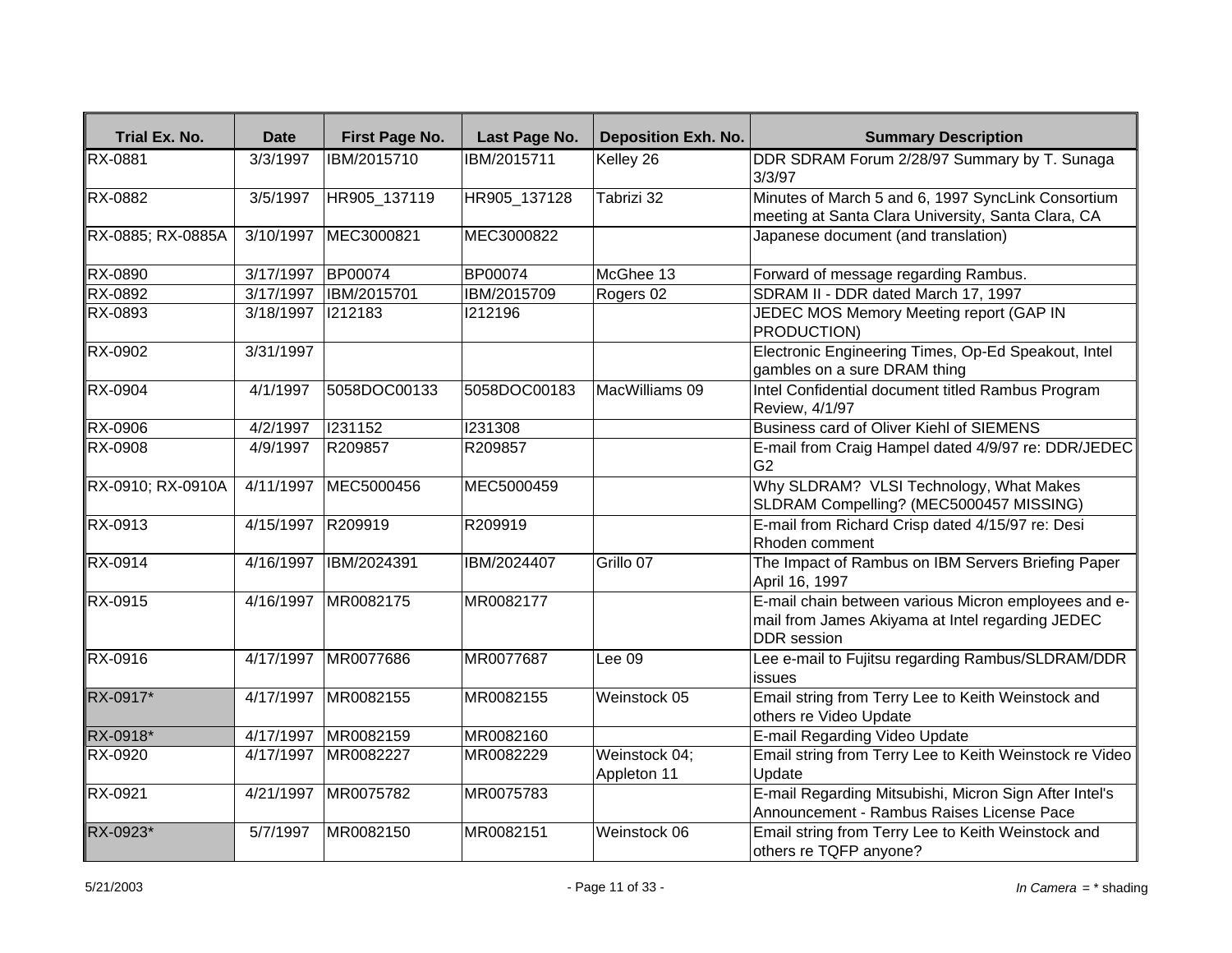| Trial Ex. No.  | <b>Date</b>        | First Page No.        | Last Page No.         | <b>Deposition Exh. No.</b> | <b>Summary Description</b>                                                                      |
|----------------|--------------------|-----------------------|-----------------------|----------------------------|-------------------------------------------------------------------------------------------------|
| RX-0924        | 5/13/1997 R210157  |                       | R210158               |                            | Email regarding VIA G2 from TSMC Technology                                                     |
|                |                    |                       |                       |                            | Workshop Today (05/13/1997)                                                                     |
| <b>RX-0927</b> | 5/21/1997          | <b>FTC-SGI0000060</b> | <b>FTC-SGI0000061</b> |                            | Toshiba Meeting Report 05/07/0000 DRAM Section                                                  |
| RX-0933*       | 6/2/1997           | MR0082136             | MR0082137             | Weinstock 07               | Email string from Terry Lee to Keith Weinstock and                                              |
|                |                    |                       |                       |                            | others re Graphics enabling                                                                     |
| RX-0934        | 6/3/1997           | 1117256               | 1117258               |                            | Minutes of the PAG High Performance DRAMs No. 4                                                 |
| RX-0935        | 6/3/1997           | MOLEX00444            | MOLEX00445            | McGrath 14                 | Handwritten notes re JC-16 6/3/97, Chairman: Hans                                               |
|                |                    |                       |                       |                            | Wiggers/HP, Seattle Cavanaugh's Hotel                                                           |
| RX-0938        | 6/12/1997          | IBM/2034113           | IBM/2034122           |                            | Minutes of 06/11/1997 to 06/12/1997 Meeting                                                     |
| RX-0939        | 6/13/1997          | IBM/2033900           | IBM/2033903           |                            | Collection of business cards from SLDRAM executive<br>meeting in Yokohama                       |
| <b>RX-0940</b> | 6/13/1997          | IBM/2033906           | IBM/2033927           |                            | [SLDRAM Consortium Meeting Agenda]                                                              |
| RX-0944        | 6/13/1997          | IBM/2033955           | IBM/2033958           |                            | <b>Promotional Activities</b>                                                                   |
| RX-0945        | 6/16/1997          | 1140015               | 1140026               |                            | Application for Membership in Engineering Committees<br>of the JEDEC                            |
| RX-0946        | 6/16/1997          | <b>INF-FTC0009294</b> | <b>INF-FTC0009295</b> |                            | Minutes of the SLDRAM Executive Meeting Yokohama<br>06/13/1997                                  |
| RX-0948        | 6/18/1997          | 212197                | 1212209               |                            | Willi Meyer trip report                                                                         |
| RX-0949        | 6/19/1997          | IBM/2026997           | IBM/2026998           | Grillo 08                  | Email from Kenneth Grillo from Jeffrey Jaffe re IBM<br>Confidential: Server Interface to Memory |
| RX-0951        | 6/20/1997          | <b>IBM/2006110</b>    | IBM/2006110           |                            | <b>Re Customer Forum</b>                                                                        |
| RX-0954        | 6/25/1997          | MR0077427             | MR0077433             | Gustavson 06               | Email from Gustavson to Tabrizi re: Draft of Executive<br><b>Meeting Report</b>                 |
| RX-0956        | 6/26/1997          | <b>IBM/2027006</b>    | IBM/2027006           | Grillo 09                  | Email from Art Kilmer to Kenneth Grillo re Server<br>Interface to Memory                        |
| RX-0957        | 6/27/1997          | IBM/2022992           | IBM/2022992           | Kellogg 14                 | Document titled Supplier Viewpoints on DDR<br>Specification with marginalia                     |
| <b>RX-0958</b> | 7/7/1997           | IBM/2006124           | IBM/2006126           | Grillo 10                  | Memory Interface Standard Report to CTC                                                         |
| RX-0959        | 7/10/1997          | MR0077408             | MR0077409             |                            | Tabrizi e-mail to DRAM suppliers re SLDRAM<br>expenses.                                         |
| RX-0961        | 7/11/1997          | HR905 126348          | HR905 126348          |                            | Lee/Mailloux e-mails                                                                            |
| RX-0966        | 7/15/1997          | HR905 137712          | HR905 137725          | Vogley 25                  | SLDRAM Consortium Confidential Minutes of 7/15-<br>16/97 meeting, Santa Clara, CA               |
| RX-0967        | 7/16/1997 KAL05301 |                       | <b>KAL05304</b>       |                            | JEDEC Committee Letter Ballot re: Standard Pinout<br>64M DDR SDRAM (item no. 866.1)             |
| <b>RX-0968</b> | 7/16/1997 R110407  |                       | R110407               |                            | STAFFING AND CASH VERSUS BUDGET                                                                 |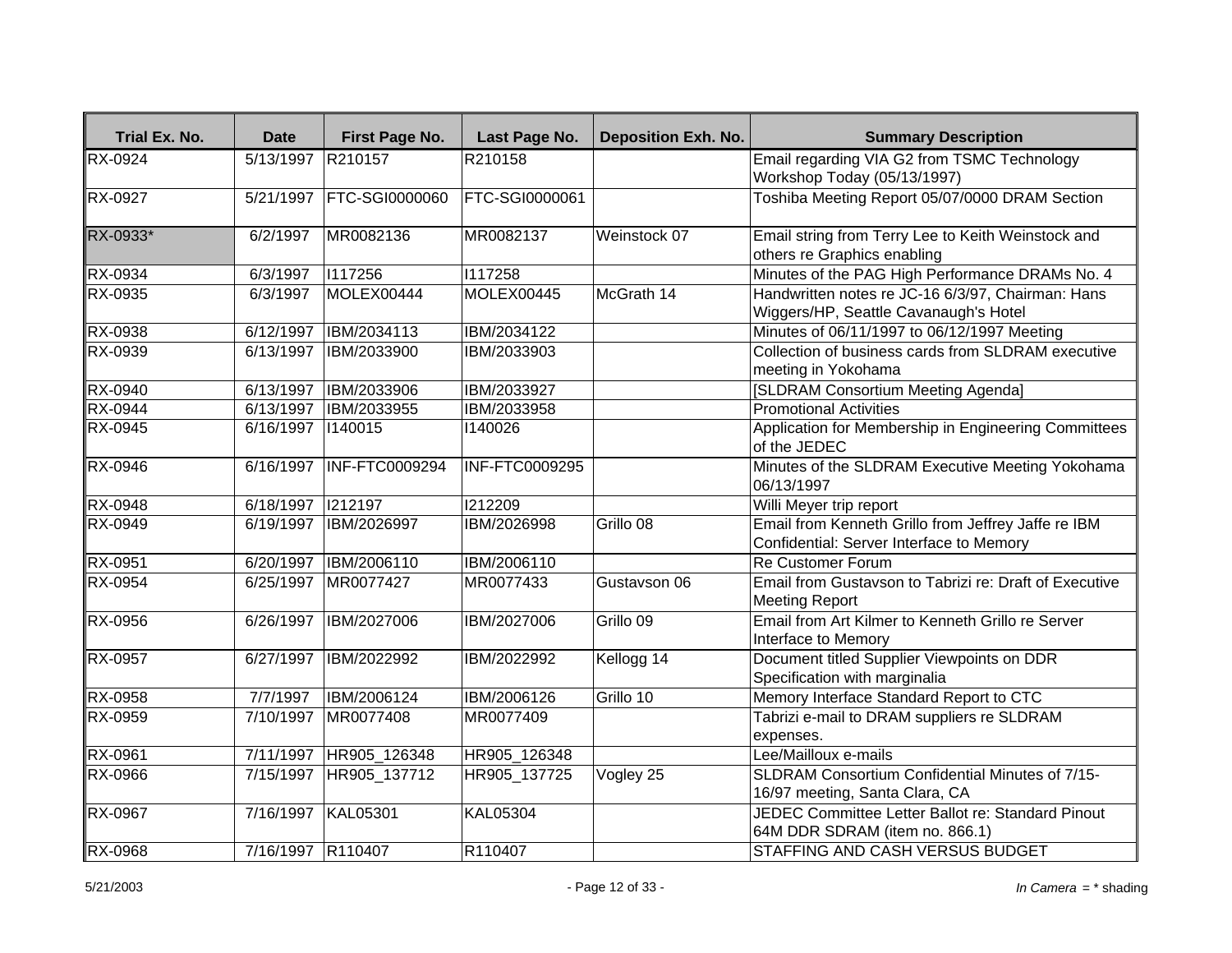| Trial Ex. No.        | <b>Date</b>     | First Page No.                 | Last Page No.              | <b>Deposition Exh. No.</b> | <b>Summary Description</b>                                                                                            |
|----------------------|-----------------|--------------------------------|----------------------------|----------------------------|-----------------------------------------------------------------------------------------------------------------------|
| <b>RX-0976</b>       | 8/2/1997        | MR0075796                      | MR0075797                  |                            | Mailloux email re AMCC                                                                                                |
| <b>RX-0989</b>       | 8/29/1997       | R <sub>197071</sub>            | R197118                    |                            | RAMBUS TECHNICAL DESCRIPTION<br>(PRELIMINARY)                                                                         |
| RX-1004              | 9/19/1997       | IBM/2034357                    | IBM/2034368                |                            | Minutes of 09/18/1997 to 09/19/1997 Meeting                                                                           |
| RX-1011              | 9/23/1997       | 1183322                        | 1183329                    |                            | Syri email to Pohl on Highlights from SLDRAM<br>Consortium meeting                                                    |
| <b>RX-1012</b>       | 9/24/1997       | <b>FTC-SGI0000289</b>          | <b>FTC-SGI0000290</b>      | Wiggers 25                 | Email from Allan Traham to Hans Wiggers and othes re<br><b>DDR Timing Task Group</b>                                  |
| RX-1013              | 9/24/1997       | IBM/2027055                    | IBM/2027055                | Grillo 12                  | Email from Kenneth Grillo to Michaed Attardo re IBM<br>Confidential                                                   |
| <b>RX-1014</b>       |                 | 9/30/1997   FTC-SGI0000326     | FTC-SGI0000328             | Wiggers 26                 | Email from Sam Chen to Allan Graham and others re<br><b>DDR Timing Task Group</b>                                     |
| RX-1015              |                 | 10/00/1997 DEL-RAMB019075 DEL- | RAMB019103                 | Kettler 01                 | Intel Memory Roadmap, Memory Technologies, 10/97                                                                      |
| <b>RX-1016</b>       | 10/1/1997       | MR0075427                      | MR0075427                  |                            | E-mail Regarding RDRAM Meeting                                                                                        |
| $R\overline{X-1018}$ | 10/2/1997       | MR0082043                      | MR0082044                  |                            | <b>E-mail Regarding Untitled</b>                                                                                      |
| <b>RX-1020</b>       |                 | 10/6/1997 FTC-SGI0000481       | <b>FTC-SGI0000481</b>      | Wiggers 27                 | Email from Joe Macri to Alan Graham and others re<br>DDR Timing Task Group - Update                                   |
| RX-1021              |                 | 10/6/1997 FTC-SGI0000482       | FTC-SGI0000482             | Wiggers 28                 | Email from Bill Gervasi to Allan Graham and others re<br><b>DDR Timing Task Group - Update</b>                        |
| RX-1022              |                 | 10/6/1997   FTC-SGI0000483     | FTC-SGI0000483             | Wiggers 29                 | Email from Joe Macri to Bill Gervasi and others re DDR<br>Timing Task Group - Update                                  |
| RX-1024              |                 | 10/7/1997   FTC-SGI0000484     | <b>FTC-SGI0000485</b>      | Wiggers 30                 | Email from Allan Graham to jmacri and others re DDR<br>Timing Task Group - Update                                     |
| <b>RX-1025</b>       |                 | 10/8/1997 FTC-SGI0000491       | FTC-SGI0000491 Wiggers 31  |                            | Email from Joe Macri to Alan Graham and others re<br><b>DDR Timing Task Group - Update</b>                            |
| <b>RX-1026</b>       |                 | 10/8/1997 FTC-SGI0000492       | <b>FTC-SGI0000493</b>      | Wiggers 32                 | Email from Bill Gervasi to Allan Graham re DDR Timing<br>Task Group - Update                                          |
| RX-1027              | 10/9/1997       | <b>FTC-SGI0000494</b>          | FTC-SGI0000495             | Wiggers 33                 | Email from Allah Graham to jmacri and others re DDR<br>Timing Task Group - Update                                     |
| RX-1028              |                 | 10/9/1997 FTC-SGI0000496       | FTC-SGI0000498 Wiggers 34  |                            | Email from Allan Graham to<br>uunet.ca!mosaidt!Allan_Graham and others re DDR<br>Timing Task Group - Killer Flaw ???? |
| RX-1030              | 10/15/1997 FTC- | TAEC0027599                    | <b>FTC-</b><br>TAEC0027611 |                            | Direct Rambus: The New Memory Standard -<br>Technology Disclosure at the 10th Annual<br>Microprocessor Forum          |
| RX-1032              |                 | 10/19/1997 IBM/2034396         | IBM/2034397                |                            | SL ASIA Local Meeting Minutes Thursday 10/09/1997                                                                     |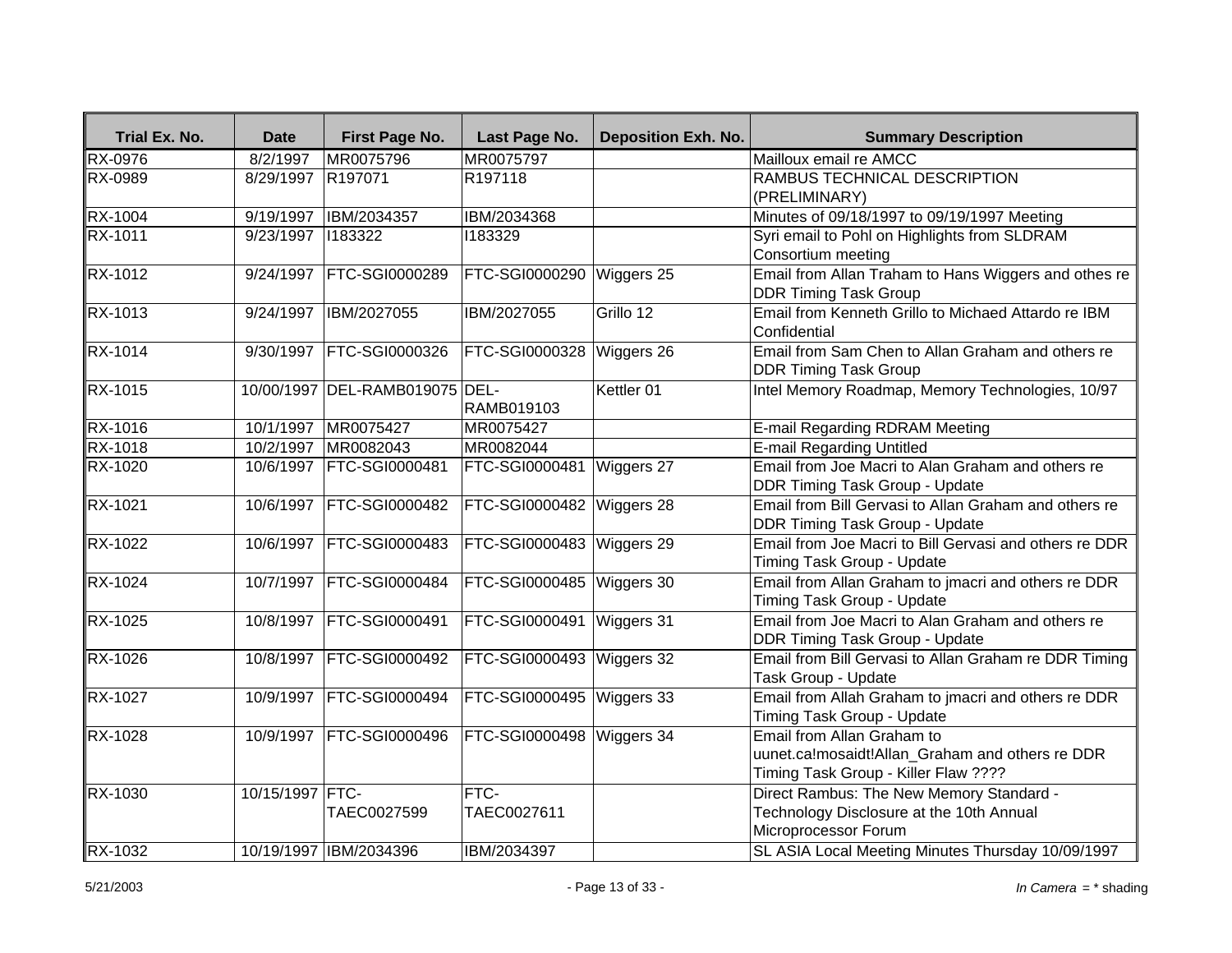| Trial Ex. No.     | <b>Date</b>        | First Page No.            | Last Page No.             | <b>Deposition Exh. No.</b> | <b>Summary Description</b>                                                                                                                     |
|-------------------|--------------------|---------------------------|---------------------------|----------------------------|------------------------------------------------------------------------------------------------------------------------------------------------|
| <b>RX-1040</b>    | 11/6/1997          | HPW0000874                | <b>HPW0000874</b>         |                            | Wiggers e-mail re Death to DLLs                                                                                                                |
| RX-1041; RX-1041A | 11/6/1997          | MEC000732                 | MEC000732                 |                            | Japanese document (and translation)                                                                                                            |
| RX-1043           | 11/7/1997          | 1221812                   | 1221814                   |                            | E-Mail re: 256M Application Specs                                                                                                              |
| <b>RX-1044</b>    | 11/9/1997          | RF0609612                 | RF0609636                 | Hampel 05                  | Rambus presentation slides titled Rambus Direct<br>RDRAM Cost Reduction 11/9/97                                                                |
| <b>RX-1045</b>    |                    | 11/10/1997 INF-FTC0013185 | INF-FTC0013192            |                            | [SLDRAM Inc Effort]                                                                                                                            |
| RX-1047           | 11/13/1997 R125039 |                           | R125054                   | Vogley 27                  | SLDRAM Consortium Confidential Minutes of 11/1-<br>14/97 meeting, Yokohama, Japan                                                              |
| RX-1051           |                    | 11/14/1997 INF-FTC0014686 | INF-FTC0014704            |                            | SLDRAM Consortium Executive Meeting Yokohama<br>Japan 11/14/1997                                                                               |
| <b>RX-1056</b>    |                    | 11/14/1997 INF-FTC0014750 | INF-FTC0014752            |                            | [SLDRAM Consortium Budget Presentation]                                                                                                        |
| <b>RX-1058</b>    |                    | 11/14/1997 INF-FTC0014762 | INF-FTC0014763            |                            | Action Plan for 00/00/1998                                                                                                                     |
| <b>RX-1059</b>    |                    | 11/18/1997 FTC-SGI0000633 | <b>FTC-SGI0000633</b>     | Wiggers 35                 | Email from Joe Macri to Hans Wiggers and others re<br>Dlls and other DDR issues                                                                |
| <b>RX-1060</b>    |                    | 11/18/1997 FTC-SGI0000636 | FTC-SGI0000636 Wiggers 36 |                            | Email from Hans Wiggers to jmacri and others re Dlls<br>and DDR issues                                                                         |
| <b>RX-1065</b>    | 12/4/1997   182428 |                           | 1182438                   |                            | E-Mail re: Minutes of SLDRAM Consortium Meeting<br>11/13/1997, Yokohama                                                                        |
| RX-1066           | 12/8/1997          |                           |                           |                            | Electronic Buyers' News, Technology Focus: High-<br>Speed DRAMs, Executive Comment, DRAM Challenge:<br>tracking transitions                    |
| <b>RX-1073</b>    |                    | 12/11/1997 MOLEX00455     | MOLEX00456                | McGrath 15                 | Handwritten notes JC-42.5, Chairman: Mian<br>Quddus/Samsung, Buttes Hotel, Tempe, AZ 12/11/97                                                  |
| <b>RX-1074</b>    |                    | 12/15/1997 IBM/2027122    | IBM/2027124               | Grillo 13                  | Email from Kenneth Grillo to Art Kilmer with attached<br>Trip Report - SUN/IBM Meeting, 12/11/97                                               |
| RX-1079           | 12/29/1997         |                           |                           |                            | Forbes, Technology, Computers/Communications,<br>Rambus: Moore's little helper in Silicon Valley a mere<br>idea can be worth a billion dollars |
| RX-1080           | 12/30/1997 R195768 |                           | R195769                   |                            | Email                                                                                                                                          |
| RX-1086*          | 1/16/1998          | MR0149289                 | MR0149290                 | Lee 10                     | Email string from B. Donnelly to B. Keeth and others re<br>Intel Graphics Call                                                                 |
| RX-1087           | 1/21/1998          | 1212220                   | 1212229                   |                            | <b>JEDEC MOS Memory Meeting</b>                                                                                                                |
| RX-1088           | 1/22/1998          | MR0074809                 | MR0074809                 |                            | McGhee email to members of 42.3                                                                                                                |
| RX-1091           | 1/27/1998          | R196037                   | R196059                   |                            | RAMBUS BUSINESS PLAN                                                                                                                           |
| RX-1092           | 1/27/1998          | R196060                   | R196063                   |                            | SEMICONDUCTOR WEEKLY ROUNDUP - DDR<br>DRAM MAY BE TOO LITTLE TOO LATE                                                                          |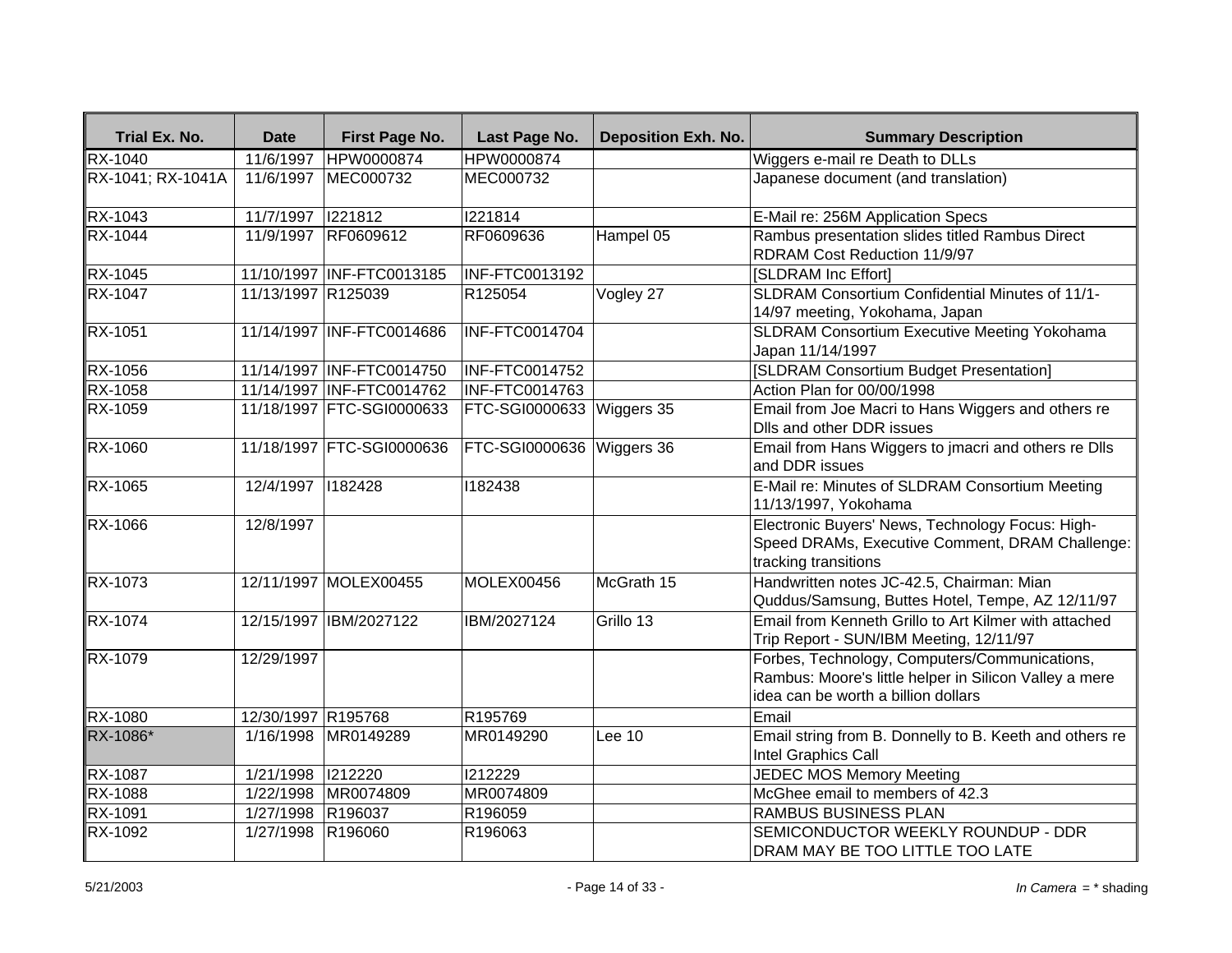| Trial Ex. No.  | <b>Date</b>           | First Page No.       | Last Page No.    | <b>Deposition Exh. No.</b>   | <b>Summary Description</b>                                                                                                                 |
|----------------|-----------------------|----------------------|------------------|------------------------------|--------------------------------------------------------------------------------------------------------------------------------------------|
| <b>RX-1094</b> | 1/29/1998             | MR0076758            | MR0076758        | $\overline{\textsf{Lee}}$ 26 | Email from Terry Lee to Barry S. Basile re Estimates                                                                                       |
| RX-1095        | 1/29/1998             | MR0081895            | MR0081898        |                              | Lee email to Mailloux regarding Micron Technical                                                                                           |
|                |                       |                      |                  |                              | Career Ladder                                                                                                                              |
| RX-1100        | 2/11/1998             | <b>IBM/2141727</b>   | IBM/2141729      |                              | Email re SLDRAM membership                                                                                                                 |
| RX-1102        | 2/12/1998             | MR0053662            | MR0053663        |                              | Micron's Records Retention Policy                                                                                                          |
| RX-1103        | 2/17/1998             | MR0075565            | MR0075566        |                              | Ryan email                                                                                                                                 |
| <b>RX-1104</b> | 2/20/1998             | HR905 126360         | HR905_126362     | Lee 11                       | Email from J. Maillous to Farhad Tabrizi re Rambus<br>article with attached article titled Price Pressures slow<br><b>DRAM</b> transitions |
| RX-1109        |                       | 03/00/1998 MEUS05167 | <b>MEUS05186</b> | Chen 13                      | Intel/Mitsubishi Enabling Meeting agenda issued to K.<br>Hrima                                                                             |
| $RX-1114$      | 3/4/1998              | HR905_132981         | HR905_132982     | Tabrizi 33                   | Email dated March 4, 1998 Ford to Cartelli and others<br>re Semiconductor Biz News item FYI                                                |
| <b>RX-1116</b> | 3/9/1998              | HR905_115254         | HR905_115256     |                              | <b>Orlando Meeting</b>                                                                                                                     |
| <b>RX-1117</b> | 3/9/1998              | <b>IBM514724</b>     | <b>IBM514726</b> |                              | E-mail regarding Orlando Meeting                                                                                                           |
| RX-1119        | 3/9/1998              | MR0074479            | MR0074480        |                              | E-mail Regarding Orlando Meeting                                                                                                           |
| <b>RX-1120</b> | 3/9/1998              | MR0076043            | MR0076043        |                              | Lisenbee email to Lee, Schmidt and Heitzeberg<br>discussing test program for SLDRAM                                                        |
| RX-1121        | $\frac{1}{3}$ 10/1998 | 1159825              | 1160093          |                              | EMail re: Invitation to High Performance DRAM PAG<br>#11 on 03/18/1998                                                                     |
| <b>RX-1122</b> | 3/11/1998             | HR905_115149         | HR905_115151     | Gustavson 02                 | Email from Farhad Tabrizi to Terry Shoup (Dean<br>Shoup") re: patent assignments to SLDRAM, Inc."                                          |
| RX-1123*       | 3/13/1998             | MU00144790           | MU00144791       |                              | <b>Email re SLDRAM</b>                                                                                                                     |
| <b>RX-1127</b> | $\frac{1}{3}/23/1998$ | IBM514640            | IBM514640        | Kelly 11                     | Memo from Ken McGhee to Gordon A. Kelly re: JC-42<br>Strategic Task Group                                                                  |
| RX-1130        | 3/26/1998             | HR905_129783         | HR905_129783     | Tabrizi 34                   | Email dated March 26, 1998 Vogley to Tabrizi re Slap<br>Intel Now                                                                          |
| RX-1133        | 3/30/1998             | IBM517491            | IBM517491        | Kelley 23                    | Email from Gordon A. Kelley to Jim L. Rogers re JEDEC<br><b>Strategic Task Group</b>                                                       |
| $RX-1135$      | 04/00/1998 M0009904   |                      | M0009910         |                              | <b>Future DRAM Task Group Meeting</b>                                                                                                      |
| RX-1137        | 4/1/1998              | IBM517442            | IBM517455        | Rogers 04                    | Memorandum from Jim L. Rogers to Apps re March 2-6<br>1998 JEDEC Meeting Notes                                                             |
| <b>RX-1138</b> | 4/3/1998              | HR905_127819         | HR905_127820     | Tabrizi 35                   | Email dated April 3, 1998 McComas to Tabrizi re<br>Rambus Strategy Seminar Monday April 13                                                 |
| RX-1146        | 4/8/1998              | BP03631              | BP03633          | Prince 16                    | Email string from Graham Allan to Betty Prince re<br>Rambus Strategy Seminar Monday April 13, 1998                                         |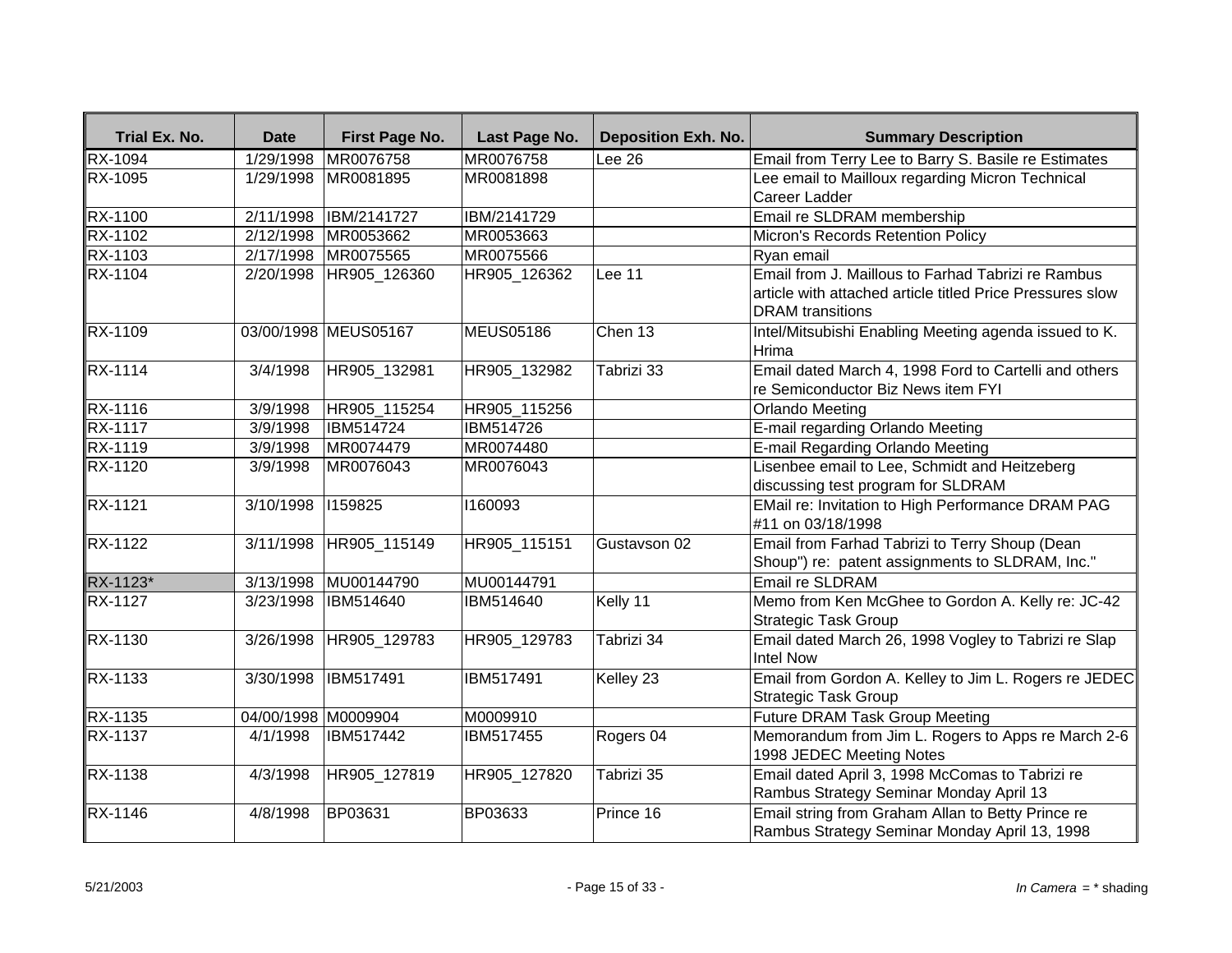| Trial Ex. No.  | <b>Date</b> | First Page No.   | Last Page No.  | <b>Deposition Exh. No.</b> | <b>Summary Description</b>                                                                                                                                                                                   |
|----------------|-------------|------------------|----------------|----------------------------|--------------------------------------------------------------------------------------------------------------------------------------------------------------------------------------------------------------|
| <b>RX-1147</b> | 4/8/1998    | IBM517387        | IBM517390      |                            | E-mail regarding RE: DRAM Futures 04/00/0000<br>Subcommittee Mtg                                                                                                                                             |
| <b>RX-1148</b> | 4/9/1998    | <b>BP03637</b>   | <b>BP03637</b> | Prince 17                  | Email string from Betty Prince to Graham Allan<br>regarding Rambus Strategy Seminar - 4/13                                                                                                                   |
| RX-1149        | 4/9/1998    | HR905_127741     | HR905_127742   | Rhoden 04                  | Email from Desi Rhoden to Betty Prince and Farhad<br>Tabriz re: Rambus Strategy Seminar - Monday April 13,<br>1998. My, what a stir Bert has caused." Rambus and<br>Intel attendance at seminar restricted." |
| RX-1150        | 4/9/1998    | HR905_127581     | HR905_127582   |                            | Hyundai market analysis                                                                                                                                                                                      |
| RX-1153        | 4/9/1998    | INQUEST00165     | INQUEST00167   | McComas 01                 | Email string from Farhad Tabrizi to Bert McComas re<br>Rambus Strategy Seminar - Monday 4/13                                                                                                                 |
| <b>RX-1155</b> | 4/11/1998   | HR905_114430     | HR905_114431   | Lee 12                     | Email from J. Mailloux to Farhad Tabrizi                                                                                                                                                                     |
| <b>RX-1156</b> | 4/13/1998   | INQUEST00843     | INQUEST00877   | McGhee 14; Tabrizi<br>37   | Rambus Strategic Review                                                                                                                                                                                      |
| <b>RX-1157</b> | 4/13/1998   | <b>MEUS04592</b> | MEUS04594      | Chen 11                    | Rambus Strategic Seminar                                                                                                                                                                                     |
| RX-1159        | 4/14/1998   | IBM/2130394      | IBM/2130295    |                            | Bill Cochran; SLDRAM meeting notes                                                                                                                                                                           |
| RX-1161        | 4/15/1998   | IBM/2026501      | IBM/2026506    | Rogers 06                  | Email from Jim L. Rogers to Kenneth Grillo re April 14<br>Server DRAM Forum Notes with attached notes                                                                                                        |
| RX-1162        | 4/15/1998   | MR0076415        | MR0076415      | Appleton 12                | Email from J. Mailoux to Steve Appleton and others re<br>press release                                                                                                                                       |
| <b>RX-1163</b> | 4/16/1998   | MOLEX00463       | MOLEX00467     | McGrath 16                 | Handwritten notes titled Future DRAM Task Group,<br>4/16/98, Joe Macri, Silicon Graphics                                                                                                                     |
| RX-1164        | 4/17/1998   | HR905_114285     | HR905_114285   | Tabrizi 38                 | Email dated April 17, 1998 Cartelli to McComas re<br>SLDRAM                                                                                                                                                  |
| RX-1165        | 4/17/1998   | <b>IBM515782</b> | IBM517335      | Kelley 27                  | Email exchange between Gordon Kelley and others                                                                                                                                                              |
| RX-1167        | 4/24/1998   | IBM/2026907      | IBM/2026908    | Grillo 14                  | Email from Paul Coteus to Kenneth Grillo re SDF vs.<br>JEDEC Future DRAM group                                                                                                                               |
| RX-1168        | 4/24/1998   | IBM515726        | IBM515730      | Rogers 08                  | Email from Bill Hovis to Jim L. Rogers and others re<br>IBM Confidential JEDEC Special Meeting in Mountain<br>View, CA on Future DRAM Direction                                                              |
| <b>RX-1170</b> | 4/28/1998   | IBM/2026911      | IBM/2026919    | Rogers 07                  | Email to Infoguys from Jim L. Rogers re IBM<br>Confidential: April 23 JEDEC DRAM TG Meeting Report                                                                                                           |
| RX-1171        | 4/29/1998   | HR905_129429     | HR905_129429   | Tabrizi 01                 | Correction to Tabrizi bio                                                                                                                                                                                    |
| RX-1174        | 5/17/1998   | 1201041          | 1201044        |                            | Technical Summary of joint Meeting JEDEC DDR-II<br>Task Group and Electronics Industry Association of<br>Japan (EIAJ)                                                                                        |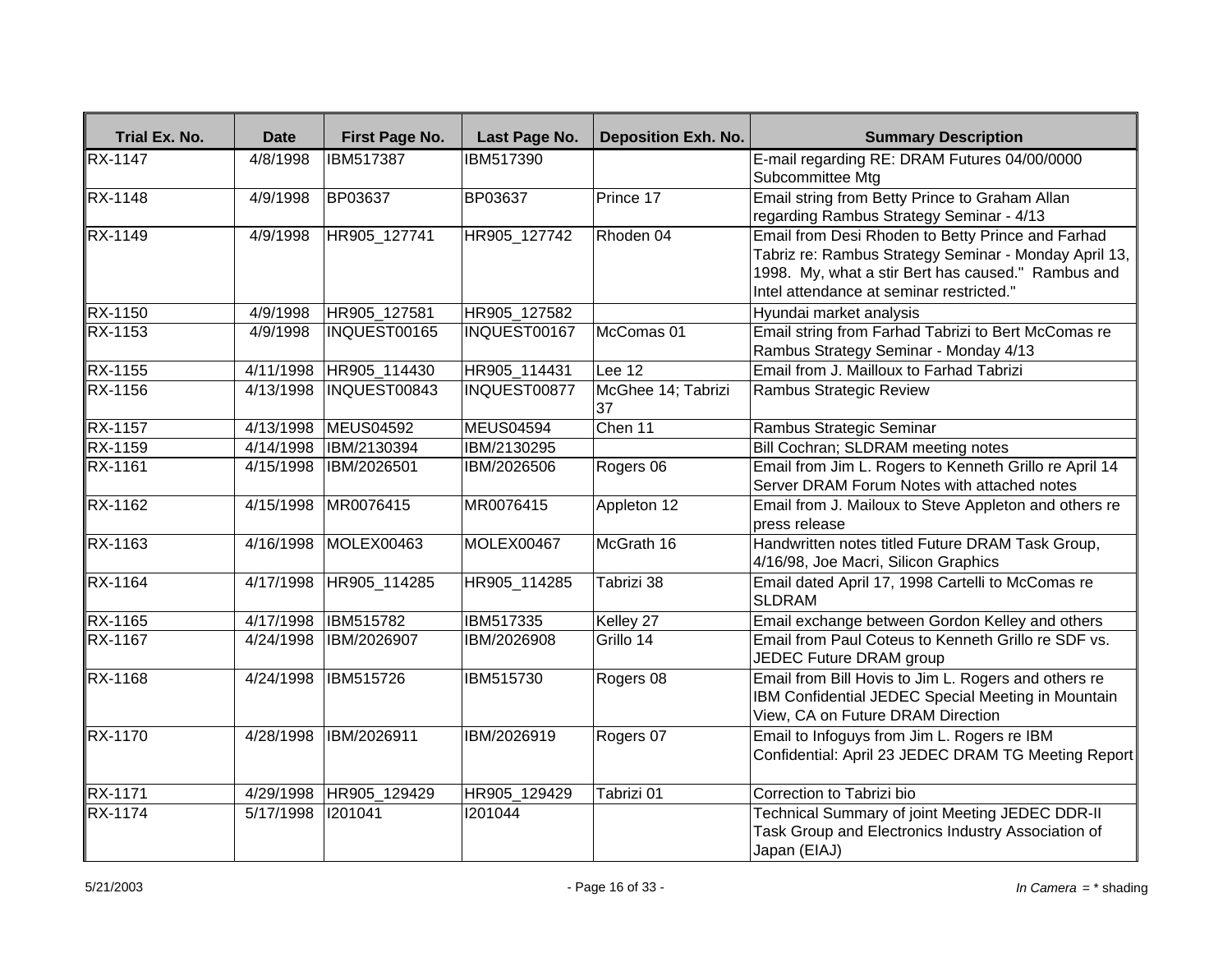| Trial Ex. No.  | <b>Date</b>       | First Page No.             | Last Page No.         | <b>Deposition Exh. No.</b> | <b>Summary Description</b>                                                                                                                       |
|----------------|-------------------|----------------------------|-----------------------|----------------------------|--------------------------------------------------------------------------------------------------------------------------------------------------|
| <b>RX-1175</b> | 5/20/1998 R216863 |                            | R216864               |                            | E-mail from Geoff Tate re: LGS exec meeting                                                                                                      |
| <b>RX-1176</b> |                   | 5/27/1998 HR905_081565     | HR905_081565          | Tabrizi 40                 | InQuest Invoice No. 805271 dated 5/27/98                                                                                                         |
| RX-1177*       |                   | 5/28/1998 MU00094177       | MU00094178            |                            | E-mail from Sakamoto to Steve Appleton                                                                                                           |
| <b>RX-1178</b> |                   | 5/29/1998 IBM/2130721      | IBM/2130725           |                            | Email re May SLDRAM meeting summary                                                                                                              |
| RX-1179        | 5/29/1998         | <b>IBM515555</b>           | IBM515555             |                            | E-mail regarding JEDEC Legal Guides                                                                                                              |
| RX-1181        |                   | 06/00/1998 INF-FTC0014477  | INF-FTC0014478        |                            | Summary of Business Trip to CA 06/00/1998                                                                                                        |
| RX-1183        | 6/1/1998          | IBM/2033879                | IBM/2033886           |                            | <b>Action Items and Conclusions</b>                                                                                                              |
| RX-1185        | 6/1/1998          | <b>INF-FTC0014556</b>      | INF-FTC0014562        |                            | SLDRAM Executive Summit What Problem is Solved by<br>SLDRAM?                                                                                     |
| RX-1191        | 6/8/1998          | 1202994                    | 1203015               |                            | Meyer trip report & meeting minutes                                                                                                              |
| RX-1193        |                   | 6/10/1998 MU00094195       | MU00094197            |                            | Appleton e-mail to Sadler re DRAM Capital Spending                                                                                               |
| RX-1195        |                   | 6/17/1998 MR0082379        | MR0082379             |                            | Lee email analysis of Rambus shown at JEDEC<br>meeting                                                                                           |
| <b>RX-1196</b> | 6/19/1998         | IBM/2148653                | IBM/2148655           |                            | E-mails between Bassuk and Perlman re SLDRAM<br>patent applications                                                                              |
| <b>RX-1197</b> |                   | 6/19/1998 MR0073839        | MR0073840             |                            | E-mail Regarding Refresh First Showing                                                                                                           |
| <b>RX-1198</b> |                   | 6/19/1998 MR0075479        | MR0075480             |                            | Hancock email regarding Rambus meeting with<br>Compaq                                                                                            |
| <b>RX-1202</b> |                   | 6/25/1998  IBM/2033788     | IBM/2033804           |                            | SLDRAM Executive Summit Monterey CA 06/25/1998                                                                                                   |
| RX-1204        | 6/25/1998         | IBM/2033861                | IBM/2033866           |                            | [SLDRAM New Memory Technology]                                                                                                                   |
| RX-1206        |                   | 6/25/1998 MR0081994        | MR0081994             |                            | E-mail Regarding DDR SDRAM Update                                                                                                                |
| <b>RX-1207</b> |                   | 6/25/1998 MR0097173        | MR0097177             |                            | <b>SLDRAM Executive Summit, Monterey</b>                                                                                                         |
| <b>RX-1208</b> |                   | 6/26/1998   INF-FTC0014482 | <b>INF-FTC0014488</b> |                            | [Summary of Business Trip to CA 06/00/1998]                                                                                                      |
| RX-1209        |                   | 6/29/1998 HP0000073        | HP0000106             | Gross <sub>03</sub>        | Miscellaneous presentations> memorandum from<br>Morriss to Mclaughlin and Gross re FW: Compaq will<br>use Rambus memories in Alpha-based servers |
| <b>RX-1210</b> | 6/29/1998         | MR0076794                  | MR0076796             |                            | Schaefer email to Mailloux and other titled Rambus Part<br>Numbers                                                                               |
| <b>RX-1211</b> |                   | 07/00/1998 JDC013328       | JDC013347             | Calvin 04                  | JEDEC Manual of Organization and Procedure, JEP21-<br>H.                                                                                         |
| <b>RX-1212</b> | 7/9/1998          | 1212115                    | 1212125               |                            | JEDEC MOS-Memory Meeting Report                                                                                                                  |
| <b>RX-1214</b> |                   | 7/13/1998 HR905 130349     | HR905 130350          | Rhoden 03                  | Email from H. J. Oh to Tabriz Farhad and multiple cc's<br>re: Rambus Patent                                                                      |
| RX-1220        | 7/22/1998         | RF0485045                  | RF0485046             | Karp 40                    | Email from Joel Karp to Staff@rambus.com re Rambus<br>document retention policy.                                                                 |
| RX-1221        | 7/24/1998         | IBM/2081406                | IBM/2081415           |                            | Minutes of the Joint JEDEC Server DRAM Forum<br>Meeting 07/23/1998 and SDF 07/24/1998                                                            |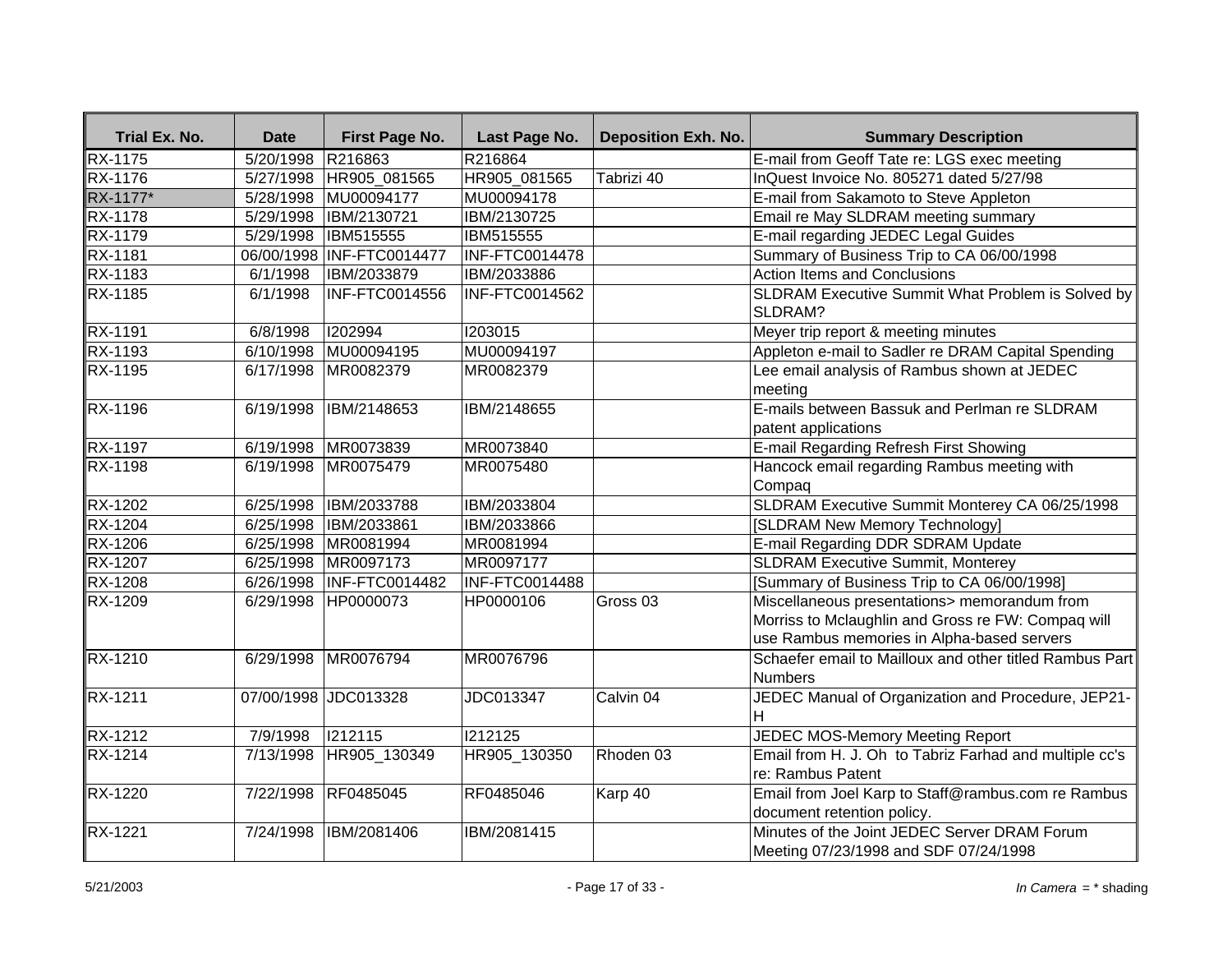| Trial Ex. No.  | <b>Date</b>         | First Page No.        | Last Page No.  | <b>Deposition Exh. No.</b> | <b>Summary Description</b>                                                              |
|----------------|---------------------|-----------------------|----------------|----------------------------|-----------------------------------------------------------------------------------------|
| <b>RX-1222</b> | $\frac{7}{24/1998}$ | IBM/2082749           | IBM/2082752    | Kellogg 18                 | Email string from Mark Kellogg to WR Griffin Rambus                                     |
|                |                     |                       |                |                            | 128Mb Chip Rotation                                                                     |
| <b>RX-1229</b> | 8/7/1998            | FR0001734             | FR0001738      |                            | <b>IBM Feedback on FCRAM</b>                                                            |
| <b>RX-1232</b> | 8/15/1998           | HR905 108444          | HR905 108445   | Tabrizi 41                 | Email dated August 15, 1998 McComas to Tabrizi                                          |
| RX-1237*       | 8/21/1998           | MU00121666            | MU00121666     |                            | Email re TI inventory                                                                   |
| RX-1238        | 8/24/1998           | FR0001723             | FR0001725      |                            | E-mail exchange between Cosoroaba (Fujitsu) and Van<br>Loo (Sun) regarding FCRAM        |
| <b>RX-1244</b> | 9/3/1998            | FR0001672             | FR0001675      |                            | US DDR Forum Meeting on 09/02/0000 at NEC                                               |
| RX-1245        | 9/3/1998            | FR0001676             | FR0001677      |                            | <b>DDR Joint Activities Meeting Minutes</b>                                             |
| RX-1246        | 9/3/1998            | FR0001678             | FR0001680      |                            | DDR Meeting with RCC on 07/24/0000                                                      |
| RX-1247        | 9/3/1998            | FR0001681             | FR0001683      |                            | DDR Meeting with IBM on 07/22/0000 at FMI                                               |
| <b>RX-1248</b> | 9/3/1998            | FR0001684             | FR0001687      |                            | Intel ESG Meeting on 07/21/0000                                                         |
| <b>RX-1249</b> | 9/4/1998            | IBM/2081611           | IBM/2081614    |                            | Sogas and Chen e-mails regarding DDR                                                    |
| RX-1251        | 9/10/1998           | INQUEST00967          | INQUEST00970   | McComas 04                 | Email string from Farhad Tabrizi to Bert McComas re<br>Rambus Supply/Demand Forecast    |
| <b>RX-1252</b> | 9/11/1998           | FR0001663             | FR0001671      |                            | Quarterly Report Strategic Memory Marketing Fujitsu<br>Microelectronics Inc 09/00/1998  |
| RX-1253        | 9/11/1998           | IBM/2081701           | IBM/2081706    |                            | Kellogg memo re DDR Enablement In Low End PCs.""                                        |
| RX-1256        | 9/14/1998           | HR905_108833          | HR905_108840   |                            | Kellogg memo regarding issues associated with use of<br>DDR on 168-Pin DIMM             |
| RX-1268*       | 9/17/1998           | MU00094338            | MU00094339     |                            | Yukio Sakamoto e-mail to Steve Appleton                                                 |
| RX-1271        | 9/21/1998           |                       |                |                            | Electronic News, Rambus on Track, DRAM Vendors<br>Get Aggressive                        |
| RX-1273        | 9/22/1998           | HR905_138748          | HR905_138764   | McGrath 17                 | 9/22/98 SLDRAM Minutes notes                                                            |
| RX-1275        | 9/22/1998           | <b>INF-FTC0014426</b> | INF-FTC0014442 |                            | 09/22/1998 SLDRAM Minutes Notes                                                         |
| RX-1277        | 9/23/1998           | MR0082732             | MR0082732      |                            | E-mail Regarding 00/00/1998 JEDEC Staff<br>Performance Survey-JCB-98-91                 |
| RX-1278        | 9/24/1998           | IBM/2027577           | IBM/2027579    | Grillo 17                  | Email from Phillip Bergman to Kenneth Grillo re DDR<br><b>SDRAM Press Release</b>       |
| RX-1279        | 9/24/1998           | IBM/2082066           | IBM2082068     |                            | E-mail exchange regarding joint press release in<br>support of DDR                      |
| RX-1280        | 9/25/1998           | HR905_119202          | HR905_119212   | Tabrizi 42                 | Email dated September 25, 1998 Tabrizi to Jung re<br>RDAM pricing forecast and strategy |
| RX-1287        |                     | 10/00/1998 HP0000065  | HP0000072      | Gross 01                   | Compag 1999 RDRAM Investment Proposal October<br>1998                                   |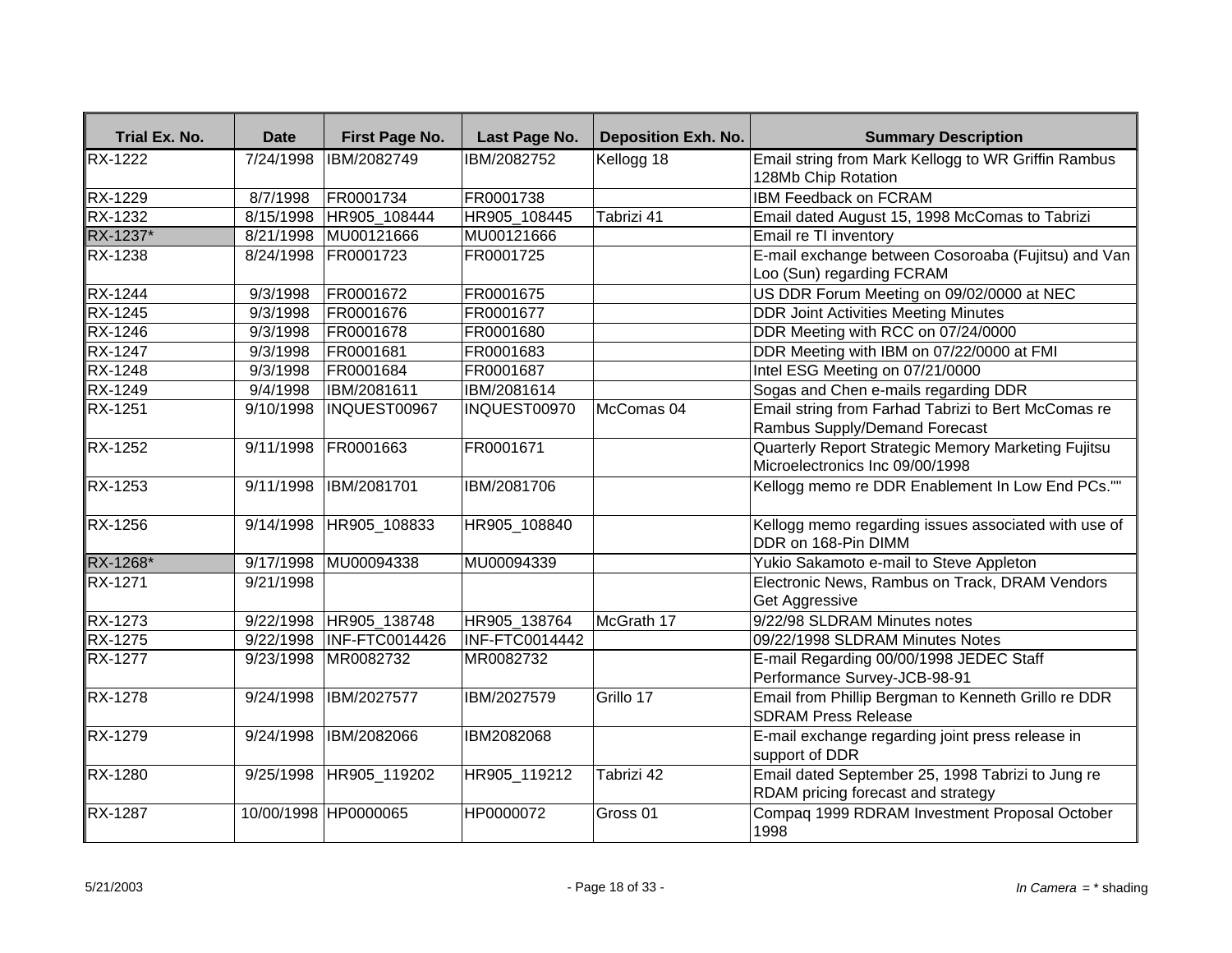| Trial Ex. No.  | <b>Date</b> | First Page No.                 | Last Page No.         | <b>Deposition Exh. No.</b> | <b>Summary Description</b>                                                                                                            |
|----------------|-------------|--------------------------------|-----------------------|----------------------------|---------------------------------------------------------------------------------------------------------------------------------------|
| <b>RX-1289</b> | 10/1/1998   | HR905 119362                   | HR905_119364          | Tabrizi 43                 | Email dated October 1, 1998 Kim to Tabrizi re RDRAM<br>Pricing forecast and strategy and document titled<br><b>Executive Summary</b>  |
| RX-1290        | 10/1/1998   | INQUEST01015                   | INQUEST01018          | McComas 05                 | Email string from Bert McComas to Gil Russell re The<br>other part of Intels DRAM monopoly strategy?                                  |
| RX-1293        | 10/6/1998   | HR905_122005                   | HR905_122006          | Tabrizi 44                 | Email dated October 6, 1998 Tabrizi to Heller and<br>others re RDRAM Pricing Forecast and document titled<br>Projected RDRAM ASP's""  |
| RX-1294        | 10/16/1998  |                                |                       |                            | Micron press release re Intel \$500 million investment                                                                                |
| RX-1295        |             | 10/18/1998 HR905 122741        | HR905 122742          | Tabrizi 45                 | Email dated October 18, 1998 Kim to Martinez re Intel<br>request for Hyundai Supply & competitive update                              |
| <b>RX-1296</b> |             | 10/19/1998 MR0129175           | MR0129175             | Lee 27                     | Email from J. Mailloux to Terry Lee and others re<br>Rambus thoughts                                                                  |
| RX-1297        |             | 10/22/1998 DEL-RAMB018747 DEL- | <b>RAMB018748</b>     |                            | Fw Rambus Re Exec Meeting Next Week                                                                                                   |
| RX-1298        |             | 10/23/1998 HR905_123019        | HR905_123020          | Tabrizi 46                 | Email dated October 23, 1998 from Min-Kwon Yoo re<br>10/29 Intel Meeting and document titled WW44 (Oct.<br>29) Intel Meeting (Final)" |
| RX-1302        |             | 11/00/1998 HP0000115           | HP0000124             | Gross <sub>04</sub>        | Compaq Corporate Memory Procurement Memory<br>Update November 1998                                                                    |
| <b>RX-1303</b> |             | 11/00/1998 INF-FTC0000505      | <b>INF-FTC0000525</b> |                            | New Challenges and New Business Models in the<br>DRAM Market 11/00/1998                                                               |
| <b>RX-1304</b> | 11/2/1998   | HR905_131402                   | HR905_131424          | Tabrizi 56                 | Email dated November 2, 1998 Tabrizi to Wang, and<br>misc. charts                                                                     |
| RX-1306        | 11/6/1998   | BP-FTC0012122                  | BP-FTC0012132         | Prince 08                  | Email string from Joe Macri to Betty Prince and others<br>re Future dram task group - meeting minutes for 9/18<br>and 10/12 meetings  |
| RX-1311        |             | 11/10/1998 40052DOC000000      | 40052DOC00000<br>02   |                            | <b>LGS Proposal</b>                                                                                                                   |
| RX-1312        | 11/10/1998  | 40052DOC000000                 | 40052DOC00000<br>14   |                            | LG Semicon Proposal to Intel                                                                                                          |
| RX-1313        | 11/10/1998  | 40052DOC000001                 | 40052DOC00000<br>16   |                            | [Proposal for Intel Investment to LG Semicon Ltd LGS]                                                                                 |
| RX-1317*       |             | 11/19/1998 MU00094365          | MU00094366            |                            | Sakamoto e-mail to Sadler                                                                                                             |
| RX-1319        |             | 11/20/1998 FR0001568           | FR0001570             |                            | Memo Re SLDRAM Meeting at Santa Clara                                                                                                 |
| RX-1320        |             | 11/20/1998 IBM/2135934         | IBM/2135936           |                            | Email re SLDRAM questions                                                                                                             |
| RX-1329        |             | 11/23/1998 IBM/2135812         | IBM/2135814           |                            | Email re SLDRAM                                                                                                                       |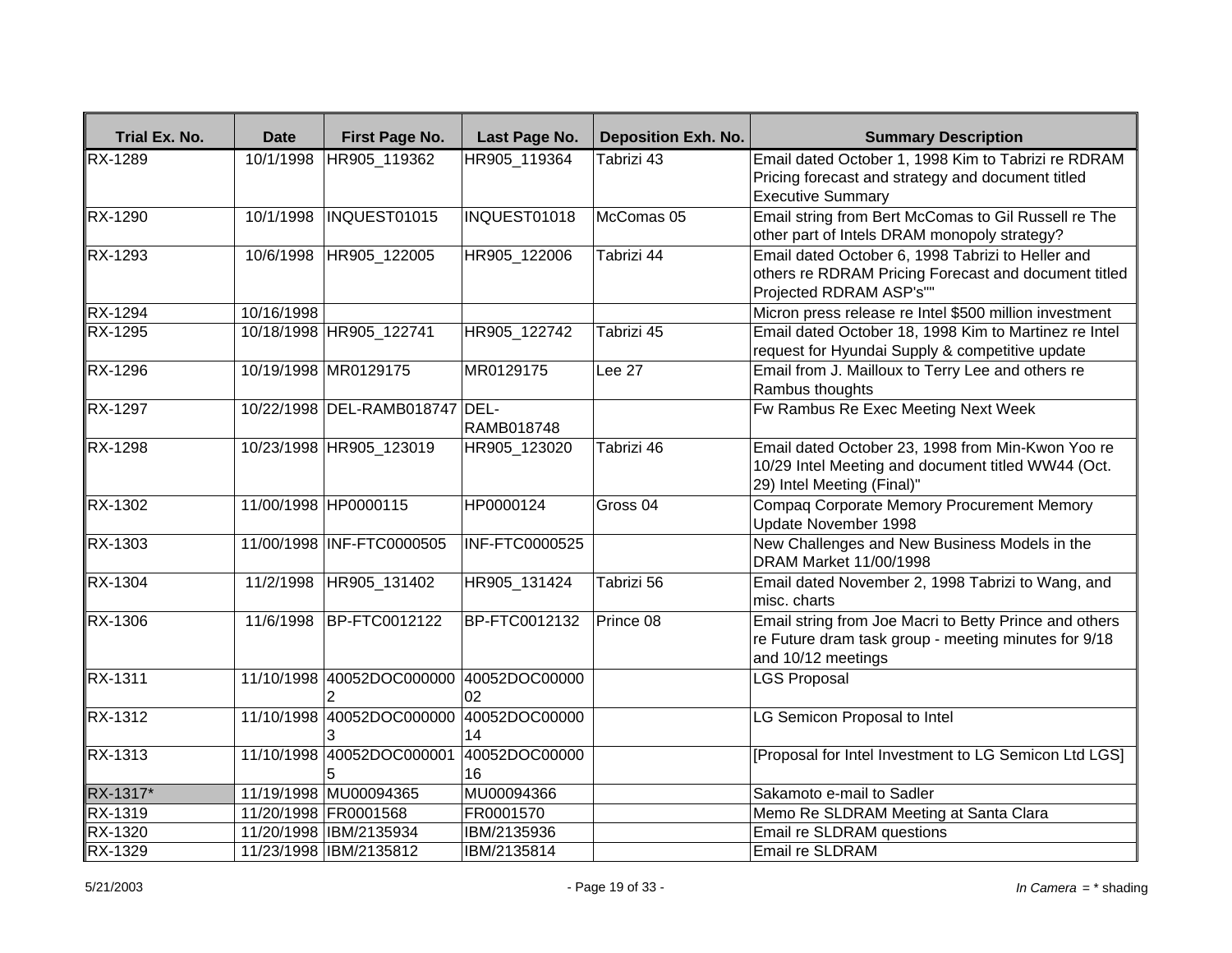| Trial Ex. No.     | <b>Date</b>         | First Page No.           | Last Page No.        | <b>Deposition Exh. No.</b> | <b>Summary Description</b>                                                                                                                |
|-------------------|---------------------|--------------------------|----------------------|----------------------------|-------------------------------------------------------------------------------------------------------------------------------------------|
| RX-1330           |                     | 11/23/1998 IBM/2135815   | IBM/2135817          |                            | <b>Email re SLDRAM</b>                                                                                                                    |
| RX-1331           |                     | 11/24/1998 FR0001566     | FR0001567            |                            | SLDRAM Meeting at Santa Clara 11/24/0000                                                                                                  |
| RX-1333*          |                     | 11/24/1998 MU00094369    | MU00094370           |                            | Sakamoto e-mail to Appleton, Sadler and Durcan                                                                                            |
| RX-1336           |                     | 11/25/1998 IBM/2135853   | IBM/2135856          |                            | Email re DDR SDRAM questions                                                                                                              |
| <b>RX-1337</b>    |                     | 11/30/1998 HR905_121190  | HR905_121190         | Lee 14                     | Email string from Farhad Tabrizi to shahn@sr.hei.co.kr<br>re Visit to Asia                                                                |
| RX-1338; RX-1338A |                     | 11/30/1998 MEC3000785    | MEC3000785           |                            | Japanese document (and translation)                                                                                                       |
| RX-1342           |                     | 12/6/1998  IBM/2135957   | IBM/2135961          |                            | Email re SLDRAM questions                                                                                                                 |
| RX-1343*          |                     | 12/6/1998 MU00094371     | MU00094373           |                            | Sakamoto e-mail to Appleton and others                                                                                                    |
| RX-1344           |                     | 12/7/1998 IDT000272      | IDT000274            |                            | Notes from the JC 42 Leadership Meeting.                                                                                                  |
| RX-1348           | 12/8/1998  T0000121 |                          | T0000123             |                            | [Notes for SRAM JC-42.3A and DRAM JC42.3B]                                                                                                |
| RX-1349           |                     | 12/9/1998 HS0026498      | HS0026500            | Landgraf 01                | Email to Bill Gervasi and others from JIm Townsend re<br><b>DRAM</b> Future                                                               |
| RX-1351*          |                     | 12/9/1998 MU00094376     | MU00094376           |                            | Sakamoto e-mail to Appleton and others                                                                                                    |
| <b>RX-1353</b>    |                     | 12/14/1998 IBM/2139958   | IBM/2139960          |                            | Email re DDR SDRAM and DRDRAM information                                                                                                 |
| <b>RX-1360</b>    |                     | 12/17/1998 HR905_084524  | HR905_084582         |                            | SLDRAM Executive Summit - Yokohama, Japan                                                                                                 |
| RX-1361           |                     | 12/22/1998 HR905 120713  | HR905_120713         | Tabrizi 48                 | Email dated December 22, 1998 Tabrizi to Oh re Intel<br>Meeting                                                                           |
| RX-1362*          | 12/29/1998 BP03643  |                          | BP03644              | Prince 09                  | Email string from Betty Prince to Dick Foss re Holiday<br>Greetings and SL-DRAM                                                           |
| <b>RX-1364</b>    |                     | 12/29/1998 HR905_120660  | HR905_120662         |                            | Martinez (Hyundai) e-mail to Hyundai Korea describing<br>12/22 meeting with Intel                                                         |
| <b>RX-1373</b>    |                     | 1/18/1999 HR905_120243   | HR905_120250         | Rhoden 06                  | Email from Rhoden to distribution re AMI                                                                                                  |
| RX-1375           |                     | 1/22/1999 HR905_120012   | HR905_120012         |                            | Martinez e-mail                                                                                                                           |
| RX-1376           |                     | 02/00/1999 BP-FTC0001576 | <b>BP-FTC0001591</b> | Prince 10                  | Notes of Jedec Future DRAM Task Group 2/99                                                                                                |
| RX-1380           |                     | 2/10/1999 FR0000417      | FR0000418            | Bechtolsheim 07            | Email from Cosoroaba to Taguchi regarding Cisco<br>follow up - Feb 10," referring to conversation with<br>Bechtolsheim discussing FCRAM." |
| <b>RX-1381</b>    | 2/10/1999           | MR0113446                | MR0113446            |                            | Email from T. Walther to Kevin Ryan regarding JC-42.3<br><b>B</b> Chair                                                                   |
| <b>RX-1383</b>    | 2/13/1999           | IBM/2140863              | IBM/2140880          |                            | Presentation titled High Performance DRAM Review &<br>Perspective                                                                         |
| RX-1385           | 2/15/1999           | TI02784                  | TI02784              |                            | E-mail Regarding Proposal Plan for New Memory<br>Organization                                                                             |
| RX-1386           |                     | 2/17/1999 HR905_110601   | HR905_110601         | Tabrizi 50                 | Email dated February 17, 1999 Tabrizi to Lee re Nikkel<br>forecast                                                                        |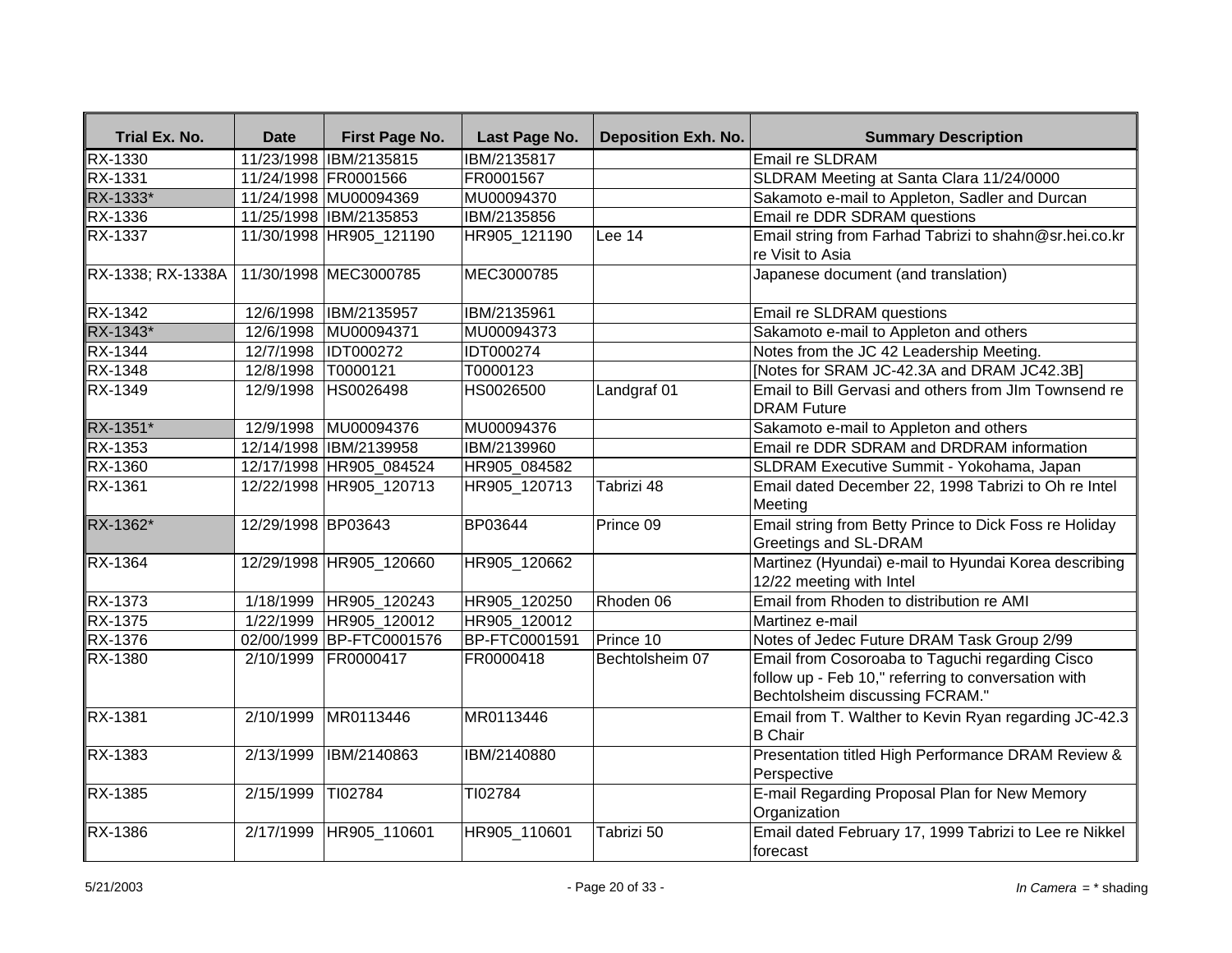| Trial Ex. No.  | <b>Date</b> | First Page No.               | Last Page No.                | <b>Deposition Exh. No.</b> | <b>Summary Description</b>                                                                                                             |
|----------------|-------------|------------------------------|------------------------------|----------------------------|----------------------------------------------------------------------------------------------------------------------------------------|
| <b>RX-1387</b> | 2/22/1999   | IBM/2131054                  | IBM/2131057                  |                            | Email re DDR2                                                                                                                          |
| RX-1388        | 2/23/1999   | AMD0000562                   | AMD0000570                   | Polzin 01                  | Email from Jim Keller to Steve Polzin re ddr 2 notes with<br>attached Future DRAM Task Force Status Report<br>1/20/99                  |
| RX-1390        | 3/1/1999    | IBM/2057477                  | IBM/2057479                  |                            | M14 Meeting                                                                                                                            |
| RX-1393        | 3/2/1999    | HR905 129949                 | HR905 129949                 | Tabrizi 52                 | Email re \$\$\$\$\$\$"                                                                                                                 |
| RX-1395        | 3/2/1999    | T0000521                     | T0000525                     |                            | Jedec Conference 03/02/1999                                                                                                            |
| RX-1396        | 3/6/1999    | IBM/2139985                  | IBM/2139988                  |                            | Email re SDRAM/RAmbus white paper                                                                                                      |
| RX-1397        | 3/9/1999    | HR905_119675                 | HR905_119678                 | Young 03                   | Email from Barry Wagner to Bryn Young and others with<br>attached 1MX16AC Timing Parameters                                            |
| RX-1398        | 3/10/1999   | HR905 119667                 | HR905_119668                 | Tabrizi 53                 | Email dated March 10, 1999 Tabrizi to Lee re updated<br>letter and letter dated August 3, 2001 to Patrick<br>Gelsinger                 |
| RX-1401        | 3/16/1999   |                              |                              | Chen 15                    | M14 Meeting Minutes, Hitachi Semiconductor America,<br>San Jose, CA                                                                    |
| RX-1402        | 3/16/1999   | 5069DOC0000338 5069DOC000033 |                              |                            | <b>Re RDRAM Samples</b>                                                                                                                |
| RX-1403        | 3/16/1999   | 5069DOC0000351               | 5069DOC000035                |                            | <b>Re RDRAM Samples</b>                                                                                                                |
| RX-1404        | 3/16/1999   | 5069DOC0000398 5069DOC000039 |                              |                            | Fw Is there any Truth in this                                                                                                          |
| <b>RX-1406</b> | 3/16/1999   | FR0000499                    | FR0000502                    |                            | SLDRAM Inc Board of Directors Meeting Dated<br>03/16/1999                                                                              |
| RX-1410        | 3/19/1999   |                              |                              | Chen 16                    | Email from TC Chou to Sam Chen and others re<br>Advanced Memory International Inc. (formal SLDRAM)<br>meeting minutes and action items |
| <b>RX-1421</b> | 3/30/1999   | HR905 124161                 | HR905 124161                 | Tabrizi 51                 | Email dated March 30, 1999 Chou to Tabrizi re LG buys<br><b>HPDRDAM</b> tester                                                         |
| RX-1423        | 3/30/1999   | HR905_128913                 | HR905_128914                 |                            | <b>AMI2 Market Forecast</b>                                                                                                            |
| $RX-1424$      | 4/1/1999    | HR905_124125                 | HR905_124126                 |                            | Sogas e-mail to DRAM suppliers                                                                                                         |
| RX-1425        | 4/1/1999    | HR905 124128                 | HR905 124131                 |                            | Chou e-mail to Rhoden                                                                                                                  |
| RX-1432        | 4/7/1999    | 40052DOC01475                | 40052DOC01475 MacWilliams 11 |                            | Memo from Pete MacWilliams to Patrick P. Gelsinger re<br><b>Micron Contract issues</b>                                                 |
| RX-1440        | 4/14/1999   | MU00100758                   | MU00100759                   | Appleton 13                | Email re Intel 2003 information                                                                                                        |
| RX-1444        | 4/26/1999   | MU00094414                   | MU00094417                   | Appleton 14                | Email re I want my PC 133!!!                                                                                                           |
| RX-1445        | 4/27/1999   | 5067DOC0000977               | 5067DOC000098<br>0           |                            | Re Heads Up Notes from Micron Baldwin, Don Call                                                                                        |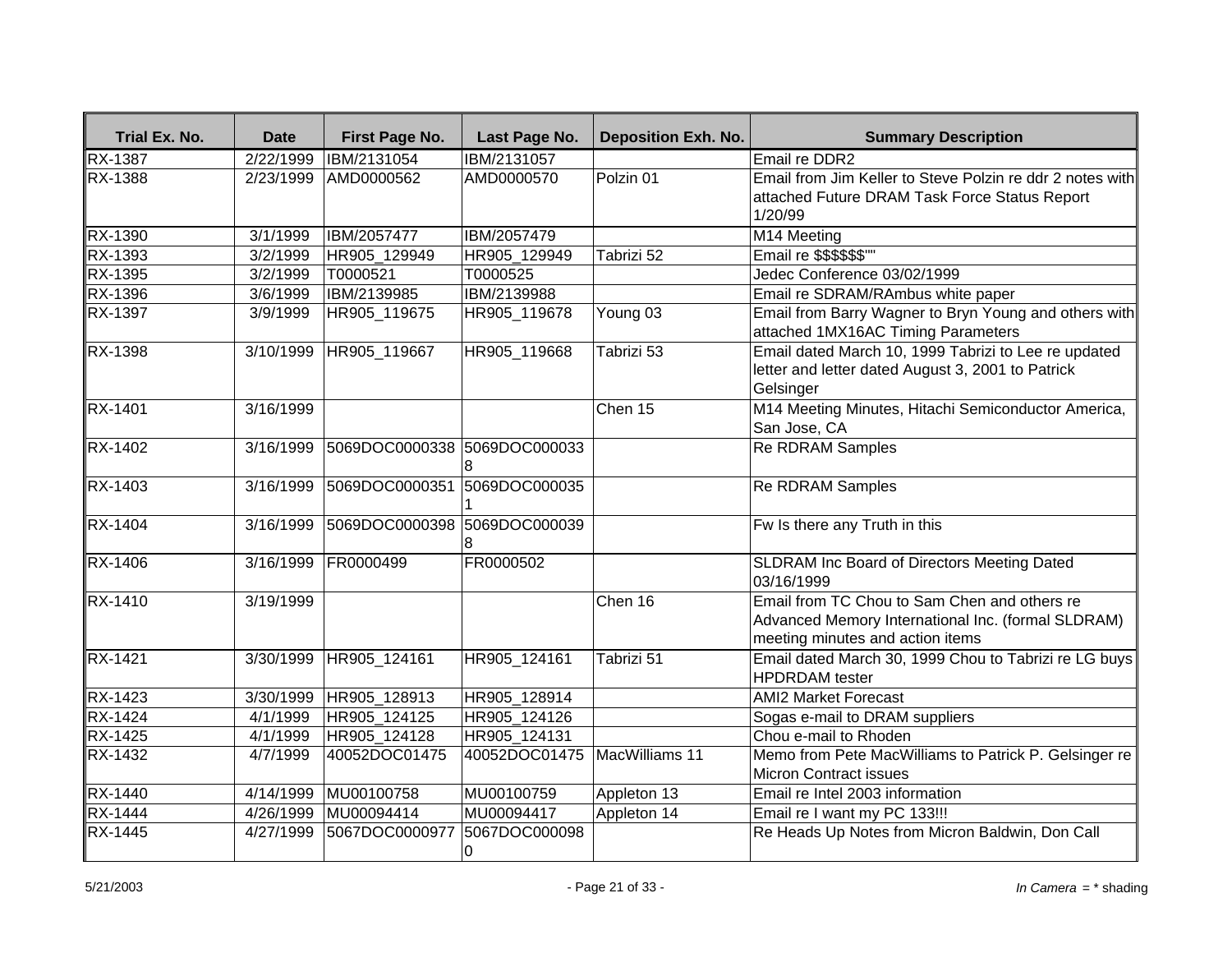| Trial Ex. No.  | <b>Date</b>          | First Page No.               | Last Page No.              | <b>Deposition Exh. No.</b> | <b>Summary Description</b>                                                                                     |
|----------------|----------------------|------------------------------|----------------------------|----------------------------|----------------------------------------------------------------------------------------------------------------|
| RX-1446        | $\frac{4}{28}$ /1999 | R039335                      | R039378                    |                            | <b>RAMBUS IN THE NEWS</b>                                                                                      |
| <b>RX-1447</b> | 5/4/1999             | IBM/2084157                  | IBM/2084159                |                            | [The Resurgence of Rambus DRAM]                                                                                |
| <b>RX-1449</b> | 5/6/1999             | IBM/2083951                  | IBM/2083965                |                            | Advanced Memory Internal an Industry Partnership                                                               |
| RX-1453        | 5/18/1999            | 5066DOC00489                 | 5066DOC00489               | MacWilliams 13             | Emai from Patrick Gelsinger to Pete MacWilliams and<br>others re Micron                                        |
| <b>RX-1454</b> | 5/18/1999            | HR905_123682                 | HR905_123683               |                            | E-mail messages between Mark Ellsberry and Farhad<br>Tabrizi                                                   |
| <b>RX-1457</b> | 5/31/1999            | HR905_130337                 | HR905_130338               | Rhoden 20                  | Email string from Dick Foss to to Jim Townsend and<br>others re Mosaid DLL Patents                             |
| RX-1458        |                      | 06/00/1999 HP0000125         | HP0000135                  | Gross <sub>05</sub>        | Compaq Corporate Memory Procurement Rambus<br>Update June 1999                                                 |
| <b>RX-1459</b> |                      | 06/00/1999 MU00112744        | MU00112832                 |                            | Micron DRAM Update                                                                                             |
| RX-1461        | 6/2/1999             | C0001330                     | C0001332                   | Rhoden 19                  | Email string from Desi Rhoden to Jim Townsend and<br>others re Mosaid DLL Patents                              |
| RX-1463        | 6/3/1999             | IBM/2031960                  | IBM/2031962                |                            | Rogers e-mail Electronic News                                                                                  |
| <b>RX-1474</b> | 6/25/1999            | TAEC0057697                  | TAEC0057698                |                            | Toshiba e-mail re AMI2 board meeting                                                                           |
| <b>RX-1475</b> | 6/28/1999            |                              |                            | Chen 17                    | Email from T.C. Chou to Sam Chen and others re AM12<br>Material on 6/23 with attached summary of patents       |
| RX-1476        | 6/28/1999 R171682    |                              | R171682                    |                            | RAMBUS INC. - U.S. DIVISIONAL PATENT<br>APPLICATIONS BASED ON PARENT APPLICATION<br>SERIAL NO. 07/510,898      |
| <b>RX-1482</b> | 7/7/1999             | 1220094                      | 1220128                    |                            | Rambus Strategic Review                                                                                        |
| RX-1484        | 7/13/1999            | TI0002404                    | TI0002410                  |                            | AMI meeting minutes                                                                                            |
| RX-1487        | 7/27/1999            | HR905 123274                 | HR905 123279               | Oh 17                      | Email from Farhad Tabrizi to schkim@sr.hei.co.kr re<br><b>HEI LG RDRAM comparison</b>                          |
| <b>RX-1492</b> | 8/13/1999            | MU00315780                   | MU00315780                 |                            | Email re gross margins                                                                                         |
| RX-1493*       | 8/19/1999            | MR20017589                   | MR20017590                 |                            | Mailloux email discussing Intel Implementers Forum                                                             |
| <b>RX-1494</b> | 8/27/1999            | IBM/2028955                  | IBM/2028988                |                            | [Travel to Burlington for AMII Meeting Next Month]                                                             |
| <b>RX-1500</b> | 9/7/1999             | <b>INF-FTC0016070</b>        | INF-FTC0016071 du Preez 02 |                            | Email from Jan du Preez to Everke Alexander and<br>others re Intel IDF: Dinner and RDRAM Implementers<br>Forum |
| RX-1515        | 10/5/1999            | 5060DOC0001285 5060DOC000128 |                            |                            | Re Notes from Meeting with Dr Lim Samsung                                                                      |
| RX-1524        |                      | 10/26/1999 IBM/2131800       | IBM/2131801                |                            | Email re Procurement support                                                                                   |
| RX-1528        |                      | 11/10/1999 IBM/2074930       | IBM/2074932                |                            | IBM Confidential Re Intel Developing New DRAM<br>Outside of JEDEC                                              |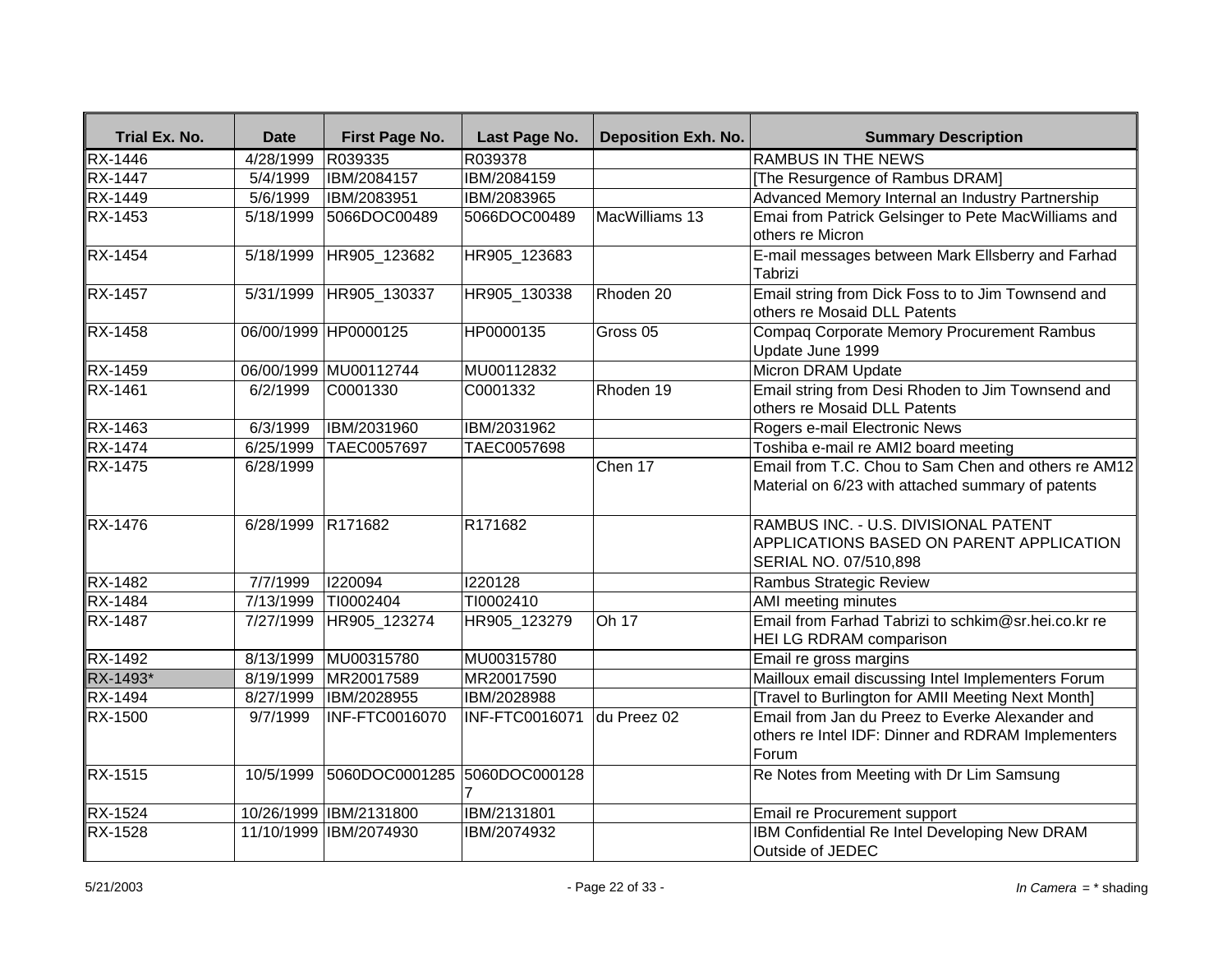| Trial Ex. No.  | <b>Date</b> | <b>First Page No.</b>  | Last Page No.     | <b>Deposition Exh. No.</b> | <b>Summary Description</b>                                                                                                                                                     |
|----------------|-------------|------------------------|-------------------|----------------------------|--------------------------------------------------------------------------------------------------------------------------------------------------------------------------------|
| RX-1533        |             | 11/19/1999 IBM/2056298 | IBM/2056300       |                            | <b>IBM Confidential Intel NMT Group</b>                                                                                                                                        |
| <b>RX-1534</b> |             | 11/23/1999 IBM/2131866 | IBM/2131868       |                            | Email re Intel NMT                                                                                                                                                             |
| RX-1543        | 12/3/1999   | DEL-RAMB019054 DEL-    |                   | Kettler <sub>04</sub>      | RDRAM Status Q4'99, IPED Memory Commodity, Intel                                                                                                                               |
|                |             |                        | <b>RAMB019057</b> |                            | Confidentialq                                                                                                                                                                  |
| RX-1546        | 12/16/1999  | 40131DOC00688          | 40131DOC00688     | MacWilliams 02             | Email string from Kathy Garchow to Peter MacWilliams<br>re Trying to recall re faster DRAM                                                                                     |
| <b>RX-1554</b> | 1/25/2000   | IBM/2137569            | IBM/2137576       | Kellogg 20                 | AM12 Meeting with Via, Tapei, 1/25/00                                                                                                                                          |
| RX-1559        | 2/1/2000    | C0002943               | C0002944          | Brown 02; Chapman<br>01    | Email from Ken McGhee to JC-42.4 Non-Volatile<br>Memories re: Micron Patent Statement with attached<br>01/28/2000 letter from Lori Hickman of Micron to Gary<br>smith of JEDEC |
| <b>RX-1560</b> | 2/1/2000    | DEL-RAMB018056 DEL-    | RAMB018058        |                            | E-mail exchange between Sadler (Micron) and Blando<br>(Dell)                                                                                                                   |
| RX-1565        | 2/2/2000    | DEL-RAMB018032 DEL-    | RAMB018032        |                            | Follow up to e-mail exchange between Sadler and<br>Blando                                                                                                                      |
| <b>RX-1568</b> | 2/7/2000    | IBM/2004783            | IBM/2004808       | Walther 09                 | Revised JEDEC Board of Directors Agenda Meeting<br>No. 116, Sheraton Safari Report, Orlando, FL                                                                                |
| RX-1569        | 2/7/2000    | IBM/2132064            | IBM/2132065       |                            | Email re Micron                                                                                                                                                                |
| RX-1570        | 2/7/2000    | JDC010041              | JDC010079         | Brown 03                   | JEDEC Board of Directors Meeting No. 116 list of<br>participants with Section D, Disclosure on Patents<br>Pending""                                                            |
| <b>RX-1574</b> | 2/7/2000    | Jedec00023297          | Jedec00023307     | Walther 12                 | JEDEC Board Minutes Meeting No. 116, Orlando, FL                                                                                                                               |
| RX-1576        | 2/7/2000    | MCG000099              | MCG000117         | McGhee 26                  | Draft meeting minutes from JEDEC Board of Directors<br>Meeting No. 116 (Orlando, FL) with Stein's handwritten<br>notes                                                         |
| <b>RX-1581</b> | 2/9/2000    | DEL-RAMB017931 DEL-    | RAMB017931        |                            | Memo re Samsung pricing/production of RDRAM                                                                                                                                    |
| RX-1582        | 2/11/2000   | C0002974               | C0002974          | Brown 04; Chapman<br>02    | Email from Ken McGhee to JC-42.4 Non-Volatile<br>Memories re: Micron's patent pending letter                                                                                   |
| RX-1583        | 2/11/2000   | C0002974               | C0002974          | Chapman 02                 | Email from Ken McGhee to JC-42.4 Non-Volatile<br>Memories (form of address: Members") re: Micron's<br>patent pending letter"                                                   |
| <b>RX-1584</b> | 2/11/2000   | IBM/2074901            | IBM/2084902       | Kellogg 01                 | Email from Ken McGhee to JC-42 4 re Micron's patent<br>pending letter                                                                                                          |
| RX-1585        | 2/11/2000   | M0005426               | M0005426          | Chen 03; Kelley 22         | Email from Ken McGhee to JC-42.4 Non-Volatile<br>Memories re Micron's patent pending letter                                                                                    |
| <b>RX-1587</b> | 2/11/2000   | SH0012513              | SH0012513         |                            | E-mail re Microns Patent Pending Letter                                                                                                                                        |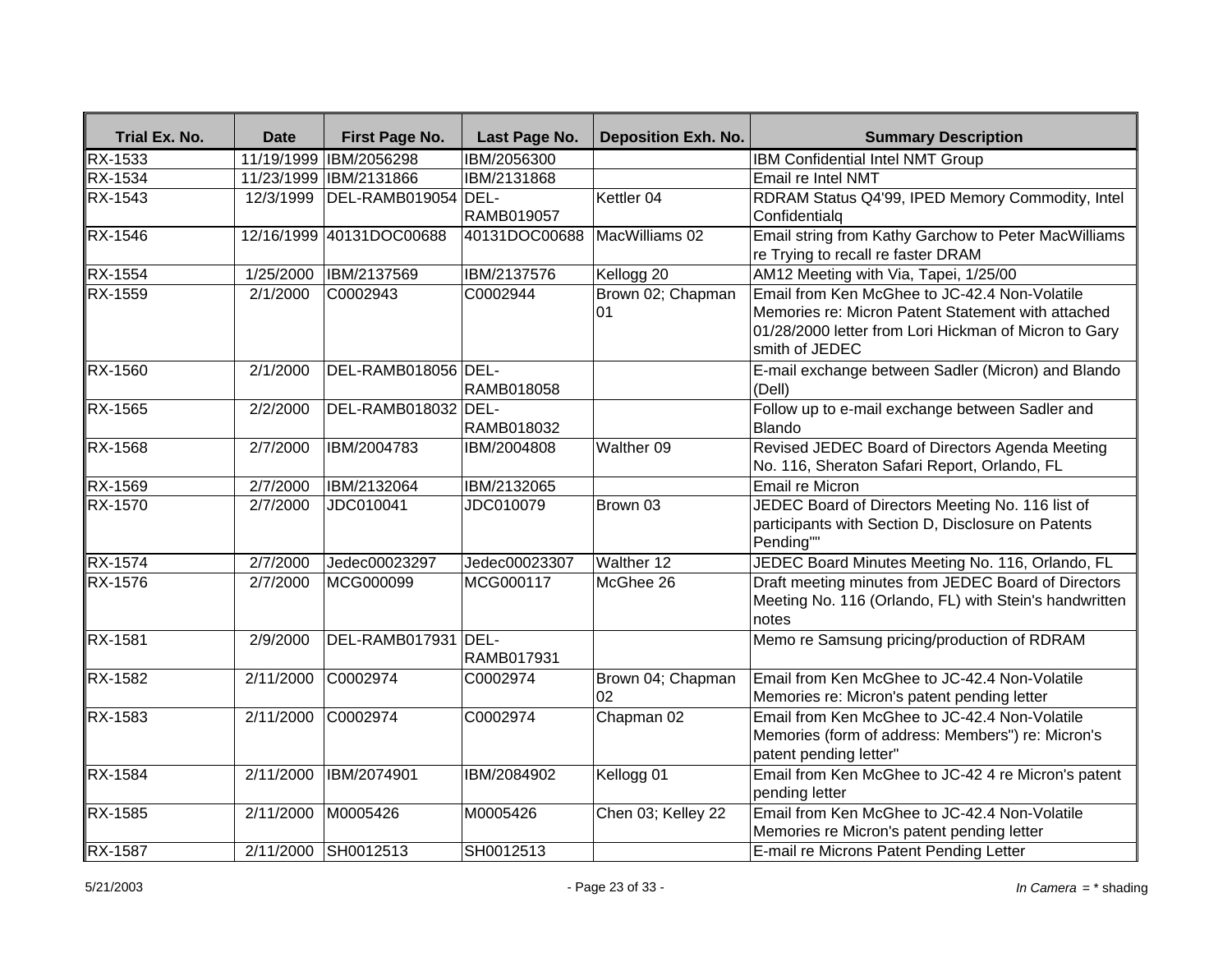| Trial Ex. No.  | <b>Date</b> | First Page No.        | Last Page No.            | <b>Deposition Exh. No.</b> | <b>Summary Description</b>                                                                                                        |
|----------------|-------------|-----------------------|--------------------------|----------------------------|-----------------------------------------------------------------------------------------------------------------------------------|
| RX-1591        | 2/18/2000   | DEL-RAMB017816 DEL-   | RAMB017816               |                            | E-mail re PC Week reports                                                                                                         |
| RX-1595        | 2/23/2000   | DEL-RAMB030439 DEL-   | RAMB030439               | Kettler 10                 | Email string from Kevin Kettler to Michael Dell, Jeff<br>Clarke, Carl Everett re www.TechnologyGuide.com                          |
| RX-1596        | 2/23/2000   | DEL-RAMB030441 DEL-   | RAMB030441               | Kettler 09                 | Email string from Kevin Kettler to Jeff Clarke, Alan<br>Luecke re Micron Issues                                                   |
| <b>RX-1598</b> | 2/25/2000   | HS0026512             | HS0026512                | McGhee 27                  | Request from Hitachi for 42.3 meeting minutes from<br>1991 through 1996.                                                          |
| RX-1606        | 3/6/2000    | MR0075143             | MR0075143                | Weinstock 14               | Email from Keith Weinstock to Jeff Mailoux and others<br>re DDR v. Rambus Stream-D results at IBM                                 |
| RX-1607        | 3/6/2000    | MU00094904            | MU00094905               |                            | Email re DDR vs. RAMBUS Stream-D results at IBM                                                                                   |
| RX-1610        | 3/9/2000    | DEL-RAMB017533 DEL-   | RAMB017534               |                            | E-mails re Rambus shortages                                                                                                       |
| RX-1613        | 3/13/2000   | 1200149               | 1200150                  |                            | E-Mail re: Jedec Highlights 06 - 09 March 2000, Atlanta<br>(travel report)                                                        |
| <b>RX-1616</b> | 3/16/2000   | RF0589889             | RF0589889                |                            | interesting comments from IBM web page                                                                                            |
| RX-1617        | 3/17/2000   | AMI-FTC0001171        | AMI-FTC0001207 Rhoden 08 |                            | Advanced Memory International presentation charts and<br>graphs entitled, DDR Memory - Past, Present & Future"<br>by Desi Rhoden" |
| <b>RX-1618</b> | 3/17/2000   | MFTC0239117           | MFTC0239119              | du Preez 04                | ADT Board Meeting 3/17/00 Minutes, marked Redacted                                                                                |
| <b>RX-1621</b> | 4/6/2000    | MU00209676            | MU00209678               |                            | Email re Antitrust Compliance Checklist                                                                                           |
| <b>RX-1624</b> | 4/13/2000   | DEL-RAMB017230 DEL-   | RAMB017231               |                            | E-mail exchange re shortages of RDRAM                                                                                             |
| RX-1625        | 4/13/2000   | FTC-DIOS000285        | FTC-DIOS000293           |                            | Documents from Micron Annual Analyst Conference                                                                                   |
| RX-1626        | 4/13/2000   | IBM/2078829           | IBM/2078836              |                            | [Re2 Read Latency Task Group SDR DDR DDR II<br>Discussion of Issues]                                                              |
| <b>RX-1627</b> | 4/18/2000   | MFTC0222388           | MFTC0222392              | du Preez 05                | Quarterly Report to the ADT Executive Board, by<br>Jeffrey H. Lee, Secretary 4/18/00                                              |
| <b>RX-1628</b> | 4/28/2000   | IBM/2074933           | IBM/2074936              |                            | Trip report re 04/00 visit to major DRAM suppliers                                                                                |
| RX-1633*       | 5/4/2000    | MU00049134            | MU00049135               |                            | Email re Compaq/HP announcement                                                                                                   |
| RX-1636        | 5/9/2000    | DEL-RAMB019756 DEL-   | <b>RAMB019757</b>        | Kettler 07                 | Email string from Kevin Kettler to Jeff Clarke, Alan<br>Luecke re Help on quote                                                   |
| RX-1638        | 5/12/2000   | 5039DOC01128          | 5039DOC01160             |                            | <b>RDRAM</b> in the Desktop                                                                                                       |
| RX-1648*       | 5/22/2000   | <b>FTC/SEC0058684</b> | <b>FTC/SEC0058687</b>    |                            | ADT Board 05/22/2000 Meeting Minutes                                                                                              |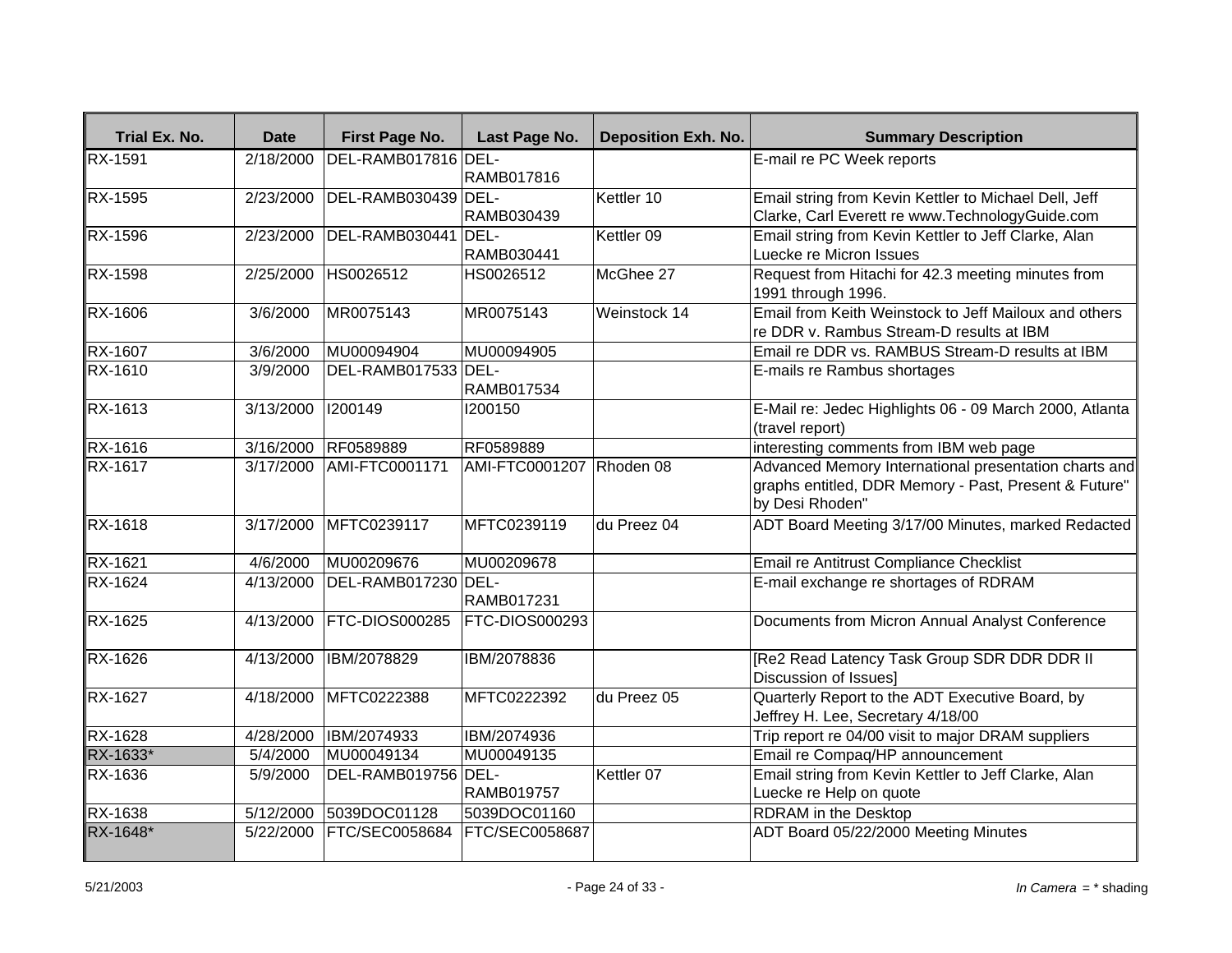| Trial Ex. No.  | <b>Date</b>          | First Page No.             | Last Page No.       | <b>Deposition Exh. No.</b> | <b>Summary Description</b>                                                                                                                                                                       |
|----------------|----------------------|----------------------------|---------------------|----------------------------|--------------------------------------------------------------------------------------------------------------------------------------------------------------------------------------------------|
| RX-1650*       | 5/22/2000            | MU00101403                 | MU00101405          |                            | <b>ADT Board Minutes, NEC, San Jose</b>                                                                                                                                                          |
| RX-1652        | $\sqrt{5/24/2000}$   | MU00316751                 | MU00316754          |                            | Email re Intel RDRAM Ramp Event in AZ                                                                                                                                                            |
| RX-1656        | 6/2/2000             | MU00316767                 | MU00316767          |                            | Email re Rambus 2H volume.ppt                                                                                                                                                                    |
| RX-1657        | 6/6/2000             | BP-FTC0001525              | BP-FTC0001540       | Prince 11                  | Notes of JEDEC 6/6/00, Seattle                                                                                                                                                                   |
| RX-1661        | 6/8/2000             | HR905_125161               | HR905_125162        |                            | Concerns                                                                                                                                                                                         |
| RX-1663        | 6/13/2000            | IBM/2068969                | IBM/2068970         |                            | [Information Regarding Optional Clock Freq Register]                                                                                                                                             |
| RX-1668        | 6/23/2000            | <b>FTC-</b><br>TAEC0000687 | FTC-<br>TAEC0000702 |                            | JEDEC Future DRAM Task Group DDR II DRAM                                                                                                                                                         |
| RX-1670        | 6/27/2000            | DEL-RAMB016895 DEL-        | RAMB016898          |                            | Re Rambus Strategy Update                                                                                                                                                                        |
| RX-1676        | 7/10/2000            | MFTC0229045                | MFTC0229065         | du Preez 06                | ADT 7.0 Architecture TG Portland Meeting Minutes,<br>7/10-12/00 Memory Business and Technology Samsung<br>Electronics Co., Ltd.                                                                  |
| RX-1677*       | 7/11/2000            | MFTC0228549                | MFTC0228551         |                            | Micron notes re July 11 ADT meeting in Portland                                                                                                                                                  |
| RX-1684        | 7/13/2000            | MFTC0237994                | MFTC0237995         | du Preez 07                | Minutes for ADT Board Meeting 7/13/00                                                                                                                                                            |
| <b>RX-1687</b> | 7/14/2000            | MU00243110                 | MU00243110          |                            | Email re Mosaid's Licensing Compaign                                                                                                                                                             |
| <b>RX-1688</b> | 7/18/2000            | HR905_124425               | HR905_124426        | du Preez 12                | Email from Jan du Preez to F. Tabrizi and others re<br>CoCP and AMI, Inc. conference call                                                                                                        |
| RX-1689        | 7/22/2000            | MU00052727                 | MU00052728          |                            | E-mail exchange between Toshiba and Micron<br>regarding Toshiba's desire to sell RDRAM to TI                                                                                                     |
| RX-1691        | 7/27/2000            |                            |                     |                            | Industry Executive Forum - Industry Cycles ad The Next<br>Downturn""                                                                                                                             |
| RX-1692        | 08/00/2000 IDT000024 |                            | IDT000025           |                            | Notes from the JEDEC Board meeting, August 15 & 16,<br>2000.                                                                                                                                     |
| RX-1704        | 9/13/2000            | IBM/2024334                | IBM/2024351         | Lee 17                     | Micron PowerPoint Presentation slides, Considerations<br>for DDR-II Clocking Scheme and Data Capture                                                                                             |
| RX-1707        | 9/20/2000            | FTC/SEC0058701             | FTC/SEC0058706      |                            | ADT Mtg 8.0 Munich Agenda 09/19/2000 to 09/20/2000<br>Rev 4 (FTC/SEC0058705 MISSING FROM<br>PRODUCTION)                                                                                          |
| RX-1710*       |                      | 10/20/2000 MU00049188      | MU00049189          |                            | Email re Intel Meetings, 10/19                                                                                                                                                                   |
| <b>RX-1715</b> | 11/2/2000            | MU00095272                 | MU00095331-<br>5332 | Williams 03                | Email from Irene Shin to Brett Williams re How long will<br>it take till DDR ramp up? and email string from<br>Darryl@gigabyte.com.tw to blwilliams and others re<br><b>Crucial Memory Price</b> |
| RX-1720        |                      | 11/10/2000 MR0135215       | MR0135222           |                            | Terry Lee Computation Notebook 11/11/00 - 11/29/00                                                                                                                                               |
| <b>RX-1724</b> |                      | 11/21/2000 MR0135009       | MR0135016           |                            | Micron Records Retention Schedule                                                                                                                                                                |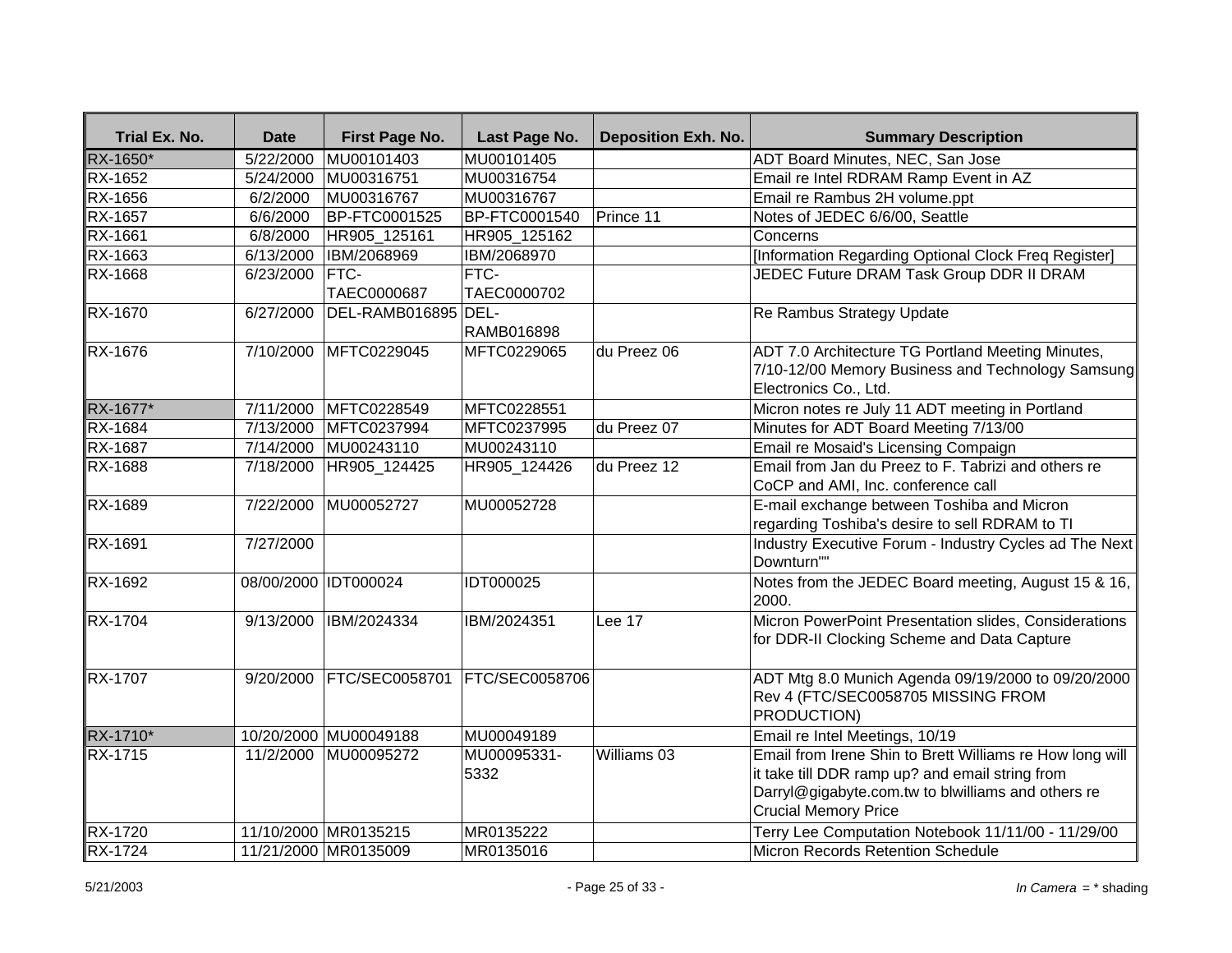| Trial Ex. No.        | <b>Date</b> | First Page No.                 | Last Page No.                | <b>Deposition Exh. No.</b> | <b>Summary Description</b>                                                                                                                                |
|----------------------|-------------|--------------------------------|------------------------------|----------------------------|-----------------------------------------------------------------------------------------------------------------------------------------------------------|
| <b>RX-1725</b>       |             | 11/22/2000 FTC/SEC0058746      | FTC/SEC0058748 du Preez 10   |                            | Email from F. Tabrizi to Jan du Preez and others re                                                                                                       |
| <b>RX-1726</b>       |             |                                |                              | Williams 04                | ADT 11/17/00 Board meeting minutes                                                                                                                        |
|                      |             | 11/24/2000 MU00095340          | MU00095342                   |                            | Email string from Irene Shih to Brett Williams and Mike<br>Seibert re DDR Module                                                                          |
| <b>RX-1727</b>       |             | 12/00/2000 AMD0001220          | AMD0001232                   |                            | JEDEC Meeting Report 12/00/2000                                                                                                                           |
| <b>RX-1732</b>       |             | 12/19/2000 DEL-RAMB016156 DEL- |                              |                            | E-mails re Hyundai delivery of RDRAM modules                                                                                                              |
|                      |             |                                | <b>RAMB016159</b>            |                            |                                                                                                                                                           |
| RX-1733              |             | 12/26/2000 MR30001414          | MR30001421                   | Kellogg 13                 | Email from Lisa Rhoden to Mark Kellogg and others re<br>Minutes of 12/18 Conference Call with attached Minutes<br>of DDR333 DIMM Conference Call 12/18/00 |
| RX-1735*             |             | 00/00/2001 MU00057644          | MU00057660                   |                            | DRAM Supply Report for Calendar Year 2001                                                                                                                 |
| <b>RX-1736</b>       |             | 01/00/2001 MFTC0221921         | MFTC0221923                  |                            | Q&A for ADT Roadshow                                                                                                                                      |
| <b>RX-1739</b>       | 1/10/2001   | MFTC0224281                    | MFTC0224282                  |                            | <b>Fw Test Cost Estimation</b>                                                                                                                            |
| <b>RX-1742</b>       | 1/19/2001   | AMD0000731                     | AMD0000735                   |                            | JEDEC Interim Meeting Report 01/19/2001                                                                                                                   |
| <b>RX-1744</b>       | 1/22/2001   | <b>FTC-SGI0003821</b>          | <b>FTC-SGI0003822</b>        |                            | JC42.3 and JC42.5 Joint Interim Meeting Report                                                                                                            |
| $R\overline{X-1746}$ | 1/30/2001   | AMD0000464                     | AMD0000464                   |                            | Re Addendum to DDR DIMM Spec by Intel                                                                                                                     |
| $RX-1748$            | 2/5/2001    | KENTRON0424                    | KENTRON0426                  | Goodman 23                 | Letter from Robert J. Goodman to Mr. John Kelly                                                                                                           |
| RX-1749*             | 2/8/2001    | MU00281186                     | MU00281187                   |                            | Email re company update                                                                                                                                   |
| <b>RX-1753</b>       | 2/17/2001   | DEL-RAMB015748 DEL-            | RAMB015750                   |                            | Re Conference Call                                                                                                                                        |
| <b>RX-1754</b>       | 2/18/2001   |                                |                              |                            | Summary of Rambus Technology Licensees (Infineon<br>Trial Exhibit PTX-267)                                                                                |
| <b>RX-1758</b>       | 2/22/2001   | MFTC0005736                    | MFTC0005741                  |                            | Advanced Memory International Inc Marketing<br>Technical Meeting 02/22/2001                                                                               |
| RX-1761              | 2/27/2001   | 40046DOC00624                  | 40046DOC00705 MacWilliams 14 |                            | Intel Corporation document titled Memory Roadmap<br>Update and Industry Status by Pete MacWilliams,<br>Hidemori Inukai, Jon Kang, Shozo Saito             |
| <b>RX-1764</b>       |             | 03/00/2001 MFTC0005683         | MFTC0005689                  |                            | Advanced Memory International Patent Portfolio<br>Updated 03/00/2001                                                                                      |
| <b>RX-1772</b>       | 3/12/2001   | IBM/2120502                    | IBM/2120509                  |                            | <b>Patent Summary presentation</b>                                                                                                                        |
| RX-1773              | 3/12/2001   | MFTC0015585                    | MFTC0015592                  | Rhoden 23                  | Email from Lisa Rhoden to Desi Rhoden and others re<br><b>Patent Summary Presentation</b>                                                                 |
| RX-1774              | 3/13/2001   | IBM/2120495                    | IBM/2120498                  |                            | Coteus e-mail re invoice for AMI2 Membership dues                                                                                                         |
| RX-1778              | 3/20/2001   | MU00095564                     | MU00095565                   |                            | E-mail re DRAM prices                                                                                                                                     |
| RX-1784*             | 3/21/2001   | MU00181551                     | MU00181551                   |                            | <b>Email re Products</b>                                                                                                                                  |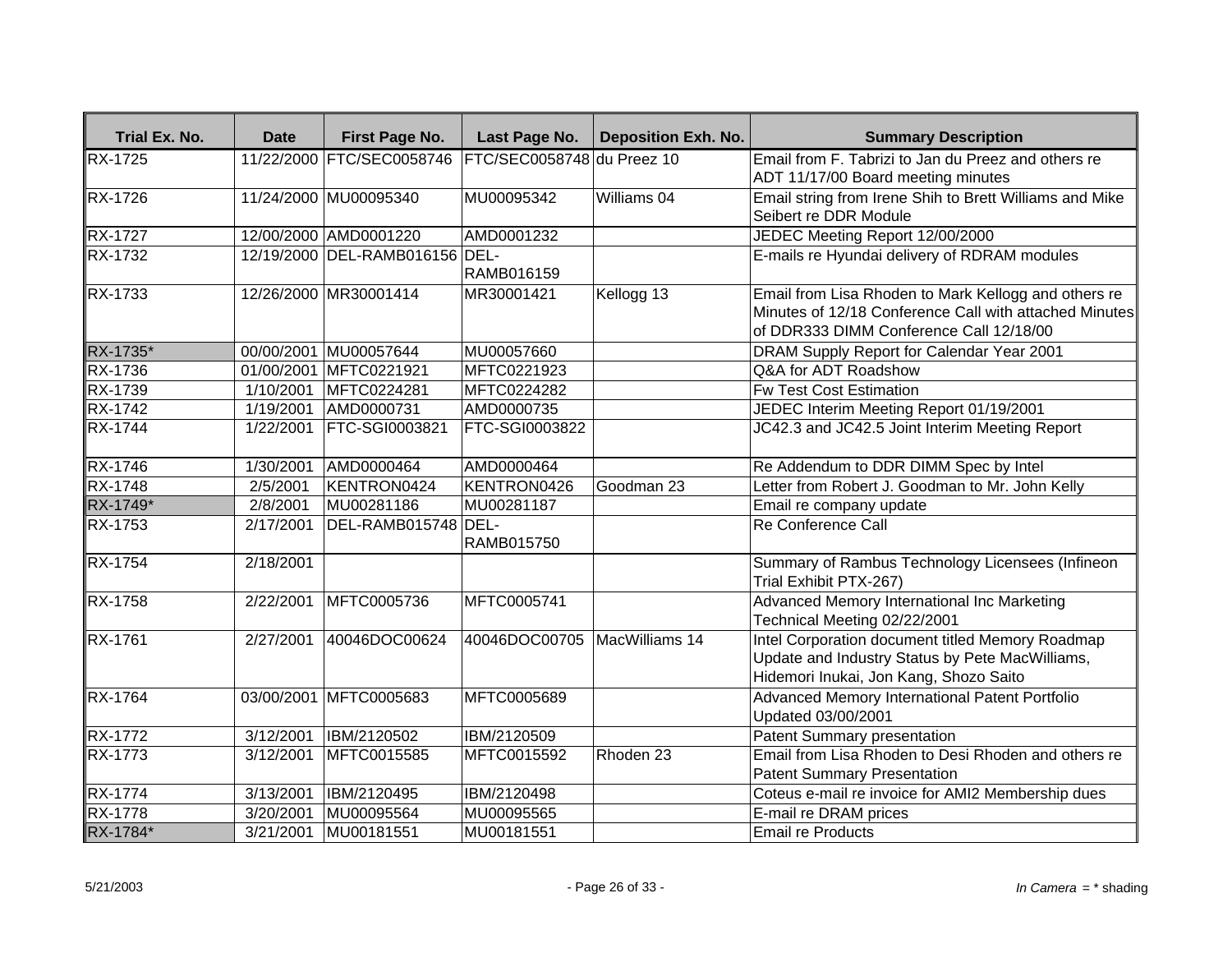| <b>Trial Ex. No.</b> | <b>Date</b> | First Page No.         | Last Page No.       | <b>Deposition Exh. No.</b> | <b>Summary Description</b>                                                                                        |
|----------------------|-------------|------------------------|---------------------|----------------------------|-------------------------------------------------------------------------------------------------------------------|
| <b>RX-1786</b>       | 3/30/2001   | FTC/SEC0058964         |                     |                            | ADT Meeting minutes of 03/20/01 mtg                                                                               |
| <b>RX-1787</b>       | 4/2/2001    | IBM/2025113            | IBM/2025115         | Kelley 01                  | Fax cover from Clifford E. Wilkins, Jr. to Leslie Kimball                                                         |
|                      |             |                        |                     |                            | and translation of 4/30/92 documents                                                                              |
| <b>RX-1792</b>       | 4/10/2001   | NVID0033331            | NVID0033331         |                            | <b>Re Kentron Patent Status</b>                                                                                   |
| RX-1793              | 4/11/2001   | NVID0033355            | NVID0033356         |                            | <b>Re Kentron Patent Status</b>                                                                                   |
| RX-1794              | 4/11/2001   | NVID0033369            | NVID0033370         |                            | <b>Re Kentron Patent Status</b>                                                                                   |
| <b>RX-1795</b>       | 4/11/2001   | NVID0033371            | NVID0033373         |                            | <b>Re Kentron Patent Status</b>                                                                                   |
| RX-1800              | 4/20/2001   | MFTC0200721            | MFTC0200748         |                            | <b>ADT L Memory Subsystem Physical Environment</b><br>Specification                                               |
| RX-1802              | 4/22/2001   | AMD0000444             | AMD0000448          |                            | Re Kentrons Request to Join 1.2 Inches DDR LP DDR<br><b>DIMM</b>                                                  |
| RX-1804              | 4/23/2001   | 40077DOC00486          | 40077DOC00486       | Rhoden 26                  | Memo from Clif Smith to EIA Executive Committee and<br>Sector Presidents                                          |
| RX-1806*             | 4/27/2001   | MU00251809             | MU00251809          |                            | Email re company update                                                                                           |
| RX-1810              |             | 05/00/2001 MFTC0003866 | MFTC0003874         | Rhoden 24                  | Advanced Memory International Patent Portfolio Update<br>$5/01$                                                   |
| RX-1811*             | 5/1/2001    | MU00251935             | MU00251937          |                            | Email re verification of Hyyndai 1Mx 16                                                                           |
| RX-1812*             | 5/1/2001    | MU00251946             | MU00251947          |                            | Email re verification of Hyundai 1Mx 16                                                                           |
| RX-1813*             | 5/1/2001    | MU00251948             | MU00251949          |                            | Email re verification of Hyundai 1MX16                                                                            |
| <b>RX-1817</b>       | 5/7/2001    | MU00312535             | MU00312561          |                            | Compaq Corporate Memory Procurement, 1Q01<br>Memory Target Pricing                                                |
| RX-1820              | 5/11/2001   | AMD0001022             | AMD0001027          |                            | JEDEC Interim Meeting 05/10/2001 to 05/11/2001 DDR<br><b>II SDRAM</b>                                             |
| RX-1836*             | 5/31/2001   | BP03667                | BP03671             | Prince 04                  | Email string from Betty Prince to Foss and others re<br>Fwd Mosaid patens and JEDEC                               |
| RX-1839              | 6/8/2001    | AMD0000518             | AMD0000526          | Polzin <sub>03</sub>       | Email string from Steve Polzin to Levi Murray and Sam<br>Patel re VLSI DRAM Rump Session                          |
| RX-1842*             | 6/12/2001   | MU00049422             | MU00049423          |                            | Email re TI conversation                                                                                          |
| <b>RX-1850</b>       | 6/25/2001   | 40095DOC000042         | 40095DOC00004<br>24 |                            | <b>Re JEDEC Patent Notification Process</b>                                                                       |
| RX-1851              | 6/27/2001   |                        |                     | Rhoden 21                  | Press Release Jedec Announces Completion of<br>Preliminary Spec For DDR II Memory and Starts Work<br>on DDR III"" |
| <b>RX-1854</b>       |             | 07/00/2001 MFTC0200001 | MFTC0200046         |                            | Preliminary DDR II SDRAM Specification                                                                            |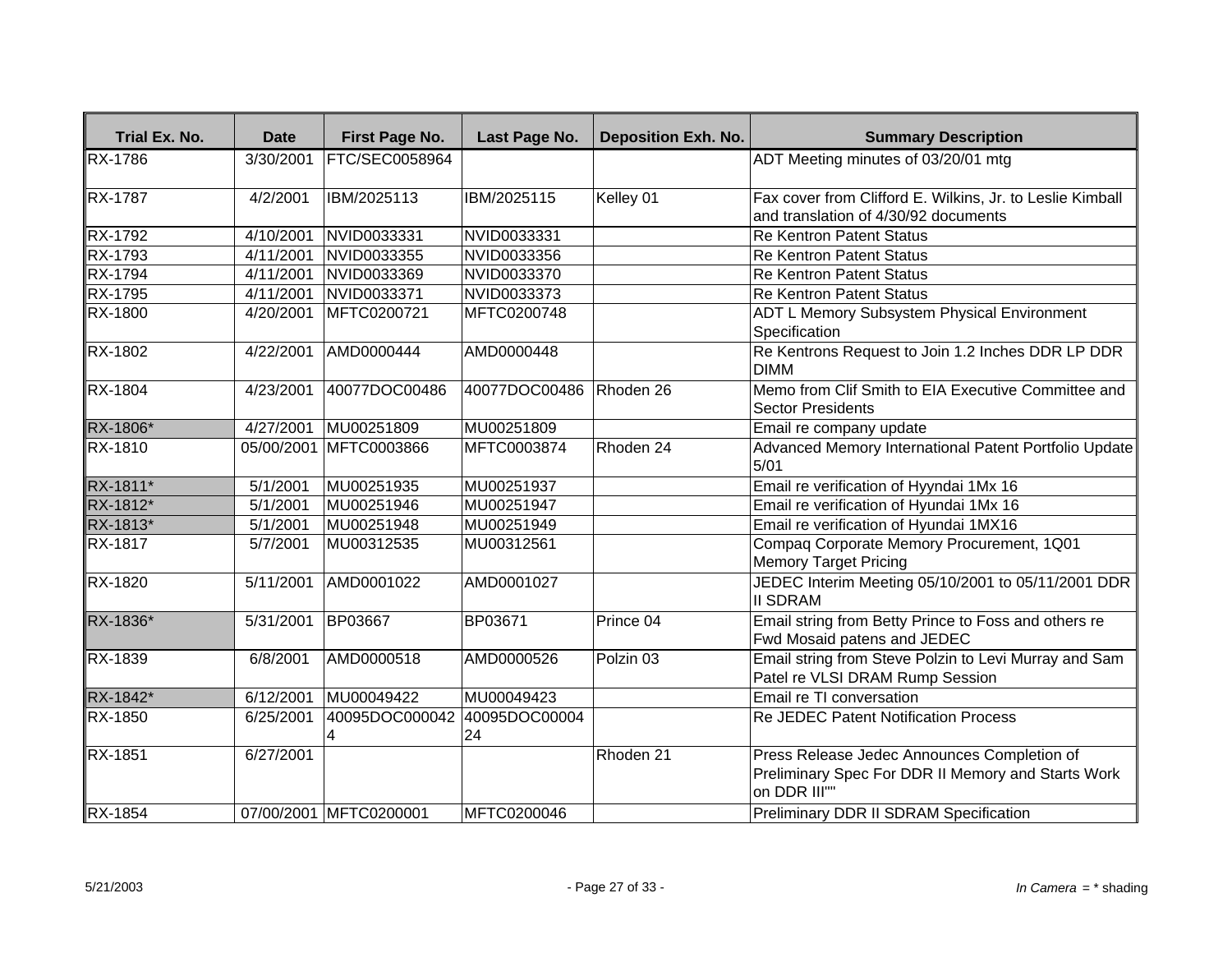| Trial Ex. No.  | <b>Date</b>           | <b>First Page No.</b>             | Last Page No.         | <b>Deposition Exh. No.</b> | <b>Summary Description</b>                                                                                                                 |
|----------------|-----------------------|-----------------------------------|-----------------------|----------------------------|--------------------------------------------------------------------------------------------------------------------------------------------|
| <b>RX-1858</b> | 7/4/2001              | MFTC0003639                       | MFTC0003640           | Rhoden 22                  | Letter from Desi Rhoden to John Kelly and Ken<br>McGhee at JEDEC re AMI Patents and Patent<br>Applications                                 |
| RX-1864*       | 7/17/2001             | MU00218491                        | MU00218492            |                            | Micron Monthly update for July 2001 re: DRAM<br>shipments                                                                                  |
| RX-1867        | 7/18/2001             | 40095DOC000070                    | 40095DOC00007<br>04   |                            | <b>AMI2 Patent Assurance Letter</b>                                                                                                        |
| RX-1868        | 7/18/2001             | <b>FTC/SEC0058834</b>             | <b>FTC/SEC0058854</b> |                            | <b>ADT Executive Meeting Technical Progress Report</b>                                                                                     |
| RX-1871        | 7/31/2001             | MFTC0003391                       | MFTC0003392           | Shirley 05                 | Email from sschaefer to bshirley re EMI                                                                                                    |
| RX-1872        |                       | 08/00/2001 IBM/2056536            | IBM/2056555           |                            | Advanced Dram Technology Presentation Part 2 ADT<br>and DDRII Signal Integrity                                                             |
| <b>RX-1873</b> |                       | 08/00/2001 IBM/2056556            | IBM/2056592           |                            | Advanced Dram Technology Presentation Part 3 DRAM<br>Architecture Physical Device and Module Testing ADT L<br>Vs DDR and DDR2 Costs        |
| <b>RX-1879</b> | 8/17/2001             | AMD0000100                        | AMD0000100            | Heye 02                    | Email from Mian Quddus of SSI to Levi Murray and<br>Richard Heye re: Summary of the 8/16/01<br>AMD/Samsung conference call                 |
| RX-1880*       | 8/22/2001             | MFTC0200101                       | MFTC0200262           |                            | ADT Specification Rev 0.1 08/22/2001                                                                                                       |
| RX-1881        | 8/28/2001             | IBM/2056623                       | IBM/2056626           |                            | IBM Confidential Re ADT Specification                                                                                                      |
| RX-1882*       | 8/31/2001             | MFTC0047850                       | MFTC0047851           | Ryan 12                    | Email string from Kevin Ryan to R. Walther, T. Lee, B.<br>Skidmore re JEDEC e-ballot Committee reballot JC-<br>42.3-01-105A Item: 1242.05B |
| RX-1883*       | 9/4/2001              | MU00288277                        | MU00288277            |                            | Email re FQ4 wrap-up                                                                                                                       |
| <b>RX-1884</b> | 9/6/2001              | 40095DOC000134 40095DOC00013<br>9 | 50                    |                            | Center Bond CSP for the Proposed JC-42 DDRII FBGA<br><b>Standard Package Outline</b>                                                       |
| RX-1886*       | $\overline{9/7}/2001$ | MU00096901                        | MU00096902            |                            | E-mail re company update                                                                                                                   |
| RX-1887*       | 9/10/2001             | MFTC0048096                       | MFTC0048097           | Lee 15                     | Memo from Terry Lee to K. Ryan re Important DDR-II<br>Enhancements with attached email string from Gary<br>Tressler to Terry Lee           |
| RX-1893        | 9/12/2001             | MFTC0048602                       | MFTC0048613           |                            | DDR II SDRAM Burst Length Option 09/12/2001 JC<br>42.3 Committee Item# 1293.04                                                             |
| <b>RX-1894</b> | 9/17/2001             | MFTC0082364                       | MFTC0082364           | Ryan 14                    | Email from Kevin Ryan to K. Ryan and others re ADT<br>update                                                                               |
| RX-1896        | 9/20/2001             | T0000104                          | T0000112              |                            | JEDEC Meeting 09/10/2001 to 09/13/2001                                                                                                     |
| RX-1897        | 9/21/2001             | T0000119                          | T0000119              |                            | <b>JEDEC Handouts Questions</b>                                                                                                            |
| <b>RX-1898</b> | 9/24/2001             | MU00097080                        | MU00097080            |                            | Email regarding DDR and SDRAM pricing                                                                                                      |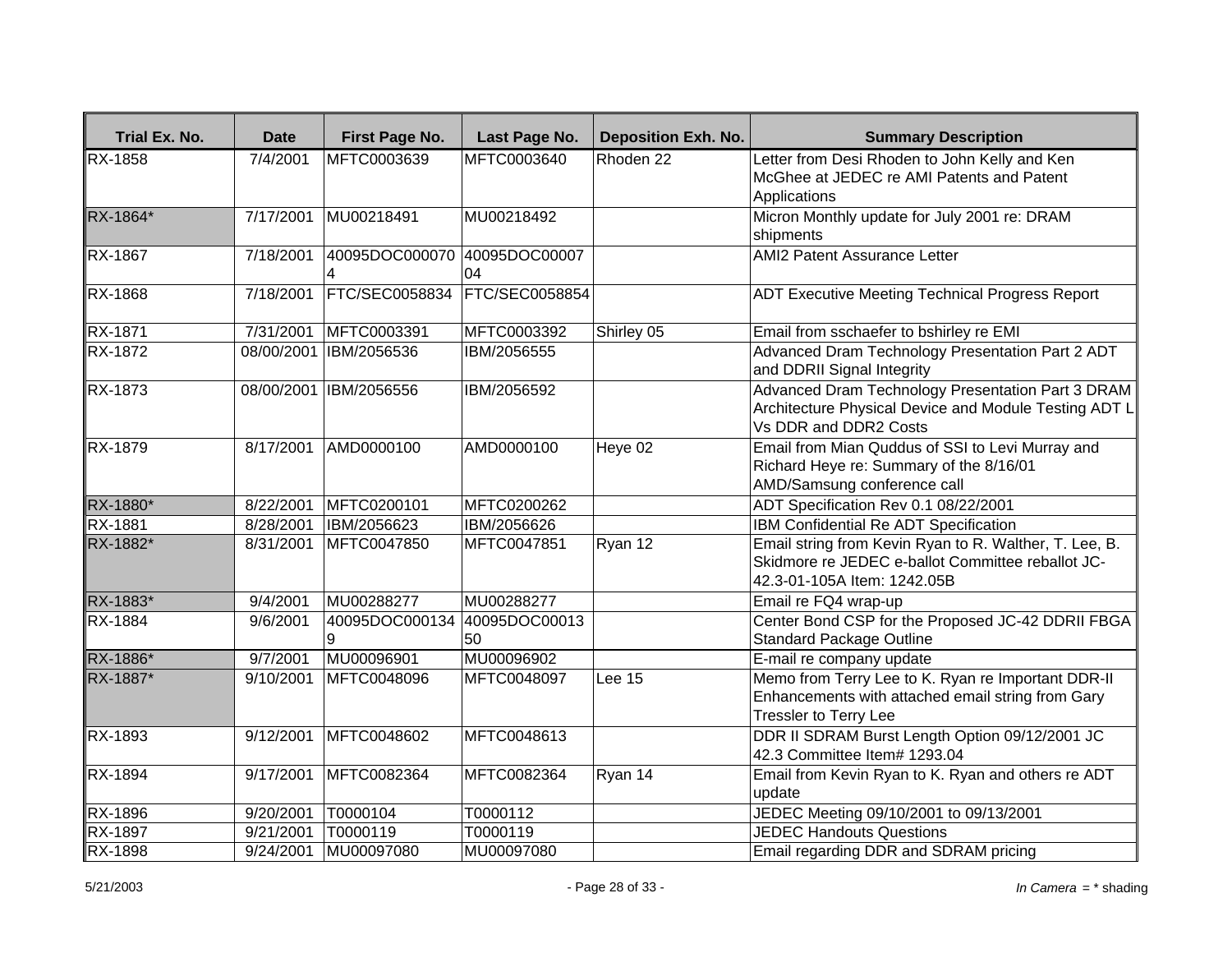| Trial Ex. No.  | <b>Date</b>          | First Page No.           | Last Page No.                  | <b>Deposition Exh. No.</b> | <b>Summary Description</b>                                                                                                                                                                                                                         |
|----------------|----------------------|--------------------------|--------------------------------|----------------------------|----------------------------------------------------------------------------------------------------------------------------------------------------------------------------------------------------------------------------------------------------|
| <b>RX-1899</b> | 9/28/2001            | MFTC0048693              | MFTC0048694                    |                            | Meeting Summary from Dynamic Burst Length                                                                                                                                                                                                          |
|                |                      |                          |                                |                            | Conference Call                                                                                                                                                                                                                                    |
| RX-1900*       |                      | 10/17/2001 MU00290423    | MU00290423                     |                            | Email re meeting minutes - RSM Conf. Call                                                                                                                                                                                                          |
| RX-1901*       |                      | 10/18/2001 MFTC0081056   | MFTC0081057                    | Shirley 04                 | Email from jwright to mseibert and others re DDR2                                                                                                                                                                                                  |
|                |                      |                          |                                |                            | package size and other emails                                                                                                                                                                                                                      |
| RX-1905        | 10/20/2001 IDT000869 |                          | IDT000869                      |                            | Email from McGhee regarding Revised Interim meeting<br>agenda                                                                                                                                                                                      |
| RX-1908*       |                      | 10/23/2001 MU00290610    | MU00290610                     |                            | Email re GTW pricing                                                                                                                                                                                                                               |
| RX-1910        |                      | 10/25/2001 NVID0032198   | NVID0032201                    |                            | Re Notes from the JEDEC Interim Meeting 10/23/0000<br>to 10/24/0000                                                                                                                                                                                |
| RX-1919*       |                      | 11/15/2001 MU00080671    | MU00080672                     |                            | E-mail RE Hub inventory levels                                                                                                                                                                                                                     |
| RX-1920        | 11/19/2001           |                          |                                |                            | Micron's Supplemental Privilege Log                                                                                                                                                                                                                |
| RX-1922        |                      | 11/26/2001 MU00026836    | MU00026837                     |                            | Email relating to DRAM pricing                                                                                                                                                                                                                     |
| RX-1925*       |                      | 11/28/2001 MU00322206    | MU00322210                     |                            | Email re Discussion IBM and JEDEC policies                                                                                                                                                                                                         |
| RX-1926        |                      | 12/00/2001 ELPFTC14923   | ELPFTC14935                    |                            | QMM Presentation 12/00/2002 Product Sales Policy                                                                                                                                                                                                   |
| RX-1927*       | 12/2/2001            | MU00293599               | MU00293599                     |                            | Email re Hynix                                                                                                                                                                                                                                     |
| RX-1934*       | 12/6/2001            | MU00293938               | MU00293939                     |                            | Email re Meeting Minutes, RSM Conf Call 12/5/01                                                                                                                                                                                                    |
| RX-1935        | 12/11/2001           |                          |                                | Chen 19                    | Email from Lisa Rhoden to Sam Chen and others re                                                                                                                                                                                                   |
|                |                      |                          |                                |                            | Volume Information with attached letter from David<br>Bondurant to Desi Rhoden                                                                                                                                                                     |
| RX-1948        | 1/7/2002             |                          |                                | Chen 20                    | Email string from Lisa Rhoden to Sam Chen and others<br>re AMI Board Meeting and News about Mosel Vitelic                                                                                                                                          |
| RX-1952*       |                      | 1/10/2002 MU00295354     | MU00295359                     |                            | Email re Toshiba - Micron announcement                                                                                                                                                                                                             |
| RX-1962*       |                      | 1/17/2002 FTC/SEC0058786 | <b>FTC/SEC0058788</b>          |                            | ADT Board 01/17/2002 Meeting Summary                                                                                                                                                                                                               |
| RX-1963*       | 1/21/2002            | MU00057277               | MU00057277                     |                            | Email re NEC and DDR                                                                                                                                                                                                                               |
| $RX-1966$      |                      | 1/24/2002 MU00057327     | MU00057327                     |                            | Email re DDR Positioning                                                                                                                                                                                                                           |
| <b>RX-1967</b> |                      | 1/24/2002 MU00057332     | MU00057332                     |                            | Email re scary message                                                                                                                                                                                                                             |
| RX-1968*       | 1/24/2002            | MU00057337               | MU00057337                     |                            | Email re Information Sharing with Elpida                                                                                                                                                                                                           |
| RX-1969*       | 1/24/2002            | MU00296177               | MU00296177                     |                            | Email re DDR positioning and messaging                                                                                                                                                                                                             |
| RX-1973        | 1/31/2002            | MU00223474               | MU00223484                     |                            | Email re Asia Competitor News, 1/31/02                                                                                                                                                                                                             |
| RX-1976*       | 2/1/2002             | 40139DOC02057            | 40139DOC02115   MacWilliams 15 |                            | Email string from Lilian Wu to Pete MacWilliams and<br>others re February 2002 Memory POR for Intel BUs is<br>no available with attached Intel document titled<br>Platform Memory POR February 2002 BU Update,<br>Platform Memory Operations (PMO) |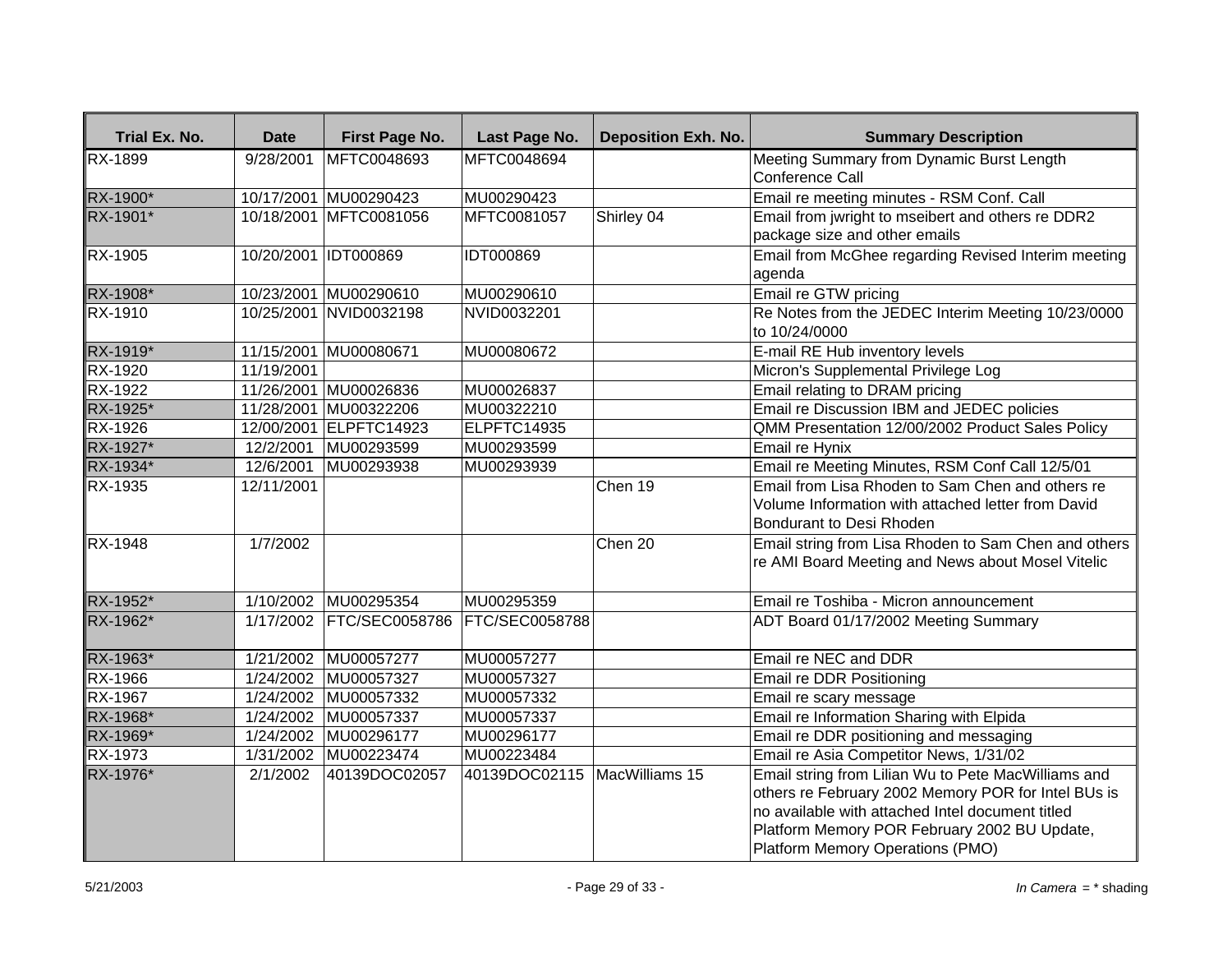| Trial Ex. No.  | <b>Date</b>           | First Page No.         | Last Page No.       | <b>Deposition Exh. No.</b> | <b>Summary Description</b>                                                                                                                      |
|----------------|-----------------------|------------------------|---------------------|----------------------------|-------------------------------------------------------------------------------------------------------------------------------------------------|
| RX-1981        | 2/7/2002              | MU00033793             | MU00033793          |                            | Email re Force 10 February pricing                                                                                                              |
| RX-1990*       | 2/27/2002             | MU00224158             | MU00224158          |                            | Email re pricing                                                                                                                                |
| RX-1991*       | $\sqrt{3}/1/2002$     | MU00024947             | MU00024948          |                            | E-mail re Company Update                                                                                                                        |
| RX-1997*       | $\frac{1}{3}/22/2002$ | MU00023829             | MU00023829          |                            | Memo re Samsung DDR                                                                                                                             |
| <b>RX-2000</b> | 4/2/2002              | MFTC0046052            | MFTC0046057         | Williams 10                | Minutes DDR2 DIMM Task Group 4/2/02 recorded by<br>Lisa Rhoden                                                                                  |
| <b>RX-2010</b> | 4/17/2002             | IEEE0000001            | IEEE0000001         |                            | Comments Regarding Competition and Intellectual<br>Property                                                                                     |
| RX-2011        | 4/17/2002             | IEEE0000002            | IEEE0000007         |                            | <b>IEEE Standards Assoc Comments Regarding</b><br>Competition and Intellectual Property before the FTC                                          |
| RX-2016        |                       | 05/00/2002 ELPFTC17529 | ELPFTC17568         |                            | Monthly Review Current Month Half Results                                                                                                       |
| <b>RX-2031</b> |                       | 5/24/2002 MU00049930   | MU00049930          |                            | Email re Market review                                                                                                                          |
| RX-2037*       | 5/28/2002             | MU00049973             | MU00049977          |                            | Email re TI DLP Division's Request                                                                                                              |
| RX-2048*       | 6/3/2002              | MU00047796             | MU00047797          |                            | Email re Kingpak June Demand                                                                                                                    |
| <b>RX-2052</b> | 6/7/2002              | MU00050214             | MU00050214          |                            | Email re An idea                                                                                                                                |
| RX-2053*       | 6/10/2002             | MU00050253             | MU00050254          |                            | Email re air clearing" session"                                                                                                                 |
| RX-2058*       |                       | 6/13/2002 MU00050373   | MU00050375          |                            | Email re Request for extension of DRAM business                                                                                                 |
| <b>RX-2063</b> | 6/20/2002             | 40143DOC000240<br>8    | 40143DOC00024<br>10 |                            | Re FTC v Rambus Complaint Attd P Release                                                                                                        |
| RX-2065        | 6/20/2002             | MU00050599             | MU00050603          |                            | Email re Request for extension of DRAM business                                                                                                 |
| RX-2067        | 6/24/2002             | MU00038550             | MU00038558          | Appleton 16                | Memo re Micron conference call with analysts                                                                                                    |
| RX-2072*       | 7/2/2002              | MU00048219             | MU00048219          |                            | Email re T96B capable 2-2-2 @ 133 MHz                                                                                                           |
| RX-2076        | 7/26/2002             |                        |                     |                            | RoyaltySource database rate report                                                                                                              |
| <b>RX-2077</b> | 7/29/2002             | MU00053066             | MU00053066          |                            | Email re SDR motherboard versus DDR motherboard                                                                                                 |
| RX-2099-07     | 11/19/1997            |                        |                     |                            | A White Paper on the Benefits of Chipkill-Correct ECC<br>for PC Main Memory," T. Dell (IBM Microelectronics),<br>Nov. 19, 1997"                 |
| RX-2099-14     | 05/00/2002            |                        |                     |                            | 512 Mb DDR-II SDRAM datasheet (v0.1)<br>HY5PS122423 & HY5PS12823, May 2002                                                                      |
| RX-2099-39     | 10/00/2002            |                        |                     |                            | 512Mb M-die DDR-II SDRAM Specification," v. 0.14,<br>Oct. 2002"                                                                                 |
| RX-2099-43     | 4/30/1996             |                        |                     |                            | SyncLink Feasibility Report, v1.1SYNCLINK<br>CONSORTIUM," MOSAID Technologies, Inc. April 30,<br>1996"                                          |
| RX-2099-45     |                       | 02/00/1992 IBM505899   | IBM505906           |                            | Toshiba 4.5 Mbit RDRAM, TC59R0409K, Advanced<br>Information (Feb. 1992); Toshiba TC59R0409 R-<br>Megabit RDRAM, Technical Overview (1992, 1993) |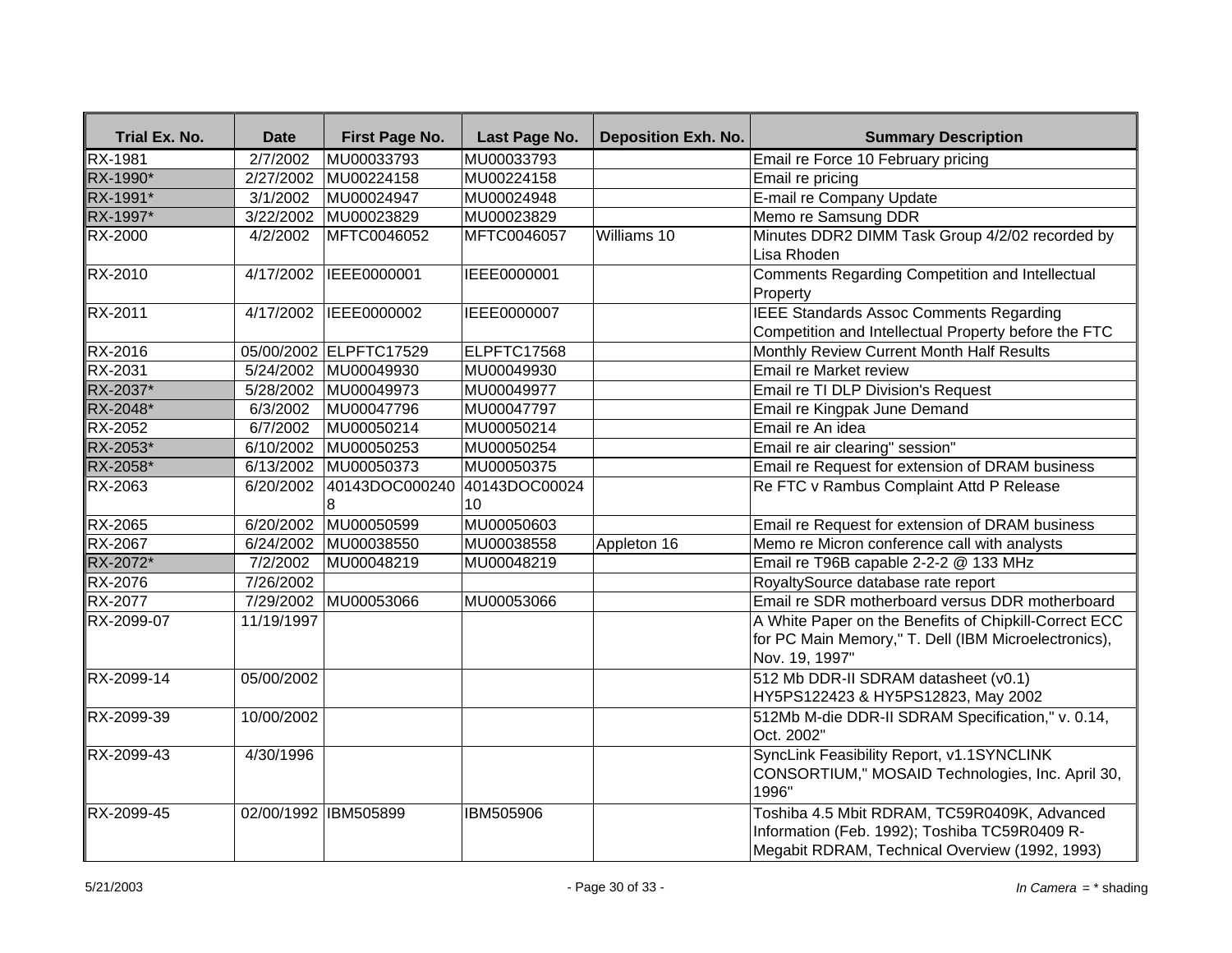| Trial Ex. No.  | <b>Date</b>        | First Page No.            | Last Page No.      | <b>Deposition Exh. No.</b> | <b>Summary Description</b>                                                                                                                                                                                                                       |
|----------------|--------------------|---------------------------|--------------------|----------------------------|--------------------------------------------------------------------------------------------------------------------------------------------------------------------------------------------------------------------------------------------------|
| RX-2105-003    | 1/3/2003           |                           |                    |                            | Summary of Results for Licensing Comparables Search<br>for Wilmer, Cutler & Pickering as of January 3, 2003 by<br><b>PLX Systems</b>                                                                                                             |
| RX-2105-004    | 06/00/1997         |                           |                    |                            | Degnan and Horton, A Survey of Licensed Royalties,"<br>Les Nouvelles, June 1997, pp. 91-96."                                                                                                                                                     |
| RX-2105-005    | 12/00/2001         |                           |                    |                            | Annual Review of Industry Royalty Rates, " Licensing<br>Economics Review, December 2001, p. 9."                                                                                                                                                  |
| RX-2105-006    | 00/00/0000         |                           |                    |                            | Royalty Rate Databook for Technology Licensing<br>Agreements," 4th Edition, Editors: Research Center of<br>Japan Institute of Invention and Innovation, Tables 21-1<br>and 21-2."                                                                |
| RX-2105-007    | 00/00/0000         |                           |                    |                            | IBM Standards Practices web page from http://<br>www.ibm.com/ibm/licensing/standards/practices.shtml.                                                                                                                                            |
| RX-2105-008    | 00/00/0000         |                           |                    |                            | MOSAID: Patent Licensing Program from<br>http://www.mosaid.com/licensing/license_program.htm                                                                                                                                                     |
| RX-2105-009    | 00/00/0000         |                           |                    |                            | MOSAID DRAM-based patents from<br>http://www.mosaid.com/licensing/patent_families.htm                                                                                                                                                            |
| RX-2105-01     | 03/00/1991         |                           |                    |                            | Daniel McGavock, David Haas, and Michael Patin,<br>Licensing Practices, Business Strategy, and Factors<br>Affecting Royalty Rates: Results of A Survey,"<br>Licensing Law and Business Report, Vol. 13, No. 6,<br>March-April 1991, pp 205-216." |
| RX-2105-02     | 11/00/1996         |                           |                    |                            | Osamu Yamaguchi, Masami Nakaseko, and Toshihiko<br>Watanabe, Analysis of Trends in Imports of Foreign<br>Technology to Japan," NISTEP Report No. 46,<br>Novemer 1996, Tables 13 and 14, p. 23"                                                   |
| <b>RX-2106</b> | 1/9/2003           | AMD0000137                | AMD0000142         |                            | ADT Meeting with Intel 01/09/2003                                                                                                                                                                                                                |
| <b>RX-2120</b> | 12/12/2003         |                           |                    |                            | Subpoena Duces Tecum to ATI Technologies, Inc.                                                                                                                                                                                                   |
| <b>RX-2121</b> | 00/00/0000         |                           |                    |                            | Micron chart entitled Die Size Comparison""                                                                                                                                                                                                      |
| <b>RX-2123</b> | 00/00/0000         |                           |                    |                            | Royaltystat.com royalty report                                                                                                                                                                                                                   |
| RX-2124        |                    | 00/00/0000 RF0197436      | RF0197437          |                            | Yellowstone royalty term sheet and license agreements                                                                                                                                                                                            |
| <b>RX-2137</b> |                    | 00/00/0000 5020DOC0002377 | 5020DOC000237<br>7 |                            | [JEDEC Meeting Comments]                                                                                                                                                                                                                         |
| <b>RX-2153</b> | 00/00/0000 BP00004 |                           | BP00098            | Prince 01                  | Memory Strategies International Semiconductor<br>Memory Services document titled A Marketing Study of<br>the Rambus Dynamic RAM, Dr. Betty Prince                                                                                                |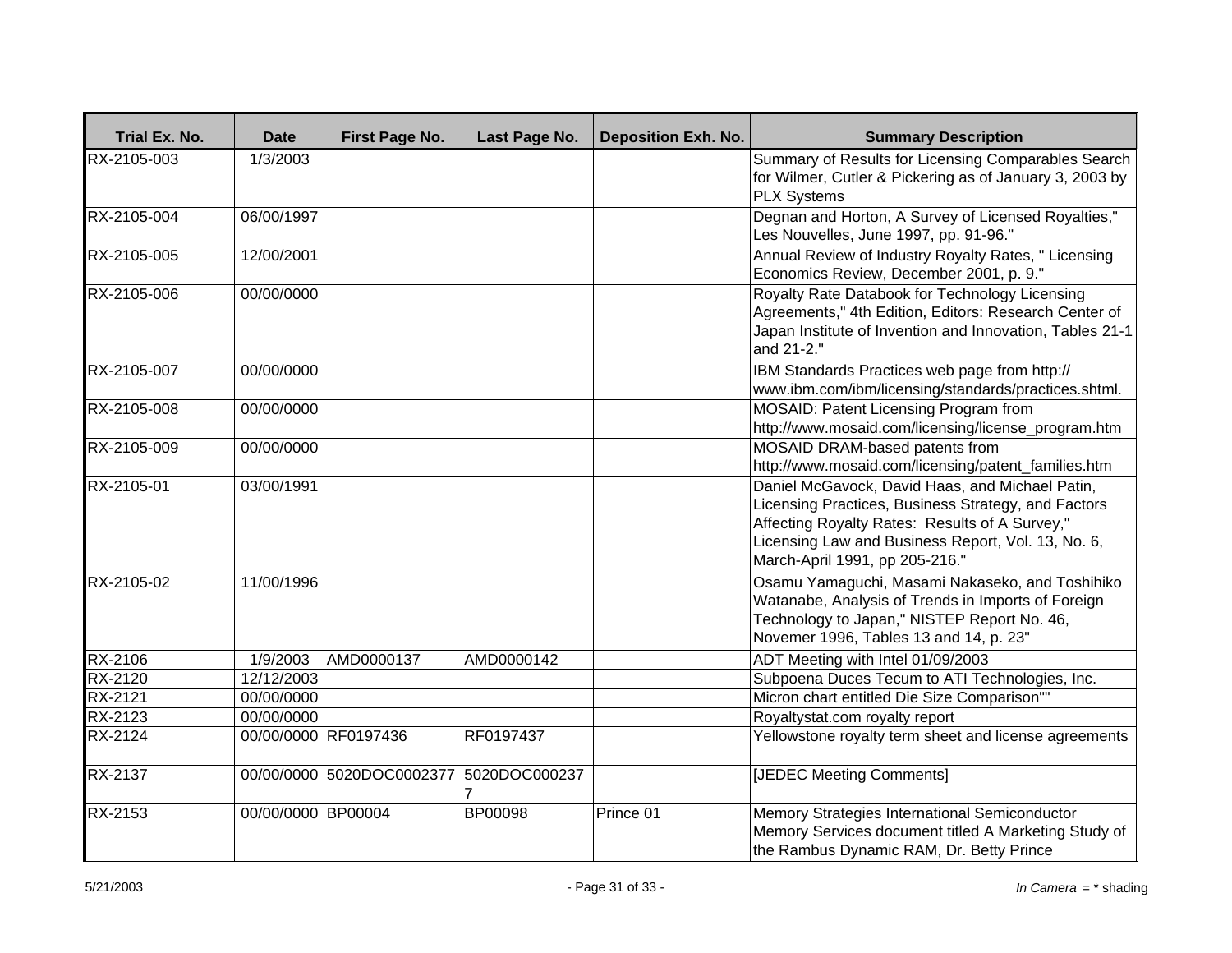| Trial Ex. No.     | <b>Date</b> | <b>First Page No.</b>          | Last Page No.     | <b>Deposition Exh. No.</b> | <b>Summary Description</b>                                                  |
|-------------------|-------------|--------------------------------|-------------------|----------------------------|-----------------------------------------------------------------------------|
| RX-2162           |             | 00/00/0000 DEL-RAMB019871 DEL- | RAMB019875        | Kettler 05                 | Dell Personal Systems Group RDRAM Outlook                                   |
| RX-2163           |             | 00/00/0000 DEL-RAMB029699 DEL- | <b>RAMB029702</b> | Kettler 06                 | Dell document titled Rambus Issues                                          |
| RX-2191           |             | 00/00/0000 INF-FTC0014420      | INF-FTC0014422    |                            | Amendments to SLDRAM Plus VC Kickoff Meeting at<br>Micron Site in Boise     |
| <b>RX-2192</b>    |             | 00/00/0000 INF-FTC0014423      | INF-FTC0014425    |                            | Meeting at Micron Definition of SLDRAM Plus Virtual<br>Channel Architecture |
| RX-2202; RX-2202A |             | 00/00/0000 MEC000087           | MEC000088         |                            | Japanese document (and translation)                                         |
| RX-2204; RX-2204A |             | 00/00/0000 MEC000342           | MEC000343         |                            | Japanese document (and translation)                                         |
| RX-2205; RX-2205A |             | 00/00/0000 MEC000350           | MEC000353         |                            | Japanese document (and translation)                                         |
| RX-2206; RX-2206A |             | 00/00/0000 MEC000360           | MEC000368         |                            | Japanese document (and translation)                                         |
| RX-2207; RX-2207A |             | 00/00/0000 MEC000369           | MEC000369         |                            | Japanese document (and translation)                                         |
| RX-2210; RX-2210A |             | 00/00/0000 MEC000524           | MEC000524         |                            | Japanese document (and translation)                                         |
| RX-2214; RX-2214A |             | 00/00/0000 MEC001441           | MEC001441         |                            | Japanese document (and translation)                                         |
| RX-2215; RX-2215A |             | 00/00/0000 MEC001747           | MEC001748         |                            | Japanese document (and translation)                                         |
| RX-2216; RX-2216A |             | 00/00/0000 MEC001749           | MEC001752         |                            | Japanese document (and translation)                                         |
| RX-2217; RX-2217A |             | 00/00/0000 MEC001753           | MEC001755         |                            | Japanese document (and translation)                                         |
| RX-2218; RX-2218A |             | 00/00/0000 MEC001756           | MEC001761         |                            | Japanese document (and translation)                                         |
| RX-2219; RX-2219A |             | 00/00/0000 MEC2000018          | MEC2000018        |                            | Japanese document (and translation)                                         |
| RX-2222; RX-2222A |             | 00/00/0000 MEC3001829          | MEC3001830        |                            | Japanese document (and translation)                                         |
| RX-2243           |             | 00/00/0000 MR0033312           | MR0033312         | Ryan 03                    | SyncLink Consortium document by Micron                                      |
| <b>RX-2257</b>    |             | 00/00/0000 MR0138407           | MR0138407         | Donohoe 02                 | Letter of Intent between Micron and Samsung                                 |